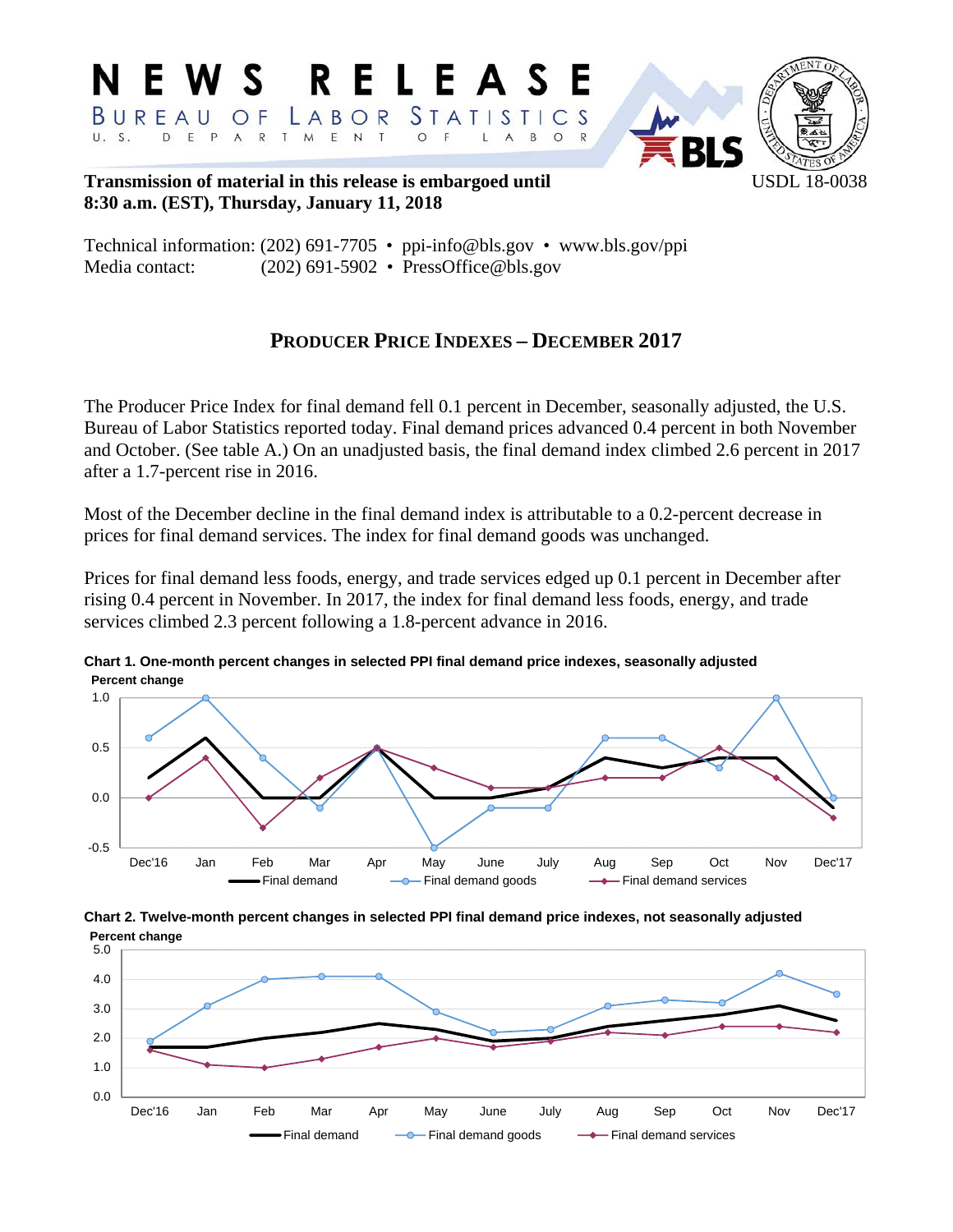# **Final Demand**

**Final demand services:** The index for final demand services moved down 0.2 percent in December following nine consecutive increases. Most of the decrease can be traced to a 0.6-percent decline in margins for final demand trade services. (Trade indexes measure changes in margins received by wholesalers and retailers.) Prices for final demand transportation and warehousing services fell 0.4 percent. Conversely, the index for final demand services less trade, transportation, and warehousing inched up 0.1 percent.

*Product detail:* A major factor in the December decline in prices for final demand services was the index for automotive fuels and lubricants retailing, which fell 10.7 percent. The indexes for loan services (partial); airline passenger services; apparel, footwear, and accessories retailing; legal services; and health, beauty, and optical goods retailing also moved lower. In contrast, prices for inpatient care advanced 0.7 percent. The indexes for truck transportation of freight and apparel wholesaling also increased. (See table 4.)

**Final demand goods:** Prices for final demand goods were unchanged in December following a 1.0-percent increase in November. The index for final demand less foods and energy advanced 0.2 percent. Conversely, prices for final demand foods declined 0.7 percent. The index for final demand energy was unchanged.

*Product detail:* In December, prices for basic organic chemicals advanced 3.9 percent. The indexes for jet fuel, diesel fuel, home heating oil, and processed young chickens also moved higher. In contrast, prices for beef and veal fell 6.3 percent. The indexes for gasoline, fresh and dry vegetables, liquefied petroleum gas, and turbines and turbine generator sets also moved lower.

|                                   | Final<br>demand                           |       |        | Final demand goods |                                |        |        |                                                | Final demand services | Change<br>in final                             | Change<br>in final<br>demand<br>less                                |     |
|-----------------------------------|-------------------------------------------|-------|--------|--------------------|--------------------------------|--------|--------|------------------------------------------------|-----------------------|------------------------------------------------|---------------------------------------------------------------------|-----|
| Total<br>Month<br>final<br>demand | less<br>foods,<br>energy,<br>and<br>trade | Total | Foods  | Energy             | Less<br>foods<br>and<br>energy | Total  | Trade  | Trans-<br>portation<br>and<br>ware-<br>housing | Other                 | demand<br>from 12<br>months<br>ago<br>(unadj.) | foods,<br>energy,<br>and<br>trade<br>from 12<br>mo. ago<br>(unadj.) |     |
| 2016                              |                                           |       |        |                    |                                |        |        |                                                |                       |                                                |                                                                     |     |
| Dec                               | 0.2                                       | 0.3   | 0.6    | 0.8                | 1.9                            | 0.3    | 0.0    | $-0.4$                                         | 1.1                   | 0.1                                            | 1.7                                                                 | 1.8 |
| 2017                              |                                           |       |        |                    |                                |        |        |                                                |                       |                                                |                                                                     |     |
| Jan                               | 0.6                                       | 0.1   | 1.0    | 0.6                | 4.0                            | 0.4    | 0.4    | 1.2                                            | 0.0                   | 0.1                                            | 1.7                                                                 | 1.7 |
| Feb                               | 0.0                                       | 0.3   | 0.4    | 0.7                | 0.9                            | 0.2    | $-0.3$ | $-1.2$                                         | 0.4                   | 0.2                                            | 2.0                                                                 | 1.8 |
| Mar                               | 0.0                                       | 0.0   | $-0.1$ | 0.8                | $-2.9$                         | 0.4    | 0.2    | 0.4                                            | $-1.0$                | 0.1                                            | 2.2                                                                 | 1.8 |
| Apr                               | 0.5                                       | 0.6   | 0.5    | 1.2                | 0.5                            | 0.3    | 0.5    | 0.4                                            | 0.9                   | 0.5                                            | 2.5                                                                 | 2.0 |
| May                               | 0.0                                       | 0.0   | $-0.5$ | $-0.7$             | $-2.6$                         | 0.0    | 0.3    | 0.7                                            | $-0.3$                | 0.2                                            | 2.3                                                                 | 2.1 |
| June                              | 0.0                                       | 0.2   | $-0.1$ | 0.5                | $-1.0$                         | 0.1    | 0.1    | $-0.3$                                         | 0.3                   | 0.2                                            | 1.9                                                                 | 2.1 |
| July                              | 0,1                                       | 0.1   | $-0.1$ | $-0.3$             | $-0.2$                         | $-0.1$ | 0.1    | 0.3                                            | $-0.5$                | 0.2                                            | 2.0                                                                 | 2.0 |
| Aug. $1$                          | 0.4                                       | 0.1   | 0.6    | $-0.5$             | 3.3                            | 0.3    | 0.2    | 0.4                                            | 0.2                   | 0.0                                            | 2.4                                                                 | 1.9 |
| Sept. <sup>1</sup>                | 0.3                                       | 0.2   | 0.6    | $-0.5$             | 3.6                            | 0.2    | 0.2    | 0.1                                            | 0.9                   | 0.2                                            | 2.6                                                                 | 2.1 |
| Oct                               | 0.4                                       | 0.2   | 0.3    | 0.5                | 0.0                            | 0.3    | 0.5    | 1.1                                            | 0.8                   | 0.1                                            | 2.8                                                                 | 2.3 |
| Nov                               | 0.4                                       | 0.4   | 1.0    | 0.3                | 4.6                            | 0.3    | 0.2    | $-0.3$                                         | 0.6                   | 0.4                                            | 3.1                                                                 | 2.4 |
| Dec                               | $-0.1$                                    | 0.1   | 0,0    | $-0.7$             | 0.0                            | 0.2    | $-0.2$ | $-0.6$                                         | $-0.4$                | 0.1                                            | 2.6                                                                 | 2.3 |

#### Table A. Monthly and 12-month percent changes in selected final demand price indexes, seasonally adjusted

Some of the figures shown above and elsewhere in this release may differ from those previously reported because data for August 2017 have been revised to reflect the availability of late reports and corrections by respondents.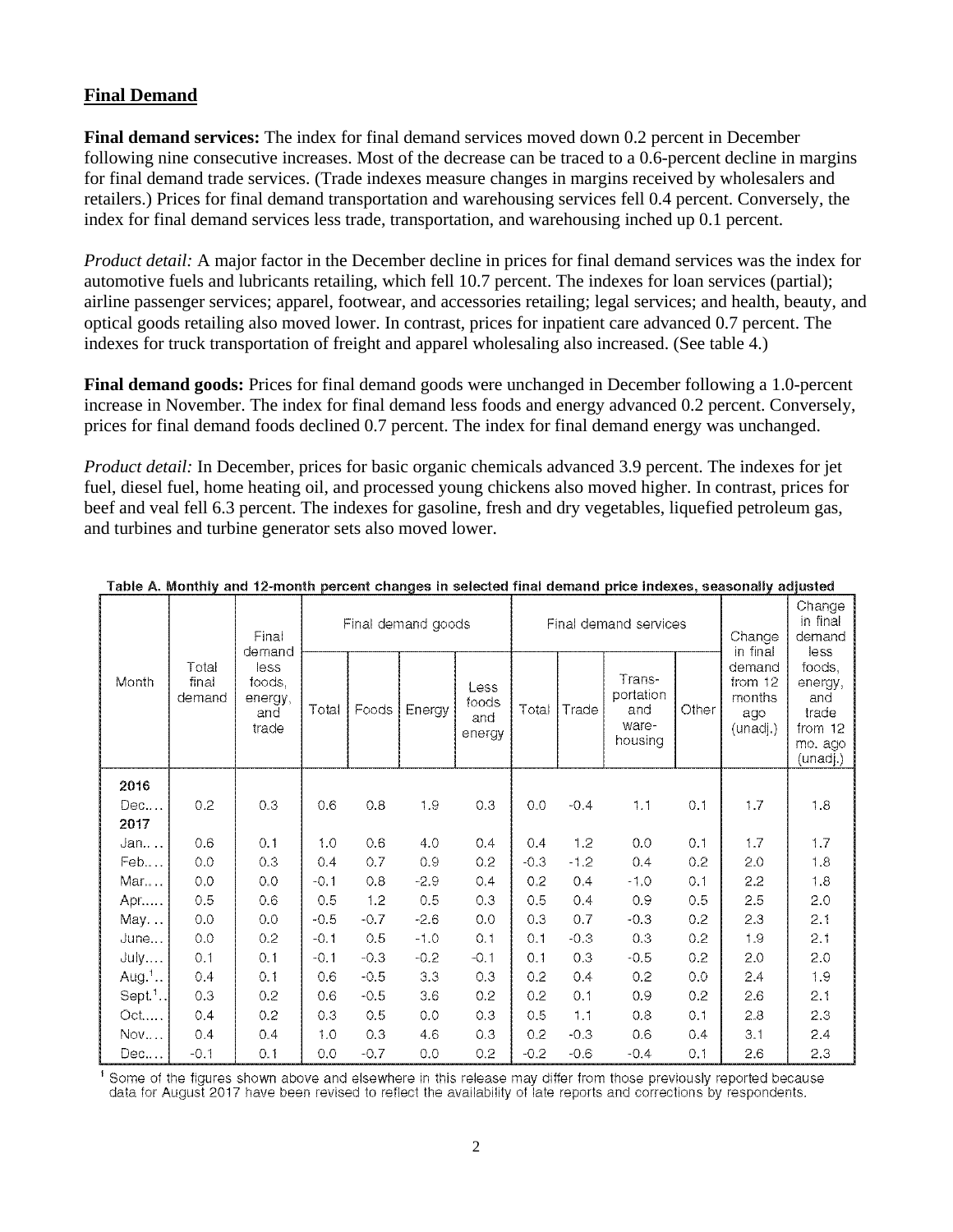# **Intermediate Demand by Commodity Type**

Within intermediate demand in December, prices for processed goods increased 0.5 percent, the index for unprocessed goods rose 2.1 percent, and prices for services edged down 0.1 percent. (See tables B and C.)

**Processed goods for intermediate demand:** The index for processed goods for intermediate demand climbed 0.5 percent in December, the fifth straight increase. Seventy percent of the December rise is attributable to a 0.5-percent advance in prices for processed materials less foods and energy. The index for processed energy goods also moved higher, increasing 0.8 percent. Conversely, prices for processed foods and feeds inched down 0.1 percent. In 2017, the index for processed goods for intermediate demand climbed 5.1 percent, compared with a 1.8-percent advance in 2016.

*Product detail:* In December, a major factor in the rise in the index for processed goods for intermediate demand was prices for plastic resins and materials, which increased 3.1 percent. The indexes for basic organic chemicals, diesel fuel, jet fuel, residual fuels, and prepared animal feeds also moved higher. In contrast, beef and veal prices fell 6.3 percent. The indexes for gasoline and plastic construction products also declined. (See table 5.)

**Unprocessed goods for intermediate demand:** The index for unprocessed goods for intermediate demand increased 2.1 percent in December following a 3.2-percent rise in November. Nearly three-fourths of the broad-based December advance is attributable to prices for unprocessed energy materials, which climbed 4.7 percent. The indexes for unprocessed nonfood materials less energy and for unprocessed foodstuffs and feedstuffs also moved higher, increasing 1.4 percent and 0.5 percent, respectively. In 2017, prices for unprocessed goods for intermediate demand rose 5.2 percent after advancing 13.0 percent in 2016.

*Product detail:* Over half of the December increase in the index for unprocessed goods for intermediate demand can be traced to natural gas prices, which jumped 13.7 percent. The indexes for carbon steel scrap, crude petroleum, raw milk, slaughter barrows and gilts, and slaughter steers and heifers also moved higher. Conversely, corn prices decreased 3.3 percent. The indexes for fresh vegetables (except potatoes) and nonferrous scrap also moved lower.

|                   | Processed goods for intermediate demand<br>Unprocessed goods for intermediate demand |                       |                 |                                |                                                          |        |                                           |                     |                                        |                                                          |
|-------------------|--------------------------------------------------------------------------------------|-----------------------|-----------------|--------------------------------|----------------------------------------------------------|--------|-------------------------------------------|---------------------|----------------------------------------|----------------------------------------------------------|
| Month             | Total                                                                                | Foods<br>and<br>feeds | Energy<br>goods | Less<br>foods<br>and<br>energy | Total,<br>change<br>from 12<br>months<br>ago<br>(unadj.) | Total  | Food-<br>stuffs<br>and<br>feed-<br>stuffs | Energy<br>materials | Nonfood<br>materials<br>less<br>energy | Total,<br>change<br>from 12<br>months<br>ago<br>(unadj.) |
| 2016              |                                                                                      |                       |                 |                                |                                                          |        |                                           |                     |                                        |                                                          |
| Dec               | 0.6                                                                                  | 1.3                   | 1.3             | 0.4                            | 1.8                                                      | 7.3    | 4.8                                       | 13.4                | 3.4                                    | 13.0                                                     |
| 2017              |                                                                                      |                       |                 |                                |                                                          |        |                                           |                     |                                        |                                                          |
| Jan               | 1.2                                                                                  | 0.5                   | 5.4             | 0.3                            | 4.0                                                      | 3.8    | 2.1                                       | 6.7                 | 3.3                                    | 17.4                                                     |
| F <sub>θ</sub> b  | 0.7                                                                                  | 0.4                   | 0.8             | 0.7                            | 5.4                                                      | $-0.1$ | 2.6                                       | $-4.2$              | 1.0                                    | 19.2                                                     |
| Mar               | $-0.3$                                                                               | 0.3                   | $-3.3$          | 0.4                            | 5.3                                                      | $-3.4$ | $-0.6$                                    | $-11.0$             | 2.0                                    | 13.4                                                     |
| Apr               | 0,5                                                                                  | $-0.5$                | 1.4             | 0.4                            | 5.4                                                      | 1.6    | $-1.6$                                    | 7,8                 | $-0.6$                                 | 12.8                                                     |
| May               | $-0.1$                                                                               | 0.5                   | $-0.4$          | $-0.1$                         | 4.6                                                      | -1.0   | 1.7                                       | $-4.3$              | $-0.7$                                 | 8.5                                                      |
| June              | 0,1                                                                                  | 0,8                   | $-0.1$          | 0.1                            | 3.8                                                      | 0.1    | 1.0                                       | $-1.5$              | 0.6                                    | 5.8                                                      |
| July              | $-0.1$                                                                               | $-0.5$                | 0.3             | $-0.2$                         | 3.6                                                      | 0.7    | 1.3                                       | $-0.5$              | 1.4                                    | 6.0                                                      |
| Aug. <sup>1</sup> | 0.5                                                                                  | $-0.3$                | 1.2             | 0.4                            | 4.1                                                      | $-1.2$ | $-4.6$                                    | 1,3                 | 1.3                                    | 7.0                                                      |
| Sept.1            | 0.5                                                                                  | $-1.0$                | 3.0             | 0.1                            | 4.3                                                      | $-0.5$ | $-2.7$                                    | 0.4                 | 1.4                                    | 7.0                                                      |
| $Oct.$            | 1.0                                                                                  | 0.8                   | 1.8             | 0.8                            | 5.0                                                      | 0.0    | 0.4                                       | 2.1                 | $-3.7$                                 | 7.7                                                      |
| Nov               | 0.5                                                                                  | 0.3                   | 1.7             | 0.3                            | 5.3                                                      | 3.2    | 2.7                                       | 5.5                 | 0.8                                    | 10.6                                                     |
| $Dec.$            | 0.5                                                                                  | $-0.1$                | 0.8             | 0.5                            | 5.1                                                      | 2.1    | 0.5                                       | 4.7                 | 1.4                                    | 5.2                                                      |

| Table B. Monthly and 12-month percent changes in selected intermediate demand price indexes |  |
|---------------------------------------------------------------------------------------------|--|
| for goods by commodity type, seasonally adjusted                                            |  |

Some of the figures shown above and elsewhere in this release may differ from those previously reported because data for August 2017 have been revised to reflect the availability of late reports and corrections by respondents.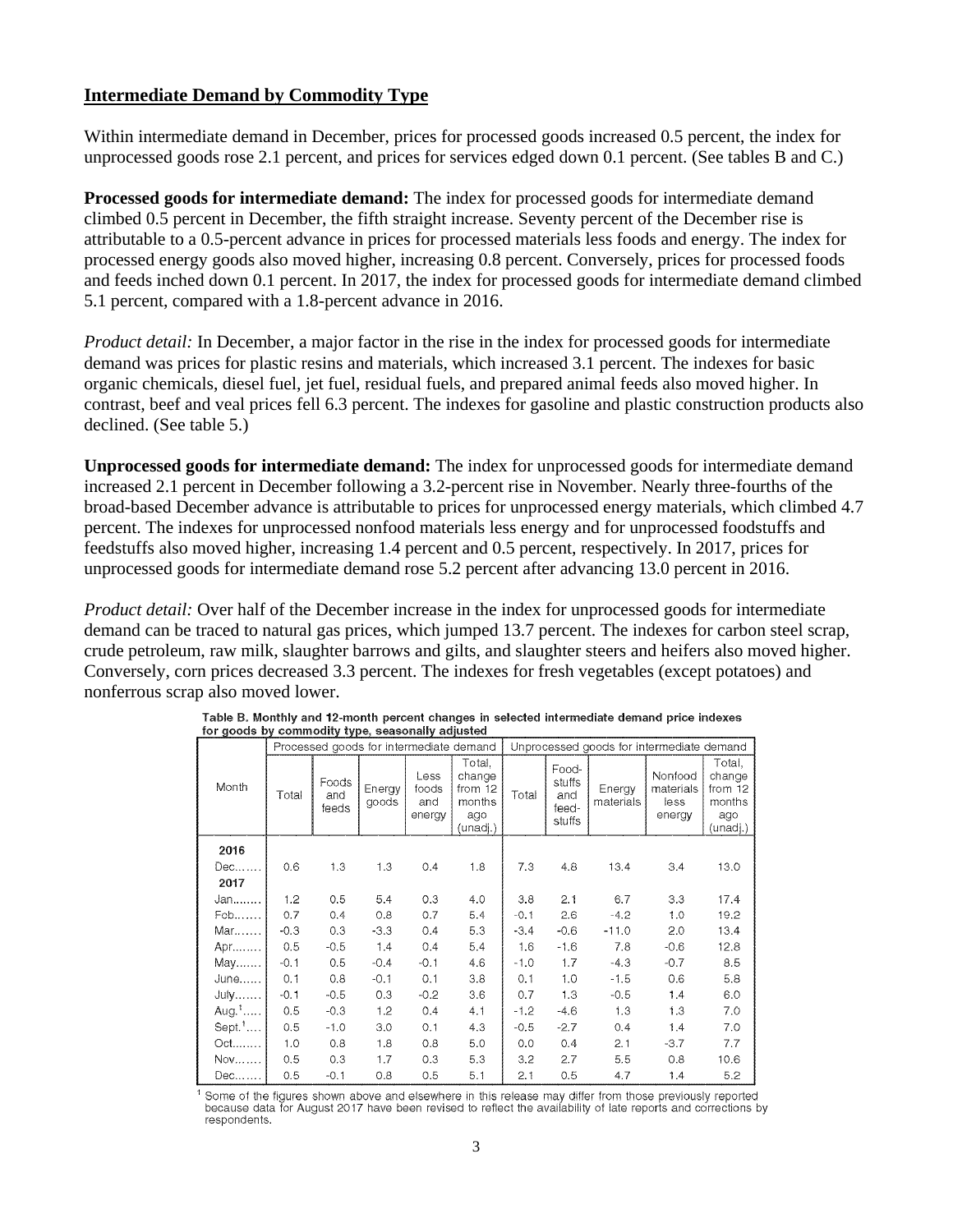**Services for intermediate demand:** The index for services for intermediate demand edged down 0.1 percent in December after a 0.7-percent jump in November. The decrease can be traced to prices for services less trade, transportation, and warehousing for intermediate demand, which fell 0.1 percent. The intermediate demand indexes for both trade services and for transportation and warehousing services were unchanged. In 2017, prices for services for intermediate demand increased 2.9 percent after rising 2.6 percent in 2016.

*Product detail:* Leading the December decrease in the index for services for intermediate demand, prices for loan services (partial) dropped 5.4 percent. The indexes for legal services, airline passenger services, machinery and equipment parts and supplies wholesaling, and staffing services also moved lower. In contrast, prices for securities brokerage, dealing, investment advice, and related services increased 1.4 percent. The indexes for television advertising time sales; metals, minerals, and ores wholesaling; and truck transportation of freight also rose.

|                      | Services for intermediate demand |        |                                   |        |                                                 |  |  |  |  |
|----------------------|----------------------------------|--------|-----------------------------------|--------|-------------------------------------------------|--|--|--|--|
| Month                | Total                            | Trade  | Transportation<br>and warehousing | Other  | Total, change<br>from 12 months<br>ago (unadj.) |  |  |  |  |
| 2016                 |                                  |        |                                   |        |                                                 |  |  |  |  |
| Dec                  | 0.2                              | 1.1    | 0.7                               | $-0.2$ | 2.6                                             |  |  |  |  |
| 2017                 |                                  |        |                                   |        |                                                 |  |  |  |  |
| Jan                  | 0.4                              | 0.2    | 0.1                               | 0.5    | 1.7                                             |  |  |  |  |
| Feb                  | 0.4                              | 1.1    | 0.6                               | 0.3    | 2.1                                             |  |  |  |  |
| Mar                  | 0.0                              | 0.4    | $-0.1$                            | $-0.1$ | 2.0                                             |  |  |  |  |
| Apr                  | 0.5                              | 0.6    | 0.3                               | 0.5    | 2.5                                             |  |  |  |  |
| May                  | 0.0                              | 0.3    | 0.0                               | 0,0    | 2.7                                             |  |  |  |  |
| June                 | 0.5                              | 0.1    | 0.2                               | 0.6    | 2.8                                             |  |  |  |  |
| July                 | $-0.1$                           | 0.0    | $-0.1$                            | $-0.1$ | 2.2                                             |  |  |  |  |
| Aug. <sup>1</sup>    | 0.4                              | 0.4    | 0.2                               | 0.4    | 2.8                                             |  |  |  |  |
| $Sept.$ <sup>1</sup> | $-0.2$                           | $-0.6$ | 0.4                               | $-0.2$ | 2.7                                             |  |  |  |  |
| Oct                  | 0.3                              | 0.5    | 0.5                               | 0.2    | 2.9                                             |  |  |  |  |
| <b>Nov</b>           | 0.7                              | 1.0    | 0.5                               | 0.6    | 3.2                                             |  |  |  |  |
| Dec                  | $-0.1$                           | 0.0    | 0.0                               | $-0.1$ | 2.9                                             |  |  |  |  |

Table C. Monthly and 12-month percent changes in selected intermediate demand price indexes for services by commodity type, seasonally adjusted

<sup>1</sup> Some of the figures shown above and elsewhere in this release may differ from those previously reported because data for August 2017 have been revised to reflect the availability of late reports and corrections by respondents.

# **Intermediate Demand by Production Flow**

**Stage 4 intermediate demand:** The index for stage 4 intermediate demand declined 0.2 percent in December following a 0.6-percent jump in November. In December, prices for total services inputs to stage 4 intermediate demand fell 0.3 percent, and the index for total goods inputs was unchanged. (See table D.) Decreases in the indexes for loan services (partial), legal services, machinery and equipment parts and supplies wholesaling, gasoline, plastic construction products, and beef and veal outweighed rising prices for diesel fuel; portfolio management; and securities brokerage, dealing, investment advice, and related services. (See table 6.) In 2017, the index for stage 4 intermediate demand increased 3.3 percent after climbing 1.7 percent in 2016.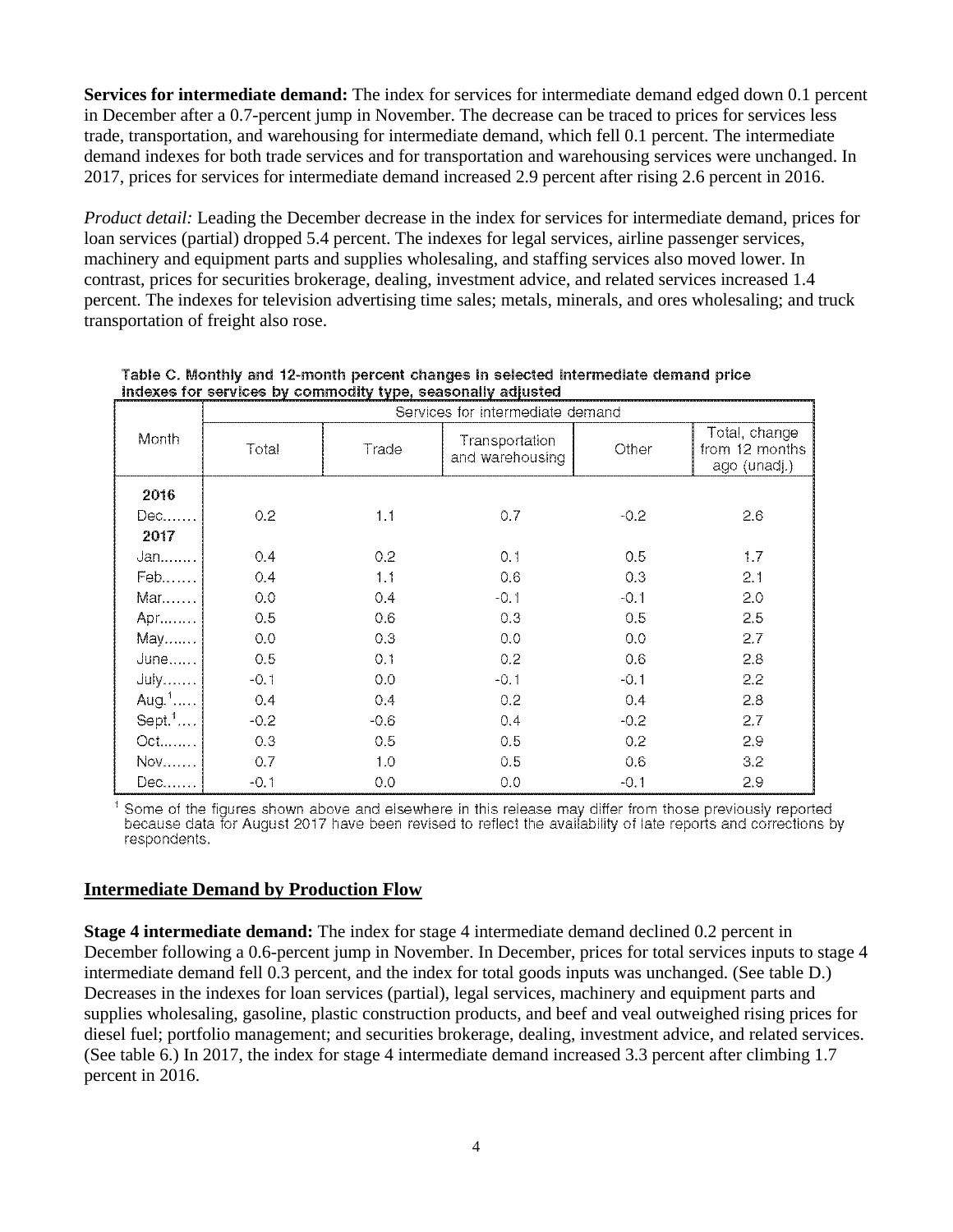**Stage 3 intermediate demand:** Prices for stage 3 intermediate demand moved up 0.5 percent in December, the fifth consecutive rise. In December, the index for total goods inputs to stage 3 intermediate demand climbed 1.0 percent, and prices for total services inputs were unchanged. Increases in the indexes for jet fuel; raw milk; basic organic chemicals; slaughter barrows and gilts; and securities brokerage, dealing, investment advice, and related services outweighed decreases in the indexes for gasoline, loan services (partial), and machinery and equipment parts and supplies wholesaling. In 2017, prices for stage 3 intermediate demand advanced 4.8 percent following a 2.0-percent rise in 2016.

**Stage 2 intermediate demand:** The index for stage 2 intermediate demand increased 0.9 percent in December, the sixth straight advance. In December, prices for total goods inputs to stage 2 intermediate demand advanced 1.8 percent, and the index for total services inputs was unchanged. Higher prices for natural gas; plastic resins and materials; crude petroleum; cable network advertising time sales; securities brokerage, dealing, investment advice, and related services; and basic organic chemicals outweighed declines in the indexes for legal services, airline passenger services, and liquefied petroleum gas. In 2017, prices for stage 2 intermediate demand increased 3.8 percent after advancing 6.4 percent in 2016.

**Stage 1 intermediate demand:** Prices for stage 1 intermediate demand moved up 0.7 percent in December, the same as in November. In December, the index for total goods inputs to stage 1 intermediate demand advanced 1.4 percent. Conversely, prices for total services inputs fell 0.4 percent. Higher prices for basic organic chemicals; carbon steel scrap; diesel fuel; deposit services (partial); natural gas; and securities brokerage, dealing, investment advice, and related services outweighed decreases in the indexes for loan services (partial), airline passenger services, and gasoline. In 2017, prices for stage 1 intermediate demand climbed 5.8 percent following a 4.4-percent advance in 2016.

|             |        | Stage 4 intermediate<br>demand |                         |        | Stage 3 intermediate<br>demand |                         |        | Stage 2 intermediate<br>demand |                         |        | Stage 1 intermediate<br>demand |                         |
|-------------|--------|--------------------------------|-------------------------|--------|--------------------------------|-------------------------|--------|--------------------------------|-------------------------|--------|--------------------------------|-------------------------|
| Month       | Total  | Goods<br>inputs                | Ser-<br>vices<br>inputs | Total  | Goods<br>inputs                | Ser-<br>vices<br>inputs | Total  | Goods<br>inputs                | Ser-<br>vices<br>inputs | Total  | Goods<br>inputs                | Ser-<br>vices<br>inputs |
| 2016        |        |                                |                         |        |                                |                         |        |                                |                         |        |                                |                         |
| Dec         | 0.4    | 0.4                            | 0.3                     | 1.2    | 2.2                            | 0.2                     | 2.0    | 4.5                            | 0.3                     | 1.4    | 2.1                            | 0.4                     |
| 2017        |        |                                |                         |        |                                |                         |        |                                |                         |        |                                |                         |
| $Jan$       | 0.6    | 0.8                            | 0.5                     | 1.1    | 1.8                            | 0.3                     | 1.3    | 2.5                            | 0.4                     | 1.3    | 2.1                            | 0.4                     |
| Feb         | 0.5    | 0.5                            | 0.5                     | 0.9    | 1.4                            | 0.5                     | 0.0    | $-0.3$                         | 0.3                     | 0.7    | 0.9                            | 0.4                     |
| Mar         | $-0.1$ | 0.1                            | $-0.1$                  | $-0.1$ | $-0.4$                         | 0.1                     | $-1.5$ | $-3.6$                         | 0.1                     | 0.0    | 0.3                            | $-0.3$                  |
| Apr $\dots$ | 0.5    | 0.3                            | 0.7                     | $-0.1$ | $-0.5$                         | 0.4                     | 1.3    | 2.5                            | 0,4                     | 0.3    | $-0.1$                         | 0.9                     |
| May         | 0.0    | 0.0                            | 0.1                     | 0.0    | $-0.2$                         | 0.1                     | $-0.4$ | $-1.3$                         | 0.2                     | $-0.2$ | $-0.2$                         | $-0.2$                  |
| June        | 0.4    | 0.2                            | 0.4                     | 0.3    | 0.3                            | 0.4                     | $-0.1$ | $-0.7$                         | 0.4                     | 0.3    | $-0.2$                         | 0.8                     |
| <b>July</b> | 0.0    | 0.1                            | $-0.2$                  | $-0.1$ | $-0.4$                         | 0.1                     | 0.1    | 0.4                            | 0.0                     | 0.2    | 0.4                            | $-0.2$                  |
| Aug. $1$    | 0.3    | 0.3                            | 0.4                     | 0.3    | 0.2                            | 0.3                     | 0.2    | 0.3                            | 0.0                     | 0.8    | 1.2                            | 0.4                     |
| Sept. $1$   | 0.0    | 0.2                            | $-0.2$                  | 0.1    | 0.3                            | $-0.1$                  | 0.2    | 0.6                            | 0.0                     | 0.3    | 0.7                            | $-0.3$                  |
| $Oct.$      | 0.5    | 0.6                            | 0.3                     | 0.4    | 0.7                            | 0.3                     | 1.0    | 1.5                            | 0.5                     | 0.6    | 0.7                            | 0.5                     |
| Nov         | 0.6    | 0.5                            | 0.8                     | 1.4    | 2.1                            | 0.7                     | 1.1    | 1.9                            | 0.5                     | 0.7    | 0.7                            | 0.8                     |
| Dec         | $-0.2$ | 0.0                            | $-0.3$                  | 0.5    | 1.0                            | 0.0                     | 0.9    | 1.8                            | 0.0                     | 0.7    | 1.4                            | $-0.4$                  |

Table D. Monthly percent changes in selected intermediate demand price indexes by production flow, seasonally adjusted

Some of the figures shown above and elsewhere in this release may differ from those previously reported because data for August 2017 have been revised to reflect the availability of late reports and corrections by respondents.

**The Producer Price Index for January 2018 is scheduled to be released on Thursday, February 15, 2018 at 8:30 a.m. (EST).** 

\_\_\_\_\_\_\_\_\_\_\_\_\_\_\_\_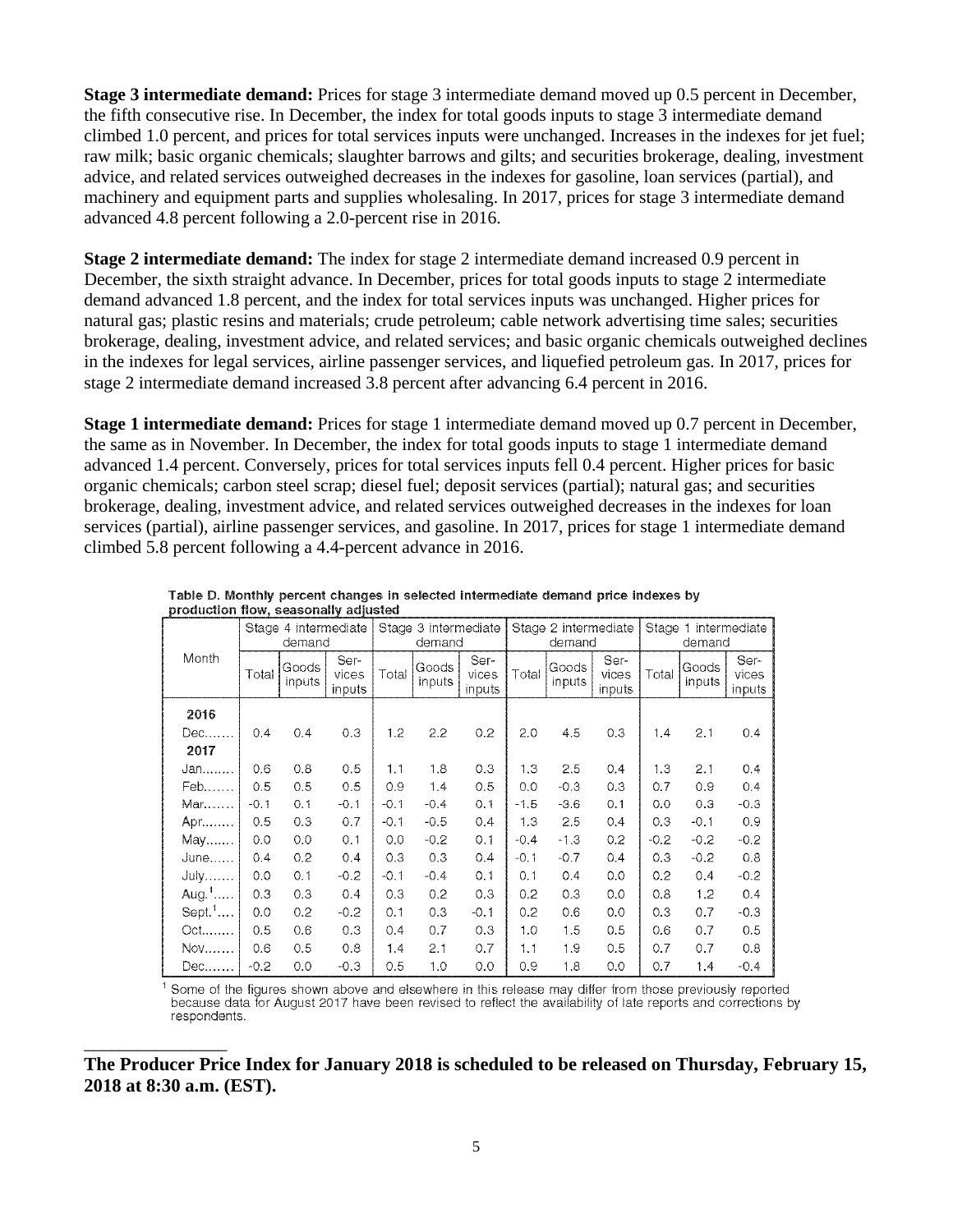#### **\*\*\*\*\***

# **Recalculated Seasonal Adjustment Factors and Relative Importance Figures to be Available on February 13, 2018**

Each year with the release of PPI data for January, seasonal adjustment factors and relative importance figures are recalculated to reflect price movements from the just-completed calendar year. The following seasonal information will be available on February 13, 2018 (2 workdays prior to the release of PPI data for January 2018 on February 15, 2018):

- Direct seasonal factors for PPI commodity indexes for the year 2018,
- Recalculated seasonal factors for the last 5 years (2013-2017) for PPI commodity indexes,
- Recalculated seasonal factors for the last 5 years (2013-2017) for PPI Final Demand-Intermediate Demand indexes,
- Recalculated seasonal index data for the last 5 years (2013-2017) for Final Demand-Intermediate Demand and commodity indexes. This revision to seasonally adjusted indexes for the previous 5 years will be posted to the PPI database on the BLS website.

In addition, the following relative importance tables, which include values for December 2017, will be available on February 13, 2018:

- Final demand by individual commodities
- Final demand by component series
- Individual commodities of intermediate demand by commodity type
- Component series of intermediate demand by commodity type
- Individual commodities of intermediate demand by production flow
- Component series of intermediate demand by production flow
- Commodities, all levels
- Wherever-provided services and construction

This information will be available on the PPI website at **www.bls.gov/ppi** or by contacting the PPI Section of Index Analysis and Public Information at *ppi-info@bls.gov* or (202)691-7705.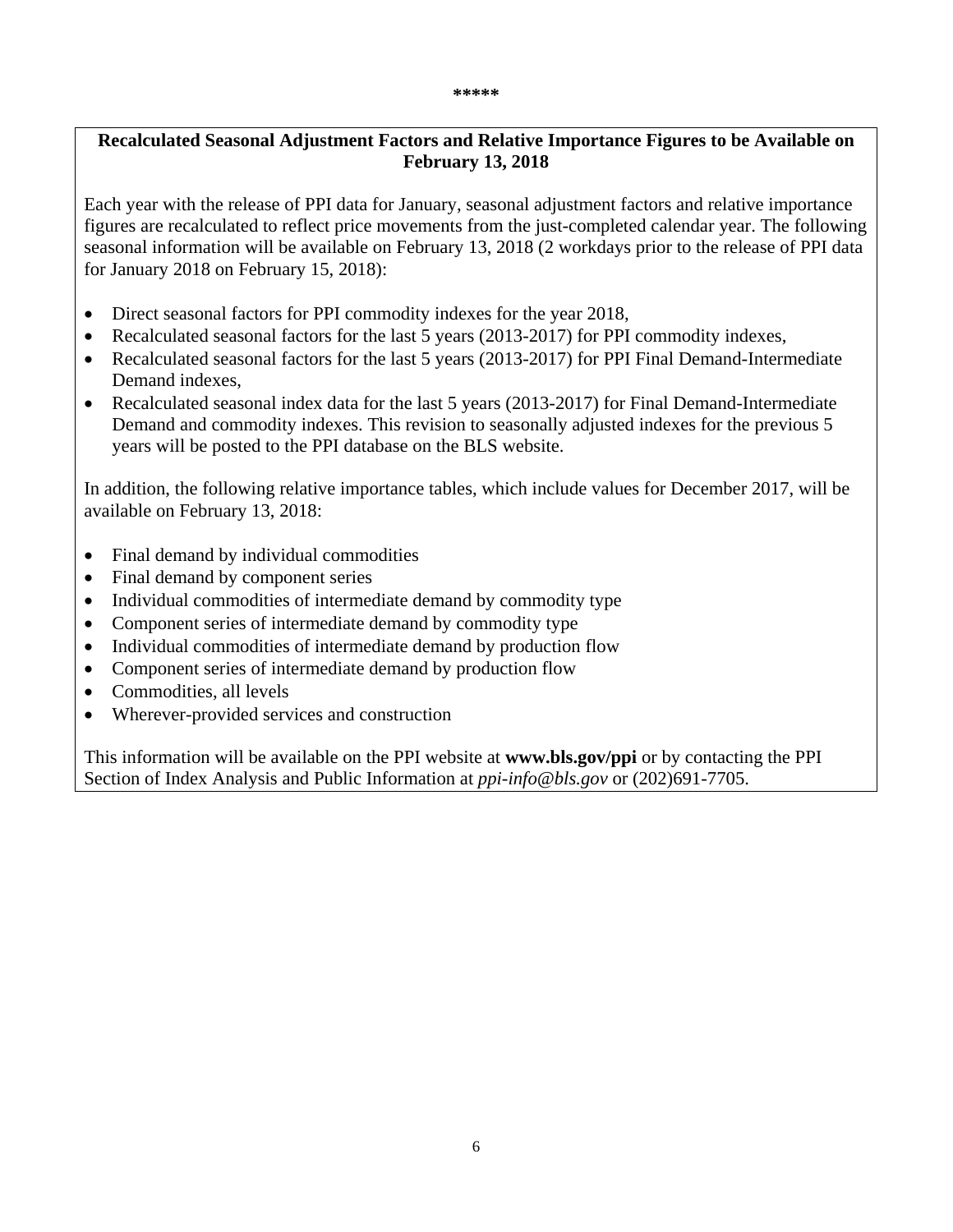#### \*\*\*\*\*

#### **PPI Weights to be Updated**

In February 2018, with the release of January 2018 Producer Price Index (PPI) data, the Bureau of Labor Statistics will update PPI value weights to more accurately reflect recent production and marketing patterns. The updated weights will be based on shipment values from the year 2012. These value weights come from the Census of Manufactures, the Census of Mining, the Census of Services, and the Census of Agriculture. PPI weights have been based on 2007 Census shipment values since January 2012.

All PPIs will be affected by this weight update, including all the industry net output indexes, as well as indexes for traditional commodity groupings. In addition, weights will be updated from the 2007 to the 2012 Census for all Final demand-Intermediate demand (FD-ID) indexes, durability of product indexes, special commodity-grouping indexes, and input to industry indexes. This weight revision will not change any arithmetic reference bases for indexes, the dates when PPIs were set to 100.

It is important to note that the basic structures of the PPI commodity and FD-ID classification systems will not change as a result of the weight revision. The PPIs classified according to the North American Industry Classification System (NAICS), however, will be updated to reflect 2017 NAICS definitions, as established by the U.S. Census Bureau. The weight update will also result in significant shifts in the relative importance of various industries and products. These shifts will impact aggregate indexes in a manner commensurate with the relative gains and losses in value weights from 2007 to 2012.

In addition, the PPI sample updates normally occurring with the release of October and February data will be combined and released in conjunction with the weight update in February 2018. Commodity and FD-ID relative importance figures for December 2017 will be available two business days prior to the release of January 2018 PPI data. This information will be available on the PPI website at **www.bls.gov/ppi** or by contacting the PPI Section of Index Analysis and Public Information at *ppi-info@bls.gov* or (202)691-7705.

\*\*\*\*\*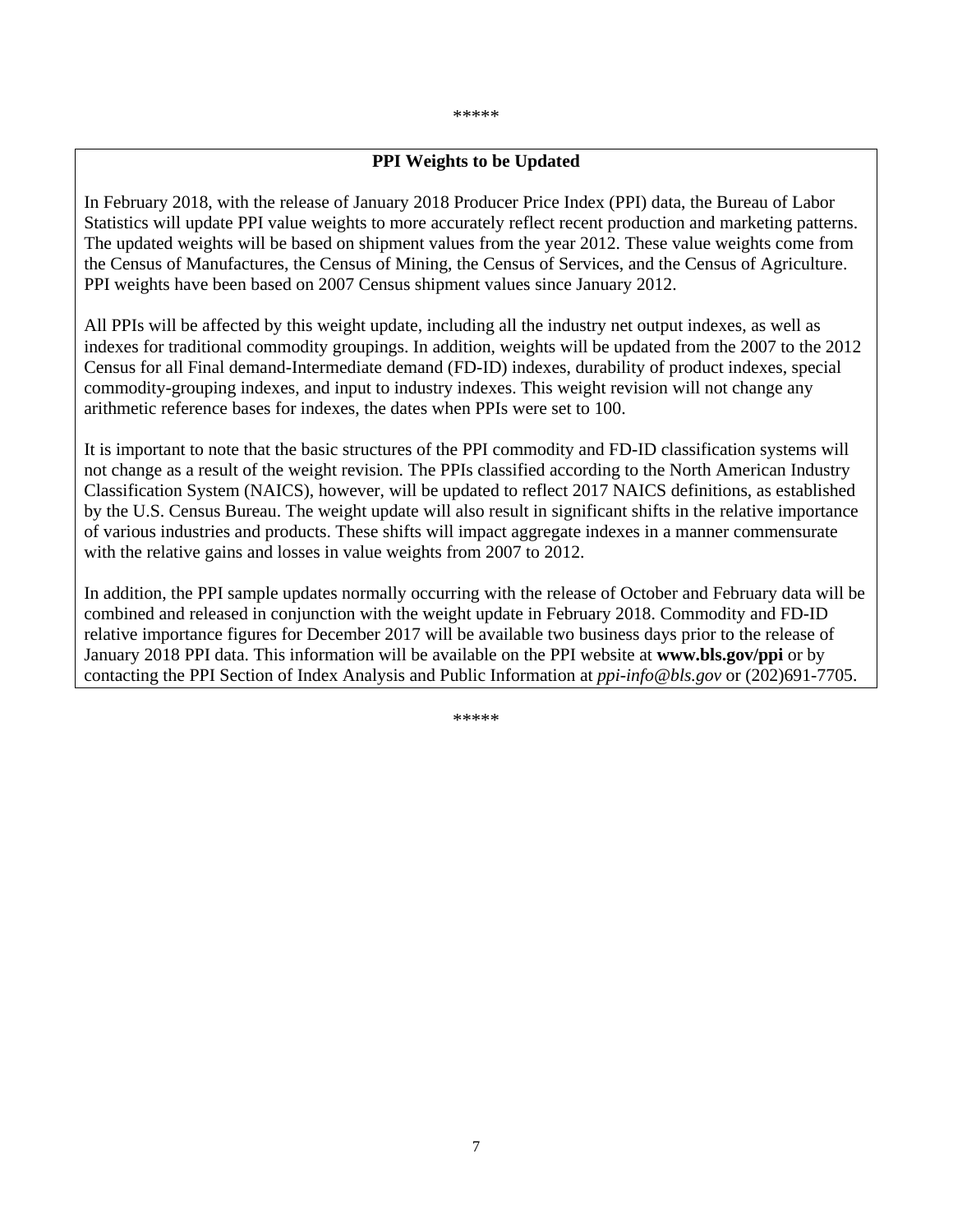# **Technical Note**

# **Brief Explanation of Producer Price Indexes**

The Producer Price Index (PPI) of the Bureau of Labor Statistics (BLS) is a family of indexes that measures the average change over time in prices received (price changes) by producers for domestically produced goods, services, and construction. PPIs measure price change from the perspective of the seller. This contrasts with other measures, such as the Consumer Price Index (CPI). CPIs measure price change from the purchaser's perspective.

 More than 10,000 PPIs for individual products and groups of products are released each month. PPIs are available for the products of virtually every industry in the mining and manufacturing sectors. Over time, new PPIs have been introduced for products of industries in the services and construction sectors of the U.S. economy. As of January 2013, the PPI covered about 70 percent of services as measured by 2007 Census revenue, and 34 percent of construction.

More than 100,000 price quotations per month are organized into three sets of PPIs: (1) Final demand-Intermediate demand (FD-ID) indexes, (2) commodity indexes, and (3) indexes for the net output of industries and their products. The FD-ID structure organizes products by class of buyer and degree of fabrication as well as by stage of production. The commodity structure organizes products by similarity of end use or product type. The entire output of various industries is sampled to derive price indexes for the net output of industries and their products.

# **Final Demand–Intermediate Demand Indexes**

 The PPI FD-ID structure measures price change for goods, services, and construction sold to final demand and to intermediate demand. The FD-ID system replaced the PPI stage-of-processing (SOP) system as PPI's primary aggregation model with the release of data for January 2014. The FD-ID model expands coverage beyond that of the SOP system through the addition of services, construction, exports, and government purchases.

 Compared with finished goods under the SOP system, the PPI for final demand goods includes nearly a 50 percent expansion of coverage. This increase can be traced to the addition of government purchases and exports. For overall final demand, expansion to include final demand services represents an even larger increase in coverage. In December 2012, final demand goods were about 34.5 percent of overall final demand, final demand services were roughly 63.5 percent, and final demand construction was about 2.0 percent of final demand. Within intermediate demand, coverage of services for intermediate demand resulted in about a 45 percent increase in coverage of the intermediate demand portion of the economy.

FD-ID indexes are constructed from commodity-based producer output price indexes. Commodities are allocated to aggregate indexes primarily based on the type of buyer. The main source of data used to determine the type of buyer is the "Use of commodities by industries, before redefinition," table

from the Benchmark Input-Output Accounts of the U.S. In many cases, the same commodity is purchased by different types of buyers. As a result, commodities are often included in several FD-ID indexes. For example, regular gasoline is purchased for personal consumption, export, government use, and business use. The PPI program publishes only one commodity index for regular gasoline (wpu057104), reflecting sales to all types of buyers, and this index is used in all aggregations regardless of whether the gasoline is sold for personal consumption, as an export, to government, or to businesses. Proportions based on BEA "Use of Commodities" data are used to allocate the correct portion of the total weight of gasoline to each use category. In cases when buyer type is an important price determining characteristic, indexes are created based on specific buyer type. For example, within the PPI category for loan services, separate indexes for consumer loans and business loans were constructed. For more information relating to the FD-ID structure, see "A new, experimental system of indexes from the PPI program" in the February 2011 *Monthly Labor Review*.

*Final Demand:* The final demand portion of the FD-ID structure measures price change for commodities sold for personal consumption, capital investment, government, and export. The system is composed of six main price indexes: final demand goods; final demand trade services; final demand transportation and warehousing services; final demand services less trade, transportation, and warehousing; final demand construction; and overall final demand.

 The final demand goods index measures price change for both unprocessed and processed goods sold to final demand. Fresh fruits sold to consumers and computers sold for capital investment are examples of transactions included in the final demand goods price index. The final demand trade services index measures price change for the retailing and wholesaling of merchandise sold to final demand, generally without transformation. (Trade indexes measure changes in margins received by wholesalers and retailers.) The final demand transportation and warehousing services index tracks price change for transportation of passengers, as well as, transportation of cargo sold to final demand, and also includes prices for warehousing and storage of goods sold to final demand. The final demand services less trade, transportation, and warehousing index measures price change for all services other than trade and transportation sold to final demand. Publishing, banking, lodging, and health care are examples of these services. The final demand construction index tracks price change for new construction, as well as maintenance and repair construction sold to final demand. Construction of office buildings is an example of a commodity that would be included in the final demand construction index. Lastly, the overall final demand index tracks price change for all types of commodities sold to final demand by combining the five final demand component indexes described above.

*Intermediate Demand:* The intermediate demand portion of the FD-ID system tracks price change for goods, services, and construction products sold to businesses as inputs to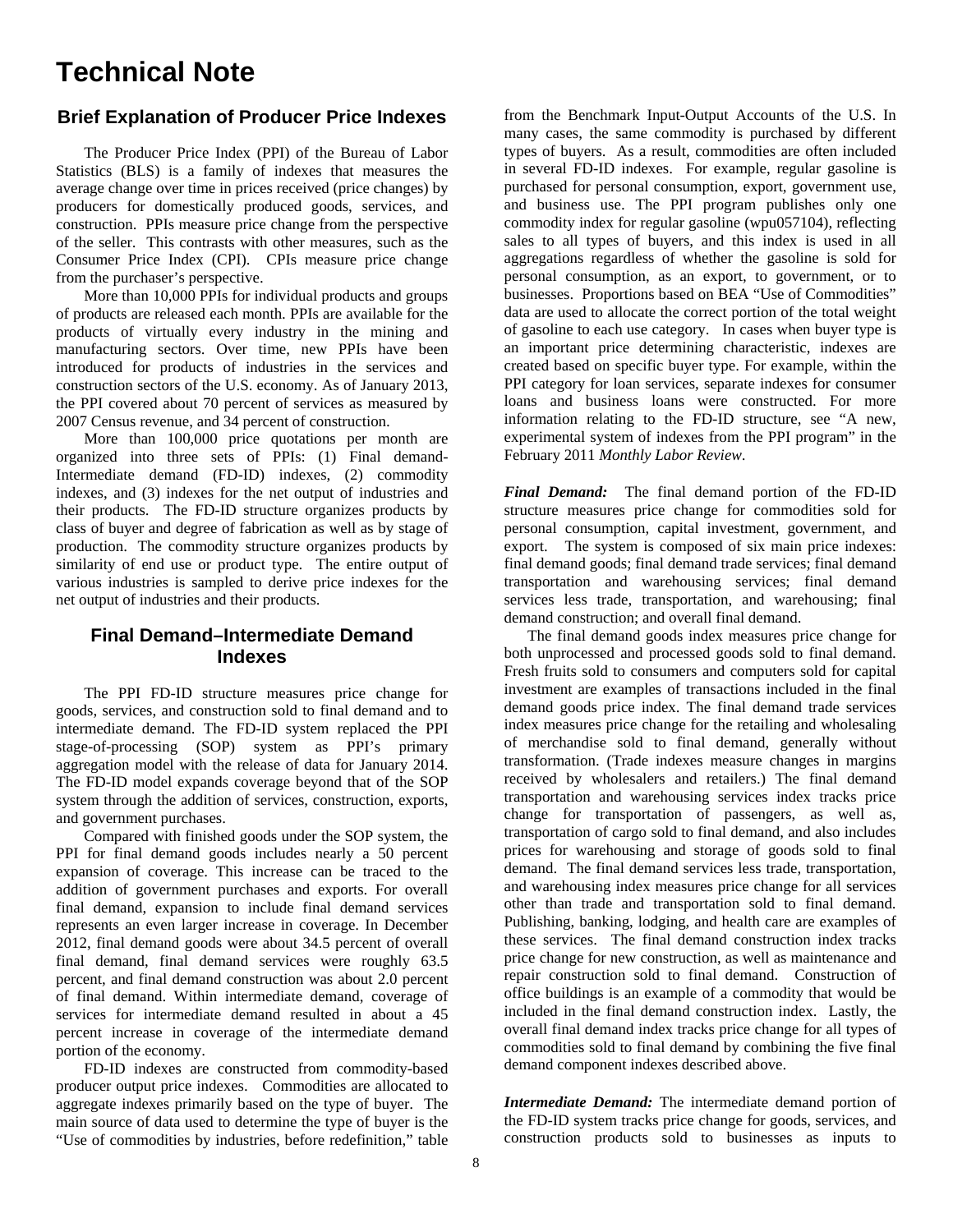production, excluding capital investment. The system includes two parallel treatments of intermediate demand. The first treatment organizes intermediate demand commodities by type. The second organizes intermediate demand commodities into production stages, with the explicit goal of developing a forward-flow model of production and price change.

 The intermediate demand by commodity type portion of the system organizes commodities by similarity of product. The system is composed of six main price indexes: unprocessed goods for intermediate demand; processed goods for intermediate demand; intermediate demand trade services; intermediate demand transportation and warehousing services; intermediate demand services less trade, transportation, and warehousing; and intermediate demand construction.

 The unprocessed goods for intermediate demand price index measures price change for goods sold to businesses as inputs to production that have undergone no fabrication. Crude petroleum sold to refineries is an example of an unprocessed good sold to intermediate demand. The processed goods for intermediate demand index tracks price change for fabricated goods sold as business inputs. Examples include car parts sold to car manufacturers and gasoline sold to trucking companies. The index for trade services for intermediate demand measures price change for the services of retailing and wholesaling goods purchased by businesses as inputs to production. The intermediate demand transportation and warehousing services index measures price change for business travel, as well as, transportation and warehousing of cargo sold to intermediate demand. The intermediate demand services less trade, transportation, and warehousing index measures price change for services other than trade, transportation, and warehousing sold as inputs to production. Legal and accounting services purchased by businesses are examples of intermediate demand services excluding trade, transportation, and warehousing. Finally, the construction for intermediate demand index measures price change for construction purchased by firms as inputs to production. The index for construction for intermediate demand tracks price change for maintenance and repair construction purchased by firms.

The production flow treatment of intermediate demand is a stage-based system of price indexes. These indexes can be used to study price transmission across stages of production and final demand. This system is constructed in a manner that maximizes forward flow of production between stages, while minimizing back-flow of production. The production flow treatment contains four main indexes: intermediate demand stage 1, intermediate demand stage 2, intermediate demand stage 3, and intermediate demand stage 4.

Indexes for the four stages were developed by first assigning each industry in the economy to one of four stages of production, where industries assigned to the fourth stage primarily produce output consumed as final demand, industries in the third stage primarily produce output consumed by stage 4 industries, industries assigned to the second stage primarily produce output consumed by stage 3 industries, and industries assigned to the first stage produce output primarily consumed by stage 2 industries. The four indexes then track prices for the net inputs consumed by

industries in each of the four stages of production. The stage 4 intermediate demand index, for example, tracks price change for inputs consumed, but not produced, by industries included in the fourth stage of production. Hence, the index tracks price change in inputs to industries that primarily produce final demand commodities (stage 4 producers primarily produce commodities sold to final demand).

 Examples of heavily weighted goods-producing industries in stage 4 include the manufacture of light trucks and utility vehicles, automobiles, and pharmaceuticals. Retail trade, food service and drinking places, and hospitals are examples of heavily weighted service industries included in stage 4. Stage 4 also includes all new construction industries. Examples of goods consumed by stage 4 industries include motor vehicle parts, commercial electric power, plastic construction products, biological products, and beef and veal. Engineering services, machinery and equipment wholesaling, long distance motor carrying, and legal services constitute examples of services consumed by stage 4 industries.

 Examples of highly weighted goods-producing industries included in stage 3 are motor vehicle parts manufacturing, animal (except poultry) slaughtering and processing, and semiconductor manufacturing. Services industries classified in stage 3 include wholesale trade; insurance carriers; architecture, engineering, and related services; and hotels and motels. Examples of goods consumed by stage 3 industries include slaughter steers and heifers, industrial electric power, and hot rolled steel bars, plates, and structural shapes. Services commonly consumed by stage 3 industries include commissions from sales of property and casualty insurance, business loans, temporary help services, and administrative and general management consulting services.

 Petroleum refineries; electricity generation, transmission, and distribution; natural gas distribution; cattle ranching and farming; and plastic materials and resin manufacturing are among the goods-based industries assigned to stage 2. Services industries that are heavily weighted in stage 2 include management of companies and enterprises; non-depository credit intermediation; insurance agencies and brokerages; and services to buildings and dwellings. Goods commonly purchased by stage 2 industries include crude oil, natural gas, formula feeds, and primary basic organic chemicals. Services that are heavily weighted in the intermediate demand stage 2 index are legal services, business loans, and cellular phone and other wireless telecommunication.

 Goods producing industries in stage 1 include oil and gas extraction, paper mills, and grain farming. Real estate, legal services, and advertising services are examples of highly weighted services industries included in stage 1. Examples of goods consumed by stage 1 industries are commercial and industrial electric power and gasoline. Services commonly consumed by stage 1 industries include solid waste collection, chemicals and allied products wholesaling, and guestroom or unit rental. It should be noted that all inputs purchased by stage 1 industries are by definition produced either within stage 1 or by latter stages of processing, leaving stage 1 less useful for price transmission analysis. For additional information on industry stage assignments, see **https://www.bls.gov/ppi/industryflowstage.htm.**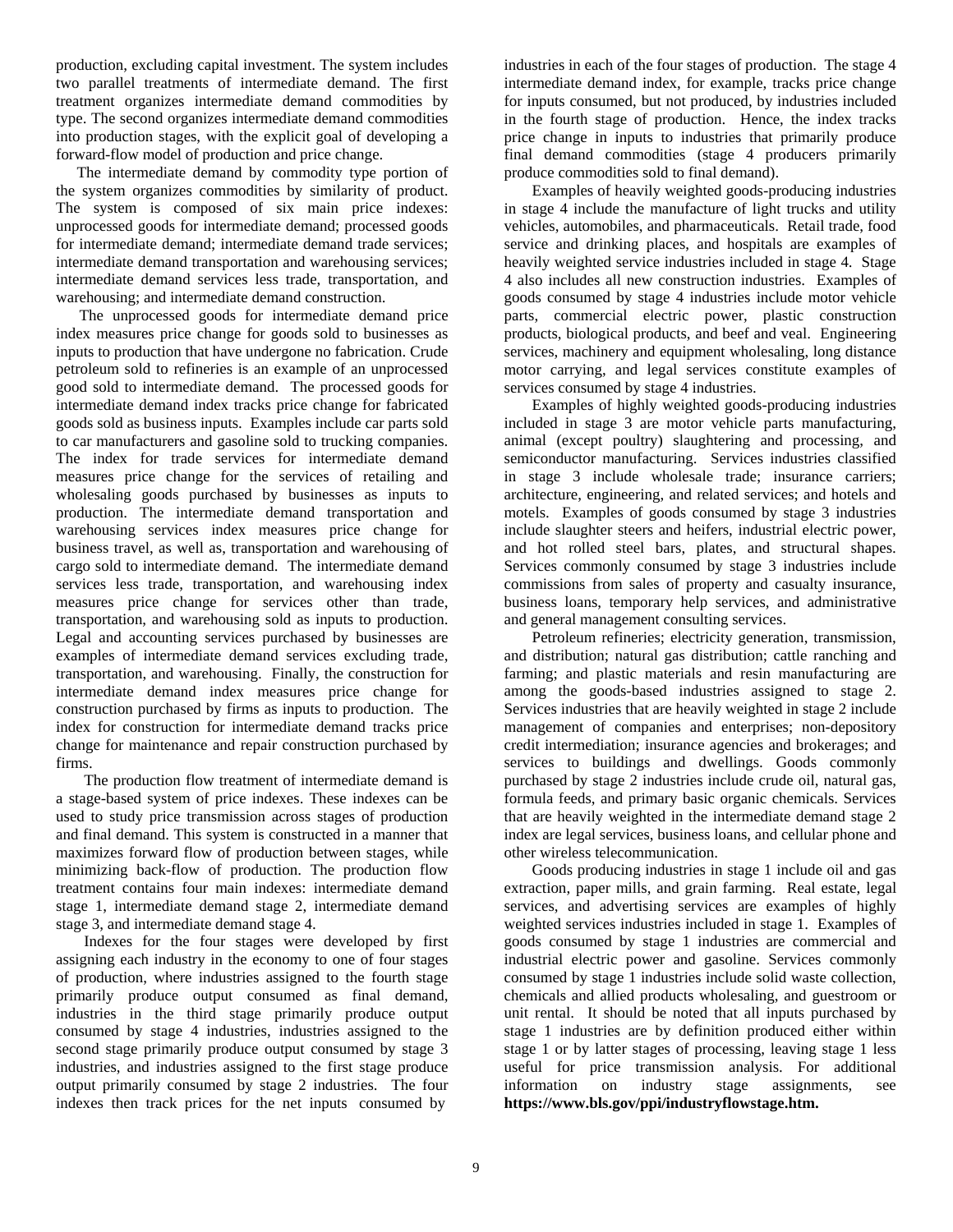#### **Comparing the PPI with CPI**

 Although some data users utilize the PPI as a potential indicator of the Consumer Price Index (CPI), there are many reasons why the PPI and the CPI may diverge. The scope of the personal consumption portion of the PPI includes all marketable output sold by domestic producers for households. The scope of the CPI includes goods and services provided by business or government, where explicit user charges are paid by consumers. For example, the most heavily weighted item in the CPI, owners' equivalent rent, is excluded from the PPI. The scope of the CPI includes imports. The PPI excludes imports. The CPI only includes components of personal consumption directly paid for by the consumers, while the PPI includes components of personal consumption that may not be paid for by consumers. For example, the PPI includes medical services paid for by third parties. In contrast to CPI, PPI does not completely cover services. PPIs exclude taxes, since they do not represent producer revenue. Conversely, sales and other taxes paid by consumers are part of household expenditure and are included in the CPI. Additional technical differences between PPI and CPI also exist. For more information see "Comparing new final demand producer price indexes with other Government price indexes," *Monthly Labor Review*, January 2014, at **https://www.bls.gov/opub/mlr/**.

#### **Commodity Indexes**

The commodity classification of the PPI organizes goods, services, and construction by similarity of product or end use, disregarding industry of origin. With the release of data for July 2009, PPI expanded its commodity structure to include indexes for services and construction products. Prior to this date, the PPI commodity structure only included products from goods producing sectors. Table 9 of the *PPI Detailed Report* includes data for commodity indexes, organized in a hierarchal structure, including major groupings, subgroups, product classes, sub-product classes, and individual items.

#### **Industry Net-Output Price Indexes**

PPIs for the net output of industries and their products are grouped according to the North American Industry Classification System (NAICS). Prior to the release of January 2004, industry-based PPIs were published according to the Standard Industrial Classification (SIC) system. Industry price indexes are compatible with other economic time series organized by industry, such as data on employment, wages, and productivity. Table 11 of the *PPI Detailed Report* includes data for NAICS industries and industry groups (3-, 4-, 5-, and 6-digit codes), Census product classes (7- and 8-digit codes), products (9-digit codes), more detailed sub-products (11-digit codes), and, for some industries, indexes for other sources of revenue.

 Indexes may represent one of three kinds of product categories. Every industry has primary product indexes that show changes in prices received by establishments classified in the industry for products made primarily, but not necessarily exclusively, by that industry. The industry classification of an establishment is determined by which products make up a plurality of its total shipment value. In

addition, most industries have secondary product indexes that show changes in prices received by establishments for products chiefly made in some other industry. Some industries have miscellaneous receipts indexes that track price changes for other sources of revenue received by establishments within the industry that are not derived from sales of their products; for example, resales of purchased materials, or revenues from parking lots owned by a manufacturing plant.

#### **Data Collection**

PPIs are constructed using selling prices reported by establishments of all sizes, selected by probability sampling, with the probability of selection proportionate to size. Individual items and transaction terms also are chosen by probability proportionate to size. BLS strongly encourages cooperating companies to supply actual transaction prices at the time of shipment to minimize the use of list prices. Prices submitted by survey respondents are effective on the Tuesday of the week containing the 13th day of the month. The survey is conducted via Internet, mail, and fax.

 Price data are provided on a voluntary and confidential basis; only sworn BLS employees are allowed access to individual company price reports. BLS publishes price indexes instead of actual prices. All PPIs are subject to revision 4 months after original publication to reflect the availability of late reports and corrections by respondents.

 BLS periodically updates the PPI sample of survey respondents to better reflect current conditions when the structure, membership, technology, or product mix of an industry shifts significantly and to spread reporting burden among smaller firms. Results of these resampling efforts are incorporated into the PPI with the release of data for January and July.

 As part of an ongoing effort to expand coverage to sectors of the economy other than mining and manufacturing, an increasing number of service and construction sector industries have been introduced into the PPI. The following list of industries introduced since the mid-1990s includes the month and year in which an article describing the industry's content appeared in the *PPI Detailed Report*.

**Service and construction sector industries introduced into the Producer Price Index, by SIC or NAICS code and the** *PPI Detailed Report* **that announces their introduction** 

| Title                                                       | Code         | <b>PPI Detailed</b><br>Report Issue  |
|-------------------------------------------------------------|--------------|--------------------------------------|
|                                                             | <b>SIC</b>   |                                      |
| Wireless telecommunications                                 | 4812         | <b>July 1999</b>                     |
| Telephone communications, except<br>Television broadcasting | 4813<br>4833 | <b>July 1995</b><br><b>July 2002</b> |
|                                                             | 5411         | <b>July 2000</b>                     |
| Meat and fish (seafood) markets                             | 5421         | <b>July 2000</b>                     |
| Fruit and vegetable markets                                 | 5431         | <b>July 2000</b>                     |
| Candy, nut, and confectionery stores                        | 5441         | <b>July 2000</b>                     |
|                                                             | 5461         | <b>July 2000</b>                     |
| Miscellaneous food stores                                   | 5499         | <b>July 2000</b>                     |
| New car dealers                                             | 5511         | <b>July 2000</b>                     |
| Gasoline service stations                                   | 5541         | January 2002                         |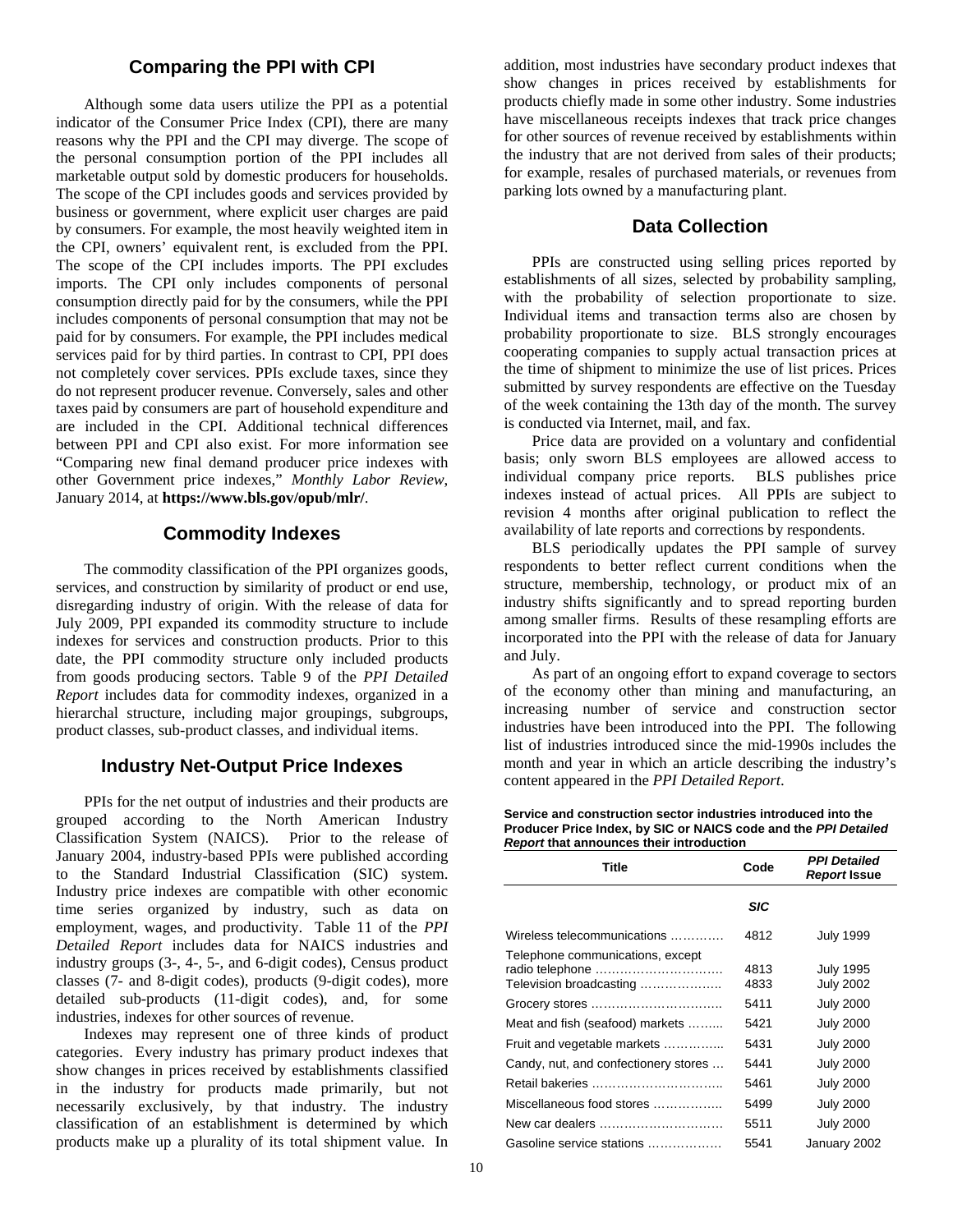| Title                                                                                              | Code             | <b>PPI Detailed</b><br>Report Issue  |
|----------------------------------------------------------------------------------------------------|------------------|--------------------------------------|
|                                                                                                    | SIC              |                                      |
|                                                                                                    | 5551             | January 2002                         |
| Recreational vehicle dealers                                                                       | 5561             | January 2002                         |
| Miscellaneous retail                                                                               | 59               | January 2001                         |
| Security brokers, dealers, and<br>investment bankers<br>Investment advice                          | 6211<br>6282     | January 2001<br>January 2003         |
| Life insurance carriers                                                                            | 6311             | January 1999                         |
| Property and casualty insurance                                                                    | 6331             | <b>July 1998</b>                     |
| Insurance agencies and brokerages                                                                  | 6412             | January 2003                         |
| Operators and lessors of nonresidential                                                            | 6512             | January 1996                         |
| Real estate agents and managers                                                                    | 6531             | January 1996                         |
| Prepackaged software                                                                               | 7372             | January 1998                         |
| Data processing services                                                                           | 7374             | January 2002                         |
| Home health care services                                                                          | 8082             | January 1997                         |
| Engineering design, analysis, and<br>consulting services                                           | 8111<br>8711     | January 1997<br>January 1997         |
| Architectural design, analysis, and<br>consulting services<br>.                                    | 8712             | January 1997                         |
| Premiums for property and casualty                                                                 | 9331             | <b>July 1998</b>                     |
|                                                                                                    | <b>NAICS</b>     |                                      |
| New Industrial building construction                                                               | 236211           | January 2008                         |
| New warehouse building construction                                                                | 236221           | <b>July 2005</b>                     |
| New school construction                                                                            | 236222           | <b>July 2006</b>                     |
| New office construction                                                                            | 236223           | January 2007                         |
| New health care building construction                                                              | 236224           | January 2013                         |
| Concrete contractors, nonresidential<br>Roofing contractors, nonresidential                        | 23811X           | July 2008                            |
| Electrical contractors, nonresidential                                                             | 23816X           | July 2008                            |
| Plumbing / HVAC contractors,                                                                       | 23821X           | July 2008                            |
| nonresidential building work<br>Merchant wholesalers, durable goods                                | 23822X<br>423    | <b>July 2008</b><br><b>July 2005</b> |
| Merchant wholesalers, nondurable<br>Wholesale trade agents and brokers                             | 424<br>425120    | <b>July 2005</b><br><b>July 2005</b> |
| Electronics and appliance stores                                                                   | 443              | January 2004                         |
| Building material and garden equipment<br>and supplies dealers<br>Sporting goods, hobby, book, and | 444              | January 2004                         |
| General merchandise stores                                                                         | 451<br>452       | January 2004<br>January 2004         |
| Miscellaneous store retailers                                                                      | 453              | January 2004                         |
| Internet service providers                                                                         | 518111           | July 2005                            |
| Internet publishing and web search                                                                 |                  |                                      |
|                                                                                                    | 519130           | January 2010                         |
| Commercial banking                                                                                 | 522110           | January 2005                         |
| Savings institutions                                                                               | 522120           | January 2005                         |
| Direct health and medical insurance<br>Construction, mining, and forestry                          | 524114           | July 2004                            |
| machinery and equipment rental and                                                                 |                  |                                      |
| Management consulting services                                                                     | 532412<br>541610 | January 2005<br>January 2007         |

| Title                                    | Code         | <b>PPI Detailed</b> |
|------------------------------------------|--------------|---------------------|
|                                          |              | <b>Report Issue</b> |
|                                          | <b>NAICS</b> |                     |
| Security guards and patrol services      | 561612       | <b>July 2005</b>    |
| Computer training                        | 611420       | <b>July 2007</b>    |
|                                          | 621210       | January 2011        |
| Blood and organ banks                    | 621991       | January 2007        |
| Amusement and theme parks                | 713110       | <b>July 2006</b>    |
| Golf courses and country clubs           | 713910       | <b>July 2006</b>    |
| Fitness and recreational sports centers. | 713940       | <b>July 2005</b>    |
| Commercial machinery repair and          | 811310       | <b>July 2007</b>    |

#### **Weights**

Weights for most commodity groupings of the PPI, as well as, weights for commodity-based aggregate indexes calculated from commodity groupings, such as FD-ID indexes, currently reflect 2007 values of shipments as reported in the *Census of Manufactures* and other sources. From January 2007 to December 2011, PPI weights were derived from 2002 shipment values. Industry indexes now are calculated under the 2012 NAICS structure utilizing 2007 value of shipment weights and 2002 net output ratios. The periodic update of the value weights used to calculate the PPI is done to more accurately reflect changes in production and marketing patterns in the economy.

Net output values of shipments are used as weights for industry indexes. Net output values refer to the value of shipments from establishments within the industry to buyers outside the industry. However, weights for commodity indexes are based on gross shipment values, including values of shipments between establishments within the same industry. As a result, broad commodity grouping indexes, such as the PPI for All Commodities (which is composed of major commodity groupings 01 through 15), are affected by the multiple counting of price change at successive stages of processing, which can lead to exaggerated or misleading signals about inflation. The intermediate demand by commodity type FD-ID indexes partially correct for this defect, but industry indexes, final demand FD-ID indexes, and intermediate demand by production flow FD-ID indexes consistently correct for this at all levels of aggregation. Therefore, industry and FD-ID indexes are more appropriate than broad commodity groupings for analysis of general price trends.

#### **Price Index Reference Base**

Effective with publication of January 1988 data, many important PPI series (including most commodity groups and individual items) were placed on a new reference base,  $1982 =$ 100. From 1971 through 1987, the standard reference base for most PPI series was  $1967 = 100$ . Except for rounding differences, the shift to the new reference base did not alter any previously published percent changes for affected PPI series. (See "Calculating Index Changes," below.) The 1982 reference base is not used for commodity indexes with a base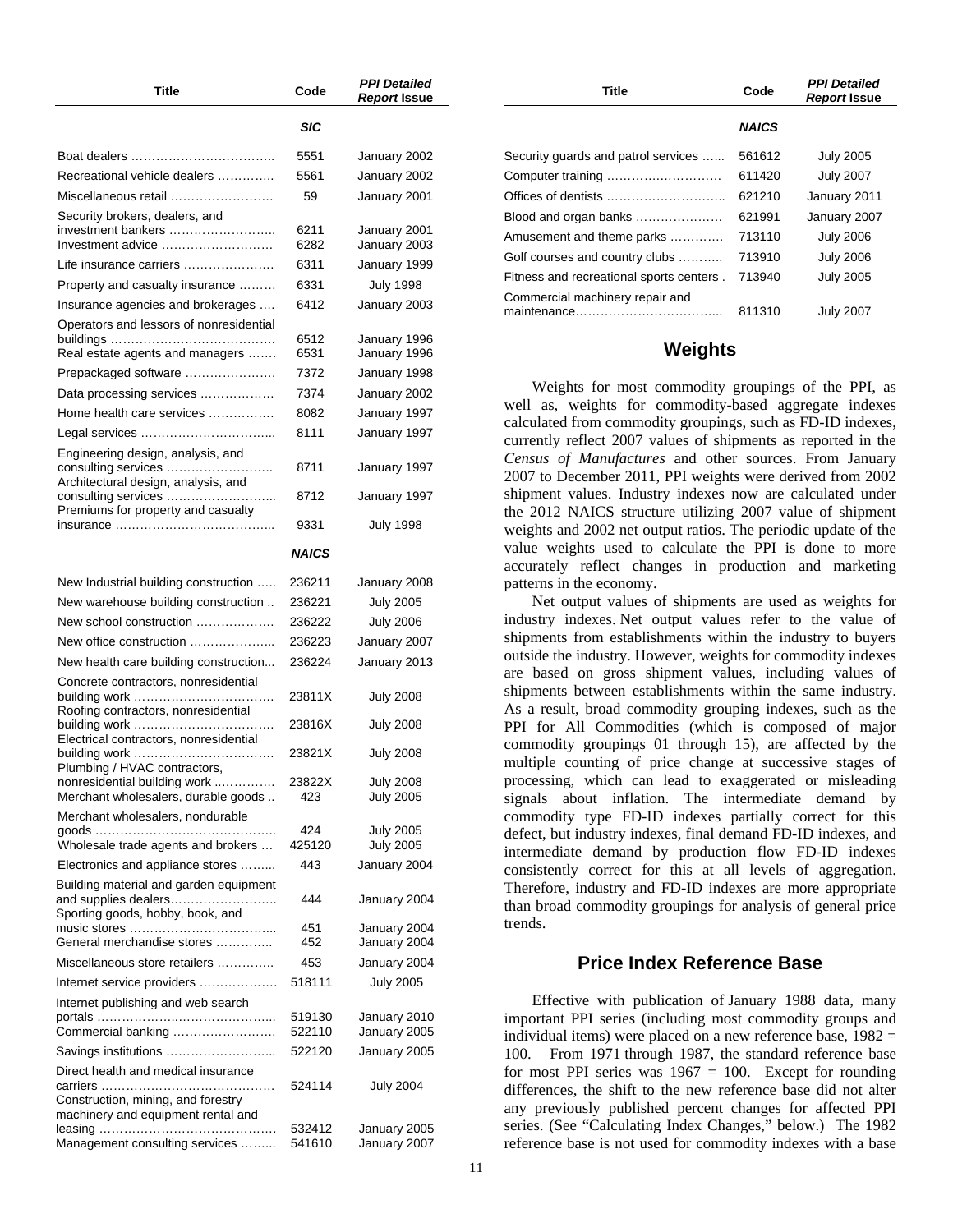later than December 1981 or for industry net output indexes and their products. The FD-ID indexes typically have a reference base of November 2009 = 100.

 For further information on the underlying concepts and methodology of the Producer Price Index, see chapter 14, "Producer Prices," in the *BLS Handbook of Methods*. This chapter can be downloaded from the BLS Web site at **https://www.bls.gov/opub/hom/homch14.htm**.

# **Calculating Index Changes**

Each PPI measures price changes from a reference period that equals 100.0. An increase of 5.5 percent from the reference period in the Final Demand Goods Price Index, for example, is shown as 105.5. This change also can be expressed in dollars, as follows: prices received by domestic producers of a sample of final demand goods have risen from \$100 in November 2009 to \$105.50. Likewise, a current index of 90.0 would indicate that prices received by producers of final demand goods are 10 percent lower than they were in November 2009.

 Movements of price indexes from one month to another are usually expressed as percent changes, rather than as changes in index points. Index point changes are affected by the level of the index in relation to its base period, whereas percent changes are not. The following example shows the computation of index point and percent changes.

#### *Index point change*

| Final Demand Goods Price Index 107.5 |       |
|--------------------------------------|-------|
| Less previous index                  | 104.0 |
| Equals index point change            | 3.5   |

#### *Index percent change*

| Index point change            | 3.5                |
|-------------------------------|--------------------|
| Divided by the previous index | 104.0              |
| Equals                        | 0.034              |
| Result multiplied by 100      | $0.034 \times 100$ |
| Equals percent change         | 3.4                |

# **Seasonally Adjusted and Unadjusted Data**

Because price data are used for different purposes by different groups, BLS publishes seasonally adjusted and unadjusted changes each month. Seasonally adjusted data are preferred for analyzing general price trends in the economy because these data eliminate the effect of changes that normally occur at about the same time, and in about the same magnitude, every year—such as price movements resulting from normal weather patterns, regular production and marketing cycles, model changeovers, seasonal discounts, and holidays. For these reasons, seasonally adjusted data more clearly reveal underlying trends. Unadjusted data are of primary interest to users who need information that can be related to actual dollar values of transactions. Individuals requiring this information include marketing specialists, purchasing agents, budget and cost analysts, contract specialists, and commodity traders. It is the unadjusted data that are generally cited when escalating long-term contracts

such as purchasing agreements or real estate leases.For more information, see *Escalation Guide for Contracting Parties*, on the Web at **https://www.bls.gov/ppi/ppiescalation.htm**.

Seasonal adjustment is accomplished using X-13 ARIMA, a software package published by the U.S. Census Bureau. Each year, the seasonal status of most commodity indexes is reevaluated to reflect more recent price behavior. Industry net output indexes are not seasonally adjusted. For time series that exhibit seasonal pricing patterns, new seasonal factors are estimated and applied to the unadjusted data from the prior 5 years. Updated seasonally adjusted indexes replace the most recent 5 years of seasonal data.

 Seasonal factors may be applied to series using either a direct or an aggregative method. Generally, commodity indexes are seasonally adjusted using direct seasonal adjustment, which produces a more complete elimination of seasonal movements than does the aggregative method. However, the direct seasonal adjustment process may not yield figures that possess additive consistency. Thus, a seasonally adjusted index for a broad category that is directly adjusted may not be logically consistent with all seasonally adjusted indexes for its components. Seasonal movements for FD-ID indexes are derived indirectly through an aggregative method that combines movements of a wide variety of subproduct class (six-digit) series.

Seasonally adjusted indexes can become problematic when previously stable and predictable price patterns abruptly change. If the new pattern persists, the seasonal adjustment method will eventually reflect it; if the pattern keeps shifting, however, seasonally adjusted data will become chronically troublesome. This problem occurs relatively infrequently for farm and food-related products, but has more often affected manufactured products such as automobiles and steel.

Since January 1988, the PPI has used Intervention Analysis Seasonal Adjustment methods to enhance the calculation of seasonal factors. With this technique, outlier values that may distort the seasonal pattern are removed from the data prior to applying the standard seasonal factor estimation procedure. For example, a possible economic cause for large price movements for petroleum-based products might have been the Persian Gulf War. In this case, intervention techniques allowed for better estimates of seasonally adjusted data. On the whole, very few series have required intervention. Out of almost 300 seasonally adjusted series, only 31 were subject to intervention in 2013.

For more information relating to seasonal adjustment methods, see "Summary of Changes to the PPI's Seasonal Adjustment Methodology" in the January 1995 issue of *Producer Price Indexes*, and "PPI and CPI Seasonal Adjustment: an Update" in the July 2010 *Monthly Labor Review*.

# **Producer Price Index Data on the Internet**

In 1995, the BLS began posting PPI series, news releases, and technical information to both a World Wide Web (WWW) site and a file transfer protocol (FTP) site. During the years following the introduction of PPI Internet services, use of these sites eclipsed more traditional methods of data dissemination, such as subscriptions to the *PPI Detailed Report*. There were more than 5 million instances of PPI data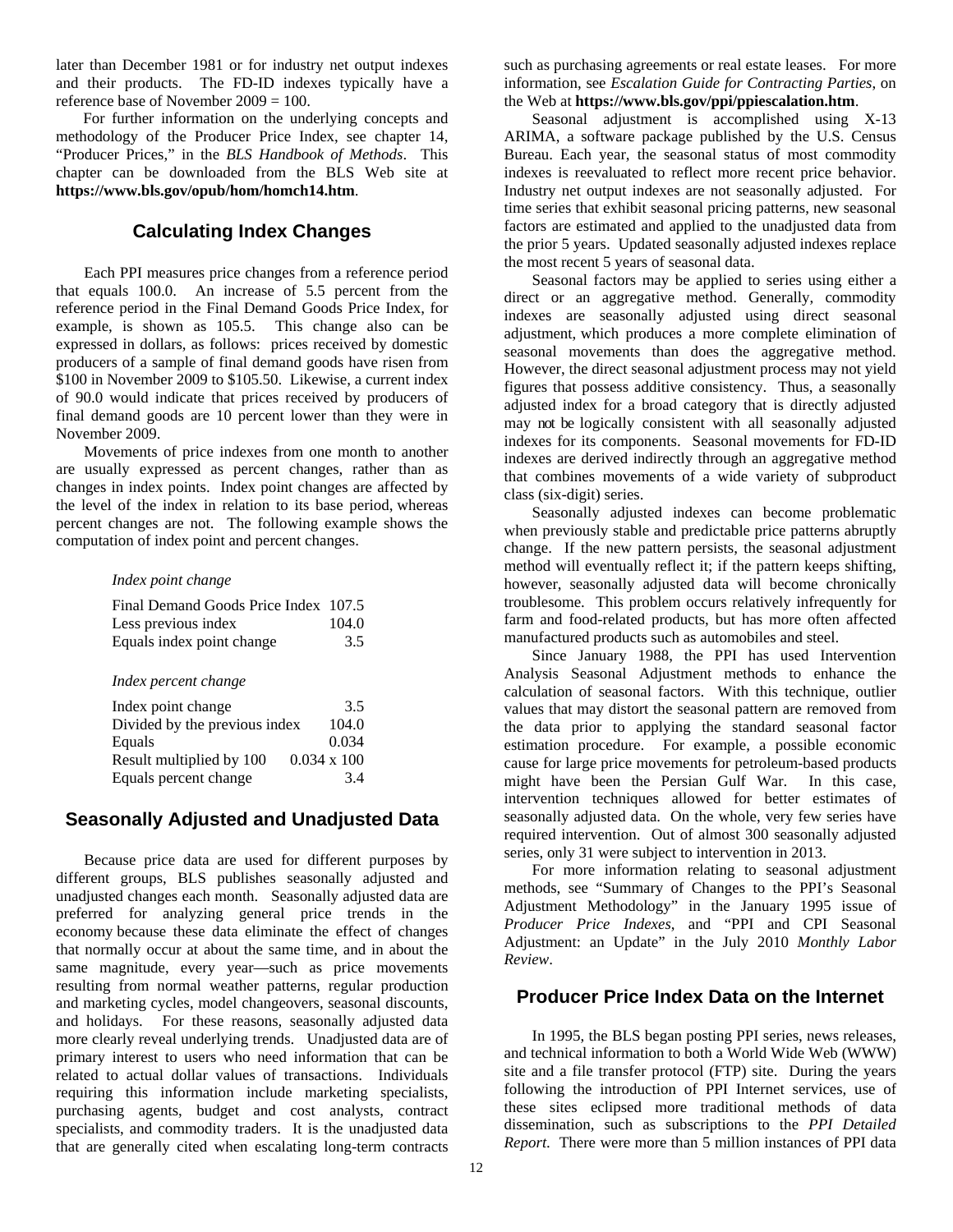and tables being downloaded from the Internet during the 12 months ended December 31, 2012.

### **Retrieving PPI data from the PPI Web site**

PPI data can be obtained from the WWW address (**https://www.bls.gov/ppi**). On this page, under the tab labeled "Featured PPI databases" links provide the following methods of data retrieval:

- *Top Picks* is a form-based application for both Industry Data and Commodity Data that allows the user to quickly obtain PPI time series data by selecting the high-level aggregate and other commonly requested time series, including the All Commodities Index and the FD-ID indexes (for example, Final Demand). Within each list, any one—or all—of the time series shown can be selected. A user can modify the date range and output options after executing the query, using the reformat button above the data output table.
- *One-Screen Data Search and Multi-Screen Data Search*  are form-based query applications for both Industry Data and Commodity Data designed for users unfamiliar with the PPI coding structure. These applications guide a user through the PPI classification by listing index titles and do not require knowledge of commodity or industry codes. Data retrieved are based on a query formulated by selecting data characteristics from lists provided. Two options are available to create customized tables, depending on a user's browser capability. The one-screen option is a JavaScript application that uses a single screen to guide a user through the available time series data. The second option is a multiple-screen, non-Java-based application. Both methods allow a user to browse the PPI coding structure and select multiple series. Users can modify the date range and output options after executing the query using the reformat button above the data output table.
	- *Series Report* is a form-based application that allows users to input multiple, formatted PPI time series identifiers (commodity or industry codes) as inputs in extracting data according to a specified set of date ranges and output options. This application provides the most efficient path for users who are familiar with the format of PPI time series identifiers. There are five alphabetic prefixes used to create unique PPI time series identifiers: WP, WD, PC, PD, and ND. Each provides the user access to a different PPI database. Adding either a "u" (not seasonally adjusted) or an "s" (seasonally adjusted) to the end of these prefixes further specifies the type of data needed.

#### **EXAMPLES**

**For commodity and FD-ID indexes**, series identifiers combine a "wpu" prefix (not seasonally adjusted) or a "wps" prefix (seasonally adjusted) with a commodity code.

| Commodity code      | <i>Provides data for:</i>           |
|---------------------|-------------------------------------|
| wps141101           | Passenger cars, seasonally adjusted |
| wpu141101           | Passenger cars, not seasonally      |
|                     | adjusted                            |
| wpufd4              | Final demand, not seasonally        |
|                     | adjusted                            |
| wpsid <sub>63</sub> | Services for intermediate demand,   |
|                     | seasonally adjusted                 |

**For discontinued commodity indexes**, series identifiers combine a "wdu" prefix (not seasonally adjusted) or a "wds" prefix (seasonally adjusted) with a commodity code.

| Commodity code | <i>Provides data for:</i>             |
|----------------|---------------------------------------|
| wds019         | Other farm products, seasonally       |
|                | adjusted                              |
| wdu0635        | Preparations, ethical (prescription), |
|                | not seasonally adjusted               |
| wdusi138011    | Stainless steel mill products, not    |
|                | seasonally adjusted                   |

 **Current price indexes grouped by industry according to NAICS** have series identifiers that begin with the prefix "pcu." After the prefix, there are 12 digits (the 6 digit industry code is listed twice) followed by up to 7 alphanumeric characters identifying product detail. Dashes are used as placeholders for higher-level industry group codes.

| Industry-product code, |                                 |
|------------------------|---------------------------------|
| current NAICS series   | <i>Provides data for:</i>       |
| pcu325---325---        | Chemical manufacturing          |
| pcu336110336110        | Automobile and light duty       |
|                        | motor vehicle manufacturing     |
| pcu621111621111411     | Offices of physicians, one- and |
|                        | two-physician practices and     |
|                        | single-specialty group          |
|                        | practices, general/family       |
|                        | practice                        |
|                        |                                 |

**Discontinued industry-product codes based on SIC** combine a "pdu" prefix and "#" between the fourth and fifth characters of the product code. Series identifiers for the discontinued dataset use underscores as placeholders to complete a reference to an SIC industry group code of fewer than four digits. (All PPI industry-based indexes organized by SIC were discontinued with the introduction of NAICS in 2004.)

| Industry-product code,  |                                 |
|-------------------------|---------------------------------|
| discontinued SIC series | <i>Provides data for:</i>       |
| $pdu28$ #               | Chemicals and allied products   |
| pdu331_#                | Blast furnaces, steel works,    |
|                         | and rolling and finishing mills |
| pdu3711#111             | Passenger cars                  |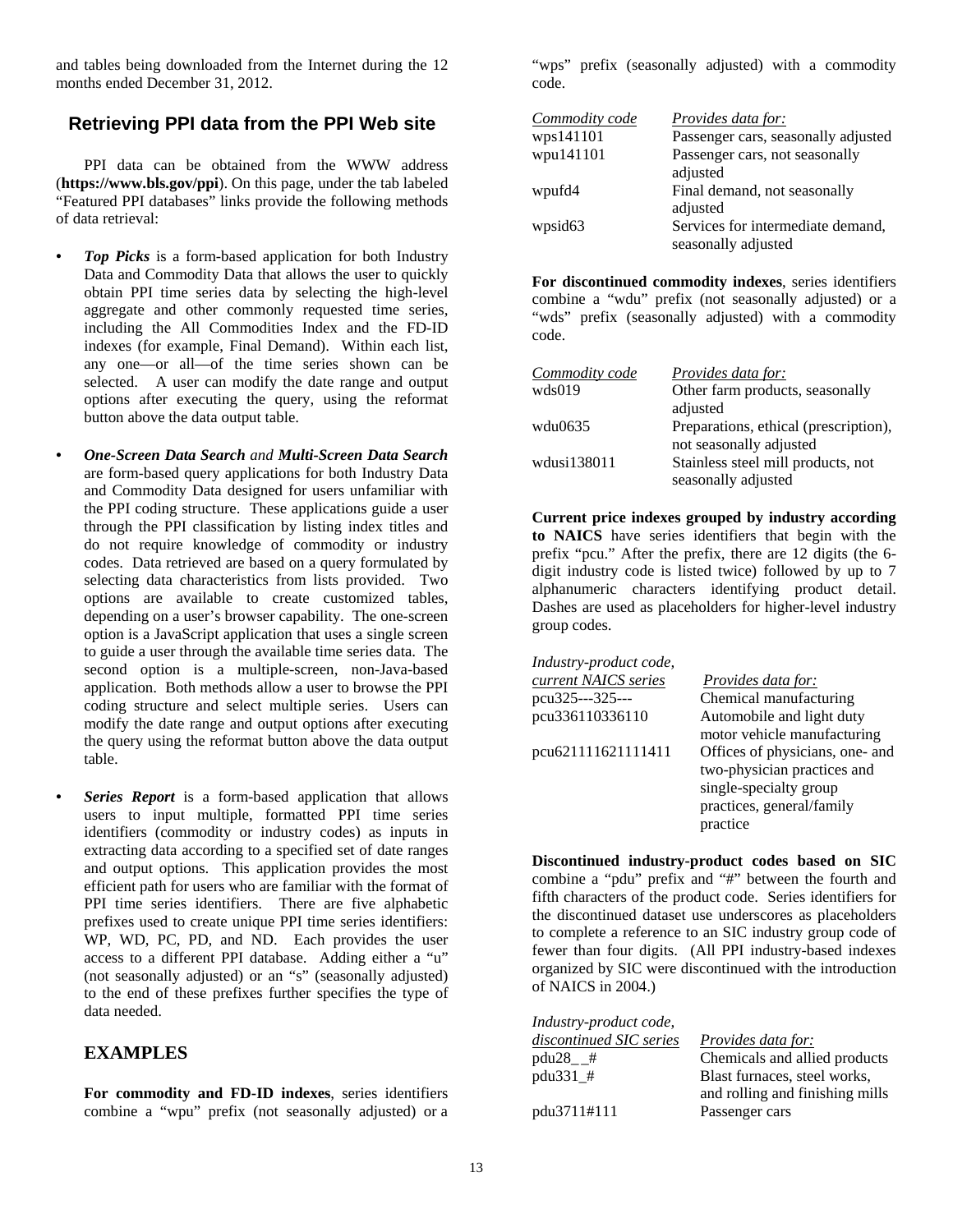**Price indexes for discontinued series grouped by industry according to NAICS** have identifiers that begin with the prefix "ndu." After the prefix, there are 12 numeric digits (the 6-digit industry code is listed twice), and up to 7 additional alphanumeric characters that identify product detail. Dashes are used as placeholders for higher-level group codes.

| Industry-product code,    |                          |
|---------------------------|--------------------------|
| discontinued NAICS series | Provides data for        |
| ndu212231212231           | Lead and zinc ore mining |
| ndu2122312122312          | Lead, zinc concentrates  |
| ndu212231212231214        | Lead concentrates        |

*• Text Files* are best suited for users requiring access to either a large volume of time series data or other PPIrelated documentation, such as seasonal factor tables and relative importance tables. The text files can be accessed at **https://download.bls.gov/** or directly from links on the "PPI Databases" page or the PPI homepage. Data and documentation available for download include the following:

Industry Data **/pub/time.series/pc**  Industry Data - Discontinued (NAICS basis) **/pub/time.series/nd**  (SIC basis) **/pub/time.series/pd**  Commodity Data (incl. FD-ID) **/pub/time.series/wp**  Commodity Data – Discontinued Special requests **/pub/special.requests/ppi**

*Directory*:

#### **Additional information**

The PPI homepage (**https://www.bls.gov/ppi**) contains additional information regarding PPI data and methodology. The top section of the homepage provides PPI news releases, both current and archived, as well as general PPI information. The "PPI Tables" section found beneath the statistics section provides relative importance and seasonal factor tables. The remaining sections offer special notices and publications pertaining to PPI methodology and applications.

For questions or comments regarding PPI data classification, methodology, or data availability on the Internet, call or e-mail the Section of Index Analysis and Public Information at (202) 691-7705 or *ppi-info@bls.gov*.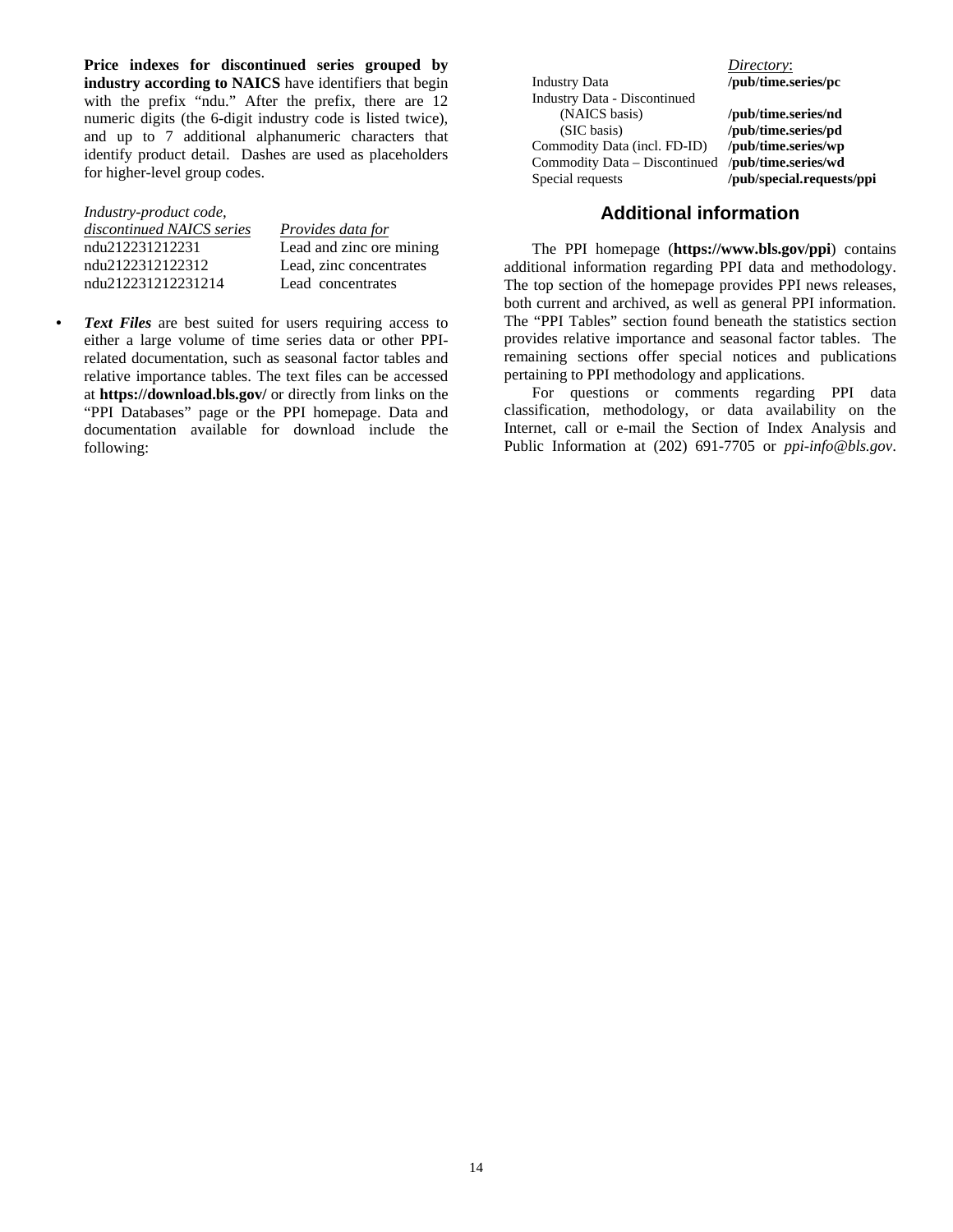#### **Table 1. Producer price indexes and percent changes for final demand<sup>1</sup>**

[Nov 2009=100, unless otherwise indicated]

| Grouping                                                                   |                | Relative<br>Impor-<br>tance |                    | Unadjusted index |                  |                  | Unadjusted percent<br>change to Dec. 2017<br>from: | Seasonally adjusted<br>percent change from: |                  |                  |
|----------------------------------------------------------------------------|----------------|-----------------------------|--------------------|------------------|------------------|------------------|----------------------------------------------------|---------------------------------------------|------------------|------------------|
|                                                                            | base           | Dec.<br>$2016^2$            | Aug.<br>$2017^{3}$ | Nov.<br>$2017^3$ | Dec.<br>$2017^3$ | Dec.<br>2016     | Nov.<br>2017                                       | Sept.<br>to Oct.                            | Oct. to<br>Nov.  | Nov. to<br>Dec.  |
|                                                                            |                | 100.000                     | 113.2              | 114.2            | 113.9            | 2.6              | $-0.3$                                             | 0.4                                         | 0.4              | -0.1             |
|                                                                            |                | 33.810                      | 111.4              | 112.5            | 112.5            | 3.5              | 0.0                                                | 0.3                                         | 1.0              | 0.0              |
|                                                                            |                | 5.399                       | 117.0              | 116.9            | 116.3            | 2.1              | $-0.5$                                             | 0.5                                         | 0.3              | $-0.7$           |
|                                                                            | 00/82          | 4.359                       | 208.0              | 208.4            | 207.3            | 2.3              | $-0.5$                                             | 0.6                                         | 0.2              | $-0.6$           |
|                                                                            | 00/82          | 0.343                       | 186.0              | 224.8            | 220.4            | 18.9             | $-2.0$                                             | 8.2                                         | 1.2              | $-4.4$           |
|                                                                            | 00/82          | 4.016<br>0.334              | 210.3<br>122.8     | 207.1<br>120.5   | 206.2<br>119.0   | 0.8<br>1.9       | $-0.4$<br>$-1.2$                                   | 0.0<br>$-0.3$                               | 0.1<br>0.4       | $-0.2$<br>$-0.9$ |
|                                                                            |                | 0.706                       | 111.0              | 110.4            | 110.0            | 0.8              | $-0.4$                                             | 0.6                                         | 0.5              | $-1.1$           |
|                                                                            |                | 5.505                       | 100.6              | 103.4            | 103.4            | 10.1             | 0.0                                                | 0.0                                         | 4.6              | 0.0              |
|                                                                            |                | 4.524                       | 161.5              | 164.8            | 163.7            | 8.3              | $-0.7$                                             | $-0.7$                                      | 5.3              | $-0.9$           |
|                                                                            |                | 0.761                       | 97.7               | 102.3            | 104.5            | 16.8             | 2.2                                                | 2.6                                         | 1.9              | 3.4              |
|                                                                            |                | 0.220                       | 81.8               | 91.8             | 95.4             | 26.9             | 3.9                                                | 4.1                                         | 3.2              | 5.8              |
|                                                                            |                | 22.906                      | 113.1              | 114.0            | 114.2            | 2.3              | 0.2                                                | 0.3                                         | 0.3              | 0.2              |
| Finished consumer goods less foods and energy                              | 00/82<br>00/82 | 13.924<br>7.997             | 198.6<br>220.8     | 200.7<br>223.7   | 200.7<br>223.6   | 2.0<br>2.8       | 0.0<br>0.0                                         | 0.3<br>0.5                                  | 0.4<br>0.4       | 0.0<br>0.0       |
| Nondurable consumer goods less foods and energy                            | 00/82          | 4.733                       | 281.4              | 284.5            | 284.5            | 3.8              | 0.0                                                | 1.2                                         | 0.3              | 0.0              |
|                                                                            | 00/82          | 3.264                       | 157.8              | 160.3            | 160.2            | 1.2              | $-0.1$                                             | $-0.3$                                      | 0.5              | 0.0              |
|                                                                            | 00/82          | 5.927                       | 170.5              | 171.8            | 171.8            | 1.0              | 0.0                                                | $-0.1$                                      | 0.4              | 0.0              |
| Private capital equipment for manufacturing industries                     | 00/82          | 1.398                       | 172.8              | 173.8            | 173.8            | 1.5              | 0.0                                                | 0.1                                         | 0.3              | 0.1              |
| Private capital equipment for nonmanufacturing industries                  | 00/82          | 4.529                       | 169.6              | 171.0            | 171.0            | 0.9              | 0.0                                                | $-0.2$                                      | 0.4              | 0.0              |
| Government purchased goods, excluding foods and energy                     |                | 2.267                       | 110.7              | 110.9            | 111.0            | 1.6              | 0.1                                                | 0.3                                         | 0.1              | 0.0              |
| Government purchased goods excluding foods, energy, and capital            |                | 1.416                       | 112.1              | 112.5            | 112.5            | 1.8              | 0.0                                                | 0.4                                         | 0.1              | 0.1              |
|                                                                            |                | 0.851                       | 107.4              | 107.5            | 107.5            | 1.0              | 0.0                                                | 0.0                                         | 0.1              | $-0.1$           |
|                                                                            |                | 6.715                       | 110.2              | 110.8            | 111.3            | 3.1              | 0.5                                                | 0.3                                         | 0.1              | 0.5              |
|                                                                            |                | 64.117                      | 113.9              | 114.7            | 114.3            | 2.2              | $-0.3$                                             | 0.5                                         | 0.2              | $-0.2$           |
|                                                                            |                | 20.264                      | 115.0              | 116.4            | 115.4            | 2.1              | $-0.9$                                             | 1.1                                         | $-0.3$           | $-0.6$           |
|                                                                            |                | 17.777                      | 114.8              | 116.2            | 115.1            | 1.9              | $-0.9$                                             | 1.1                                         | $-0.3$           | $-0.7$           |
|                                                                            |                | 14.215                      | 114.1              | 116.0            | 114.7            | 2.1              | $-1.1$                                             | 1.2                                         | $-0.1$           | $-0.9$           |
|                                                                            |                | 3.562<br>0.682              | 116.6<br>117.7     | 116.1<br>118.1   | 116.0            | 1.5<br>4.0       | $-0.1$<br>0.2                                      | 1.1<br>0.5                                  | $-1.4$<br>$-0.3$ | $-0.1$<br>0.2    |
| Trade of government purchased goods, excluding capital                     |                |                             |                    |                  | 118.3            |                  |                                                    |                                             |                  |                  |
|                                                                            |                | 0.371                       | 116.0              | 117.3            | 117.6            | 6.1              | 0.3                                                | 0.1                                         | 0.9              | 0.3              |
| Trade of government purchased capital equipment                            |                | 0.311                       | 119.7              | 119.0            | 119.1            | 1.7              | 0.1                                                | $1.2$                                       | $-1.8$           | 0.1              |
|                                                                            |                | 1.805                       | 116.5              | 117.5            | 117.3            | 3.3              | $-0.2$                                             | 0.6                                         | 0.2              | $-0.2$           |
| Final demand transportation and warehousing services                       |                | 4.986                       | 115.6              | 117.5            | 116.8            | 1.8              | $-0.6$                                             | 0.8                                         | 0.6              | $-0.4$           |
|                                                                            |                | 1.211<br>0.827              | 110.8<br>110.8     | 114.5<br>114.5   | 109.5<br>109.5   | $-3.6$<br>$-3.7$ | $-4.4$<br>$-4.4$                                   | 3.1<br>3.2                                  | 1.3<br>1.2       | $-4.3$<br>$-4.3$ |
|                                                                            |                | 0.125                       | 110.8              | 114.6            | 109.6            | $-3.6$           | $-4.4$                                             | 3.2                                         | 1.2              | $-4.2$           |
|                                                                            |                | 0.259                       | 110.7              | 114.4            | 109.3            | $-3.8$           | $-4.5$                                             | 3.2                                         | 1.2              | $-4.3$           |
| Transportation and warehousing of goods for final demand                   |                | 3.775                       | 117.1              | 118.3            | 119.1            | 3.7              | 0.7                                                | 0.1                                         | 0.4              | 0.8              |
| Transportation and warehousing of finished goods <sup>4</sup><br>.         |                | 2.672                       | 115.9              | 117.1            | 118.0            | 3.6              | 0.8                                                | 0.2                                         | 0.3              | 0.8              |
| Transportation and warehousing of personal consumption                     |                |                             |                    |                  |                  |                  |                                                    |                                             |                  |                  |
| Transportation and warehousing of private capital equipment.               |                | 2.097<br>0.575              | 116.2<br>114.6     | 117.4<br>115.9   | 118.3<br>116.8   | 3.6<br>3.6       | 0.8<br>0.8                                         | 0.2<br>0.1                                  | 0.3<br>0.4       | 0.8<br>0.8       |
| Transportation and warehousing of government purchased goods               |                | 0.274                       | 116.4              | 117.5            | 118.2            | 3.5              | 0.6                                                | 0.1                                         | 0.4              | 0.6              |
| Transportation and warehousing of exports                                  |                | 0.829                       | 120.9              | 122.1            | 122.7            | 3.9              | 0.5                                                | 0.2                                         | 0.4              | 0.7              |
| Final demand services less trade, transportation, and warehousing          |                | 38.867                      | 113.2              | 113.6            | 113.6            | 2.3              | 0.0                                                | 0.1                                         | 0.4              | 0.1              |
| Finished services less trade, transportation, and warehousing <sup>4</sup> |                | 34.735                      | 113.5              | 113.8            | 113.9            | 2.3              | 0.1                                                | 0.1                                         | 0.4              | 0.2              |
| Finished consumer services less trade, transportation, and                 |                | 31.800                      | 113.6              | 113.9            | 113.9            | 2.2              | 0.0                                                | 0.0                                         | 0.4              | 0.2              |
| Private capital investment services less trade, transportation, and        |                |                             |                    |                  |                  |                  |                                                    |                                             |                  |                  |
| Government purchased services less trade, transportation, and              |                | 2.935                       | 112.8              | 113.6            | 114.0            | 4.1              | 0.4                                                | 0.3                                         | 0.1              | 0.4              |
|                                                                            |                | 2.630                       | 109.2              | 109.7            | 109.8            | 1.7              | 0.1                                                | 0.3                                         | 0.5              | 0.2              |
| Gov. purchased services less trade, transportation, and                    |                | 2.537                       | 109.5              | 110.1            | 110.2            | 1.8              | 0.1                                                | 0.3                                         | 0.5              | 0.2              |
| Government purchased capital investment services less trade,               |                | 0.093                       | 99.8               | 100.2            | 100.3            | 0.5              | 0.1                                                | 0.1                                         | $-0.2$           | 0.1              |
| Services for export less trade, transportation, and warehousing            |                | 1.502                       | 113.7              | 114.7            | 114.5            | 3.6              | $-0.2$                                             | 0.1                                         | 0.8              | $-0.2$           |
|                                                                            |                | 2.074                       | 117.4              | 118.0            | 117.9            | 3.0              | $-0.1$                                             | 0.5                                         | $-0.2$           | $-0.1$           |
|                                                                            |                | 1.401                       | 117.2              | 118.0            | 117.9            | 3.0              | $-0.1$                                             | 0.6                                         | $-0.2$           | $-0.1$           |
|                                                                            |                | 0.673                       | 117.5              | 117.8            | 117.9            | 3.0              | 0.1                                                | 0.5                                         | $-0.3$           | 0.1              |
| <b>Special groupings</b>                                                   |                |                             |                    |                  |                  |                  |                                                    |                                             |                  |                  |
|                                                                            | 04/10          | 87.964                      | 111.8              | 112.7            | 112.5            | 2.6              | $-0.2$                                             | 0.4                                         | 0.4              | -0.1             |
|                                                                            | 04/10          | 92.254                      | 111.8              | 112.7            | 112.4            | 2.6              | $-0.3$                                             | 0.4                                         | 0.5              | $-0.2$           |
| Final demand less foods, food and nonalcoholic beverages for immediate     | 04/10          | 88.517                      | 112.6              | 113.4            | 113.2            | 2.2              | $-0.2$                                             | 0.4                                         | 0.2              | $-0.1$           |
|                                                                            | 04/10          | 89.096                      | 112.6              | 113.4            | 113.2            | 2.3              | $-0.2$                                             | 0.4                                         | 0.3              | $-0.1$           |
|                                                                            |                |                             |                    |                  |                  |                  |                                                    |                                             |                  |                  |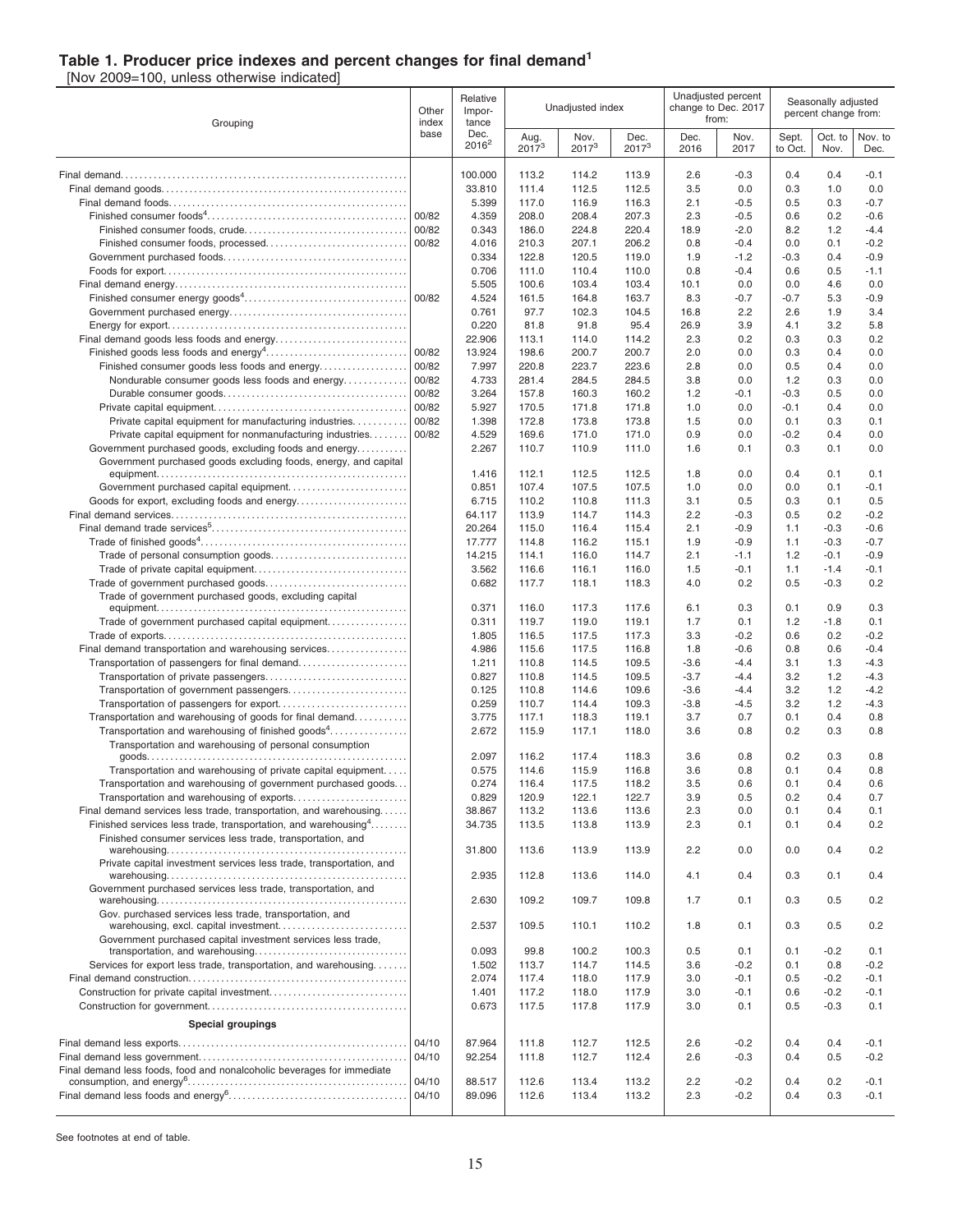#### **Table 1. Producer price indexes and percent changes for final demand<sup>1</sup> — Continued**

[Nov 2009=100, unless otherwise indicated]

| Grouping                                                                 |                | Relative<br>Other<br>Impor-<br>tance<br>Dec. |                    | Unadjusted index |                  |              | Unadjusted percent<br>change to Dec. 2017<br>from: | Seasonally adjusted<br>percent change from: |                 |                  |
|--------------------------------------------------------------------------|----------------|----------------------------------------------|--------------------|------------------|------------------|--------------|----------------------------------------------------|---------------------------------------------|-----------------|------------------|
|                                                                          | base           | $2016^2$                                     | Aug.<br>$2017^{3}$ | Nov.<br>$2017^3$ | Dec.<br>$2017^3$ | Dec.<br>2016 | Nov.<br>2017                                       | Sept.<br>to Oct.                            | Oct. to<br>Nov. | Nov. to<br>Dec.  |
| Final demand less foods and food and nonalcoholic beverages for          |                |                                              |                    |                  |                  |              |                                                    |                                             |                 |                  |
|                                                                          | 04/10<br>04/10 | 94.022<br>94.601                             | 111.4<br>111.4     | 112.4<br>112.3   | 112.1<br>112.1   | 2.7<br>2.7   | $-0.3$<br>$-0.2$                                   | 0.4<br>0.4                                  | 0.5<br>0.4      | $-0.1$<br>0.0    |
|                                                                          | 04/10          | 94.495                                       | 112.6              | 113.4            | 113.1            | 2.3          | $-0.3$                                             | 0.4                                         | 0.2             | $-0.1$           |
|                                                                          | 01/10          | 79.736                                       | 111.6              | 112.4            | 112.3            | 2.7          | $-0.1$                                             | 0.3                                         | 0.6             | 0.1              |
|                                                                          | 01/10          | 75.961                                       | 111.4              | 112.2            | 112.1            | 2.7          | $-0.1$                                             | 0.3                                         | 0.6             | 0.1              |
|                                                                          | 01/10          | 28.305                                       | 112.8              | 113.6            | 113.6            | 2.3          | 0.0                                                | 0.3                                         | 0.4             | $-0.1$           |
|                                                                          | 04/10          | 28.411                                       | 107.8              | 109.1            | 109.2            | 3.8          | 0.1                                                | 0.2                                         | 1.2             | 0.1              |
|                                                                          | 04/10          | 43.853                                       | 112.5              | 113.1            | 113.0            | 2.3          | $-0.1$                                             | 0.2                                         | 0.4             | 0.1              |
|                                                                          | 04/10          | 24.039                                       | 113.1              | 114.4            | 113.7            | 2.3          | $-0.6$                                             | 1.0                                         | $-0.2$          | $-0.4$           |
| Final demand goods plus final demand distributive services <sup>7</sup>  | 04/10          | 57.849                                       | 110.6              | 111.8            | 111.5            | 3.0          | $-0.3$                                             | 0.5                                         | 0.5             | $-0.2$           |
| Final demand less foods, energy, and trade services <sup>6</sup>         | 08/13          | 68.832                                       | 105.6              | 106.3            | 106.3            | 2.3          | 0.0                                                | 0.2                                         | 0.4             | 0.1              |
| Private and government purchased capital equipment                       | 08/13          | 6.778                                        | 104.0              | 104.7            | 104.7            | 1.1          | 0.0                                                | $-0.2$                                      | 0.4             | 0.0              |
| Private and government purchased capital investment services             | 08/13          | 7.476                                        | 105.6              | 105.8            | 105.9            | 2.6          | 0.1                                                | 0.7                                         | $-0.8$          | 0.2              |
| Total private and government purchased capital investment                | 08/13          | 14.254                                       | 105.5              | 105.9            | 106.0            | 2.0          | 0.1                                                | 0.3                                         | $-0.2$          | 0.1              |
|                                                                          | 01/10          | 80.219                                       | 112.8              | 113.7            | 113.4            | 2.5          | $-0.3$                                             | 0.4                                         | 0.5             | $-0.2$           |
| Total finished less foods, food and nonalcoholic beverages for immediate |                |                                              |                    |                  |                  |              |                                                    |                                             |                 |                  |
|                                                                          | 12/10          | 70.771                                       | 112.6              | 113.5            | 113.2            | 2.2          | $-0.3$                                             | 0.4                                         | 0.3             | $-0.2$           |
|                                                                          | 01/10          | 71.336                                       | 113.5              | 114.4            | 114.1            | 2.1          | $-0.3$                                             | 0.4                                         | 0.2             | $-0.1$           |
| Total finished less foods and food and nonalcoholic beverages for        |                |                                              |                    |                  |                  |              |                                                    |                                             |                 |                  |
|                                                                          | 12/10          | 75.295                                       | 111.3              | 112.2            | 111.9            | 2.6          | $-0.3$                                             | 0.4                                         | 0.5             | $-0.2$           |
|                                                                          | 01/10          | 75.860                                       | 112.6              | 113.6            | 113.2            | 2.4          | $-0.4$                                             | 0.4                                         | 0.5             | $-0.2$           |
|                                                                          | 01/10          | 75.695                                       | 113.7              | 114.5            | 114.2            | 2.1          | $-0.3$                                             | 0.4                                         | 0.2             | $-0.1$           |
|                                                                          | 00/82          | 22.807                                       | 198.4              | 200.6            | 200.1            | 3.3<br>2.1   | $-0.2$<br>$-0.1$                                   | 0.2                                         | 1.4<br>0.3      | $-0.3$           |
|                                                                          | 00/82<br>00/82 | 18.283<br>18.448                             | 200.6<br>195.2     | 202.3<br>197.8   | 202.1<br>197.5   | 3.6          | $-0.2$                                             | 0.3<br>0.1                                  | 1.6             | $-0.1$<br>$-0.3$ |
|                                                                          | 01/10          | 56.011                                       | 113.0              | 113.8            | 113.4            | 2.2          | $-0.4$                                             | 0.4                                         | 0.2             | $-0.1$           |
|                                                                          | 04/10          | 7.072                                        | 113.5              | 113.7            | 113.9            | 2.7          | 0.2                                                | 0.7                                         | $-0.6$          | 0.1              |
|                                                                          | 04/10          | 20.449                                       | 112.6              | 114.0            | 113.1            | 2.2          | $-0.8$                                             | 1.1                                         | $-0.3$          | $-0.5$           |
|                                                                          | 04/10          | 38.234                                       | 112.7              | 113.2            | 113.1            | 2.2          | $-0.1$                                             | 0.1                                         | 0.4             | 0.1              |
| Finished services less distributive services <sup>4, 7</sup>             | 04/10          | 35.562                                       | 112.7              | 113.1            | 113.0            | 2.1          | $-0.1$                                             | 0.2                                         | 0.4             | 0.1              |
| Total private capital investment (goods, services, and construction)     | 04/10          | 14.400                                       | 111.5              | 112.0            | 112.1            | 2.1          | 0.1                                                | 0.3                                         | $-0.2$          | 0.1              |
| Finished goods plus finished distributive services <sup>4</sup>          | 04/10          | 43.256                                       | 111.6              | 112.9            | 112.4            | 2.8          | $-0.4$                                             | 0.6                                         | 0.5             | $-0.4$           |
|                                                                          | 04/10          | 12.036                                       | 108.7              | 109.7            | 109.9            | 3.4          | 0.2                                                | 0.5                                         | 0.4             | 0.3              |
|                                                                          | 00/82          | 7.641                                        | 183.0              | 184.5            | 185.3            | 3.5          | 0.4                                                | 0.4                                         | 0.3             | 0.5              |
|                                                                          | 04/10          | 4.395                                        | 114.7              | 115.8            | 115.5            | 3.1          | $-0.3$                                             | 0.5                                         | 0.4             | $-0.3$           |
|                                                                          | 04/10          | 7.746                                        | 107.9              | 108.8            | 109.0            | 3.4          | 0.2                                                | 0.6                                         | 0.4             | 0.4              |
|                                                                          | 00/82          | 3.362                                        | 177.4              | 179.4            | 180.2            | 5.0          | 0.4                                                | 0.7                                         | 0.6             | 0.8              |
|                                                                          | 04/10          | 3.711                                        | 110.8              | 111.5            | 111.5            | 2.2          | 0.0                                                | 0.5                                         | 0.3             | 0.1              |
| Total government purchased capital investment (goods, services,          |                |                                              |                    |                  |                  |              |                                                    |                                             |                 |                  |
|                                                                          | 08/13          | 1.928                                        | 105.9              | 106.0            | 106.0            | 1.7          | 0.0                                                | 0.4                                         | $-0.4$          | 0.0              |
|                                                                          | 01/10          | 65.819                                       | 113.0              | 114.0            | 113.6            | 2.6          | $-0.4$                                             | 0.4                                         | 0.6             | $-0.2$           |
| Personal consumption goods (finished consumer goods)                     | 00/82          | 16.880                                       | 209.9              | 212.5            | 211.8            | 4.1          | $-0.3$                                             | 0.2                                         | 1.7             | $-0.4$           |
|                                                                          | 00/82<br>00/82 | 12.356<br>12.521                             | 215.8<br>209.3     | 217.7<br>212.6   | 217.3<br>212.0   | 2.6<br>4.7   | $-0.2$<br>$-0.3$                                   | 0.6<br>0.1                                  | 0.3<br>2.2      | $-0.2$<br>$-0.4$ |
| Personal consumption nondurable goods less foods                         | 00/82          | 9.257                                        | 232.2              | 235.8            | 235.0            | 6.0          | $-0.3$                                             | 0.3                                         | 2.7             | $-0.4$           |
|                                                                          | 04/10          | 48.939                                       | 112.5              | 113.4            | 112.9            | 2.1          | $-0.4$                                             | 0.4                                         | 0.3             | $-0.2$           |
|                                                                          | 04/10          | 51.604                                       | 112.4              | 113.2            | 113.0            | 2.7          | $-0.2$                                             | 0.2                                         | 0.8             | 0.0              |
| Personal consumption less distributive services <sup>7</sup>             | 04/10          | 49.507                                       | 112.4              | 113.1            | 112.9            | 2.6          | $-0.2$                                             | 0.2                                         | 0.8             | $-0.1$           |
|                                                                          | 04/14          | 56.936                                       | 105.2              | 106.0            | 105.7            | 2.2          | $-0.3$                                             | 0.5                                         | 0.3             | $-0.2$           |
| Personal consumption less foods, energy, and trade services <sup>5</sup> | 04/14          | 42.721                                       | 105.4              | 106.0            | 105.9            | 2.2          | $-0.1$                                             | 0.2                                         | 0.5             | 0.0              |
| Personal consumption less foods, energy, and distributive services'      | 04/14          | 40.624                                       | 105.7              | 106.3            | 106.1            | 2.1          | $-0.2$                                             | 0.2                                         | 0.5             | 0.0              |
| Personal consumption goods plus personal consumption distributive        |                |                                              |                    |                  |                  |              |                                                    |                                             |                 |                  |
|                                                                          | 08/13          | 33.192                                       | 101.9              | 103.3            | 102.7            | 3.2          | $-0.6$                                             | 0.6                                         | 0.9             | $-0.5$           |
|                                                                          |                |                                              |                    |                  |                  |              |                                                    |                                             |                 |                  |

<sup>1</sup> Further information about the Final Demand-Intermediate Demand Aggregation system is available online at https://www.bls.gov/ppi/fdidaggregation.htm.

<sup>2</sup> Comprehensive relative importance figures are initially computed after the publication of December indexes and are recalculated after final December indexes are available. Individual<br>items and subtotals may not add exa

The indexes for August 2017 have been recalculated to incorporate late reports and corrections by respondents. All indexes are subject to revision 4 months after original publication. <sup>4</sup> PPI defines Total finished as including only the personal consumption and private capital investment portions of final demand.

<sup>5</sup> Trade indexes measure changes in margins received by wholesalers and retailers.

<sup>6</sup> The PPI definition of foods does not include food and beverages for immediate consumption. PPI defines food and beverages for immediate consumption as the service of preparing<br>meals, snacks, and beverages to customer o

<sup>7</sup> Distributive services include transportation, warehousing, and trade of goods.

″-″ Data not available.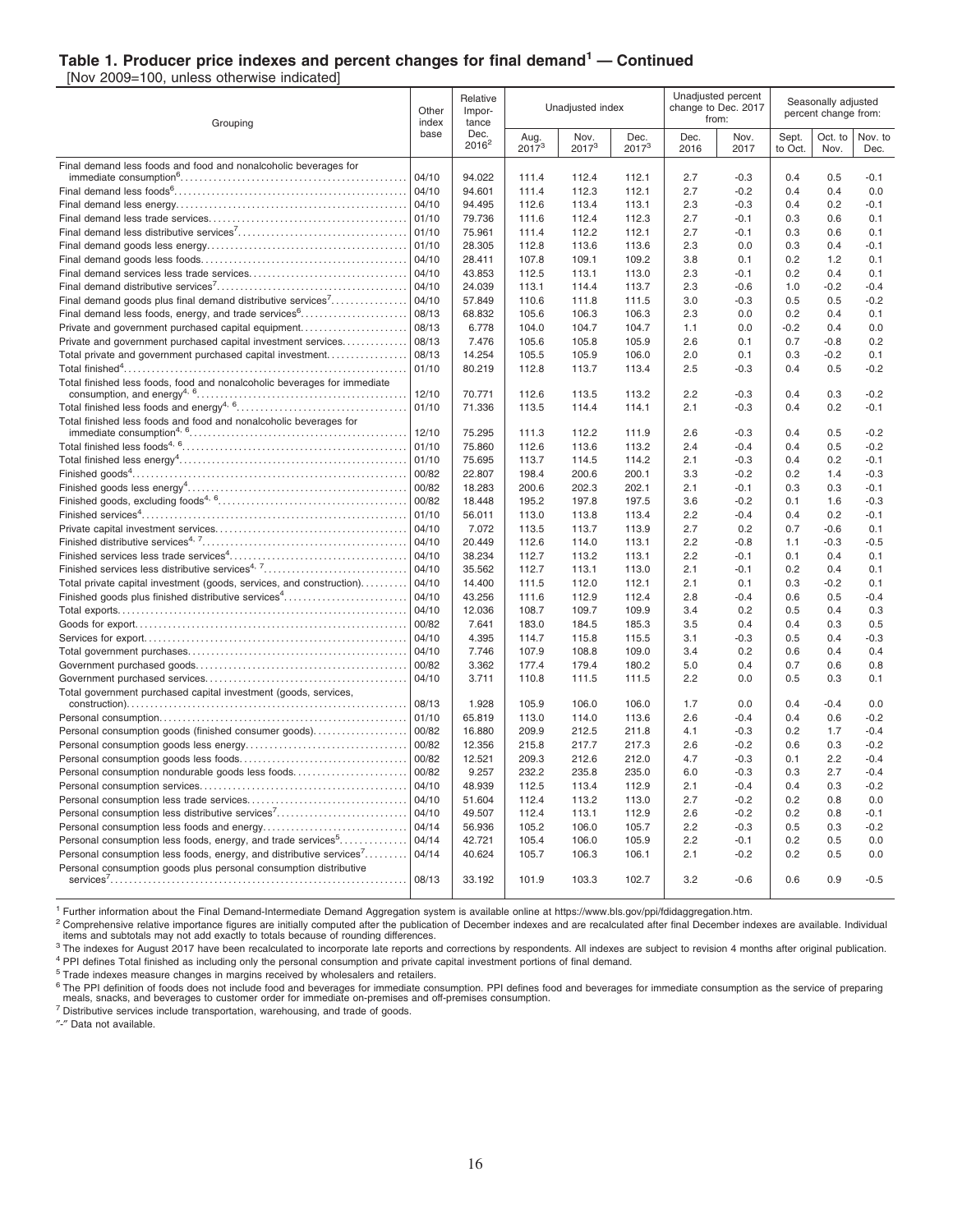#### **Table 2. Producer price indexes and percent changes for intermediate demand by commodity type<sup>1</sup>**

[Nov. 2009=100, unless otherwise indicated]

| Grouping                                                                                                                                |       | Relative<br>Impor-<br>tance |                    | Unadjusted index |                  |              | Unadjusted percent<br>change to Dec.<br>2017 from: | Seasonally adjusted<br>percent change from: |                 |                 |
|-----------------------------------------------------------------------------------------------------------------------------------------|-------|-----------------------------|--------------------|------------------|------------------|--------------|----------------------------------------------------|---------------------------------------------|-----------------|-----------------|
|                                                                                                                                         | base  | Dec.<br>$2016^2$            | Aug.<br>$2017^{3}$ | Nov.<br>$2017^3$ | Dec.<br>$2017^3$ | Dec.<br>2016 | Nov.<br>2017                                       | Sept.<br>to Oct.                            | Oct. to<br>Nov. | Nov. to<br>Dec. |
| Processed goods                                                                                                                         |       |                             |                    |                  |                  |              |                                                    |                                             |                 |                 |
|                                                                                                                                         | 00/82 | 100.000                     | 191.5              | 193.3            | 194.0            | 5.1          | 0.4                                                | 1.0                                         | 0.5             | 0.5             |
|                                                                                                                                         | 00/82 | 44.834                      | 179.8              | 181.8            | 182.7            | 4.5          | 0.5                                                | 1.2                                         | 0.3             | 0.7             |
|                                                                                                                                         |       | 27.224                      | 109.1              | 110.9            | 111.7            | 6.7          | 0.7                                                | 1.8                                         | 0.3             | 1.0             |
|                                                                                                                                         | 00/82 | 3.558                       | 198.4              | 197.2            | 195.2            | 3.0          | $-1.0$                                             | 0.4                                         | 0.4             | $-0.6$          |
|                                                                                                                                         | 00/82 | 13.854                      | 212.3              | 217.9            | 221.9            | 8.2          | 1.8                                                | 3.2                                         | 0.6             | 2.2             |
|                                                                                                                                         | 00/82 | 9.812                       | 192.3              | 194.5            | 194.0            | 5.8          | $-0.3$                                             | 0.5                                         | $-0.1$          | $-0.2$          |
|                                                                                                                                         | 00/82 | 17.610                      | 150.6              | 151.0            | 151.2            | 1.1          | 0.1                                                | 0.1                                         | 0.2             | 0.1             |
|                                                                                                                                         |       | 0.784                       | 111.4              | 112.6            | 112.6            | 2.6          | 0.0                                                | 0.3                                         | 0.5             | 0.1             |
|                                                                                                                                         |       | 16.826                      | 106.6              | 106.8            | 106.9            | 0.9          | 0.1                                                | 0.1                                         | 0.2             | 0.1             |
|                                                                                                                                         | 00/82 | 10.732<br>5.072             | 235.6<br>118.7     | 238.3<br>119.8   | 237.7<br>119.7   | 3.3<br>3.7   | $-0.3$<br>$-0.1$                                   | 0.5<br>0.5                                  | 0.7<br>0.5      | $-0.2$<br>0.0   |
|                                                                                                                                         |       | 5.660                       | 114.6              | 116.0            | 115.6            | 2.8          | -0.3                                               | 0.3                                         | 0.9             | $-0.3$          |
| Processed fuels and lubricants for intermediate demand                                                                                  | 00/82 | 16.798                      | 172.7              | 175.1            | 176.7            | 12.9         | 0.9                                                | 1.8                                         | 1.6             | 0.8             |
| Processed fuels and lubricants to manufacturing industries                                                                              | 00/82 | 4.384                       | 184.9              | 183.8            | 185.8            | 15.5         | 1.1                                                | 3.0                                         | $-0.4$          | 0.8             |
| Processed fuels and lubricants to nonmanufacturing industries                                                                           | 00/82 | 12.414                      | 168.9              | 172.6            | 174.0            | 12.0         | 0.8                                                | 1.5                                         | 2.4             | 0.8             |
|                                                                                                                                         | 00/82 | 2.979                       | 227.7              | 228.6            | 228.4            | 3.4          | -0.1                                               | $-0.6$                                      | 0.6             | -0.1            |
|                                                                                                                                         | 00/82 | 24.657                      | 193.7              | 193.8            | 194.1            | 1.9          | 0.2                                                | 0.5                                         | 0.2             | 0.2             |
|                                                                                                                                         | 00/82 | 2.775                       | 190.5              | 191.7            | 192.2            | 3.2          | 0.3                                                | 0.1                                         | 0.2             | 0.3             |
|                                                                                                                                         | 00/82 | 21.882                      | 192.6              | 192.6            | 192.9            | 1.7          | 0.2                                                | 0.5                                         | 0.1             | 0.2             |
| Supplies to nonmanufacturing industries, feeds                                                                                          | 00/82 | 1.629                       | 175.7              | 172.3            | 174.8            | $-2.6$       | 1.5                                                | 2.8                                         | 0.5             | 1.3             |
| Supplies to nonmanufacturing industries, other than feeds                                                                               | 00/82 | 20.253                      | 195.9              | 196.2            | 196.2            | 2.1          | 0.0                                                | 0.4                                         | 0.1             | 0.1             |
| <b>Unprocessed goods</b>                                                                                                                |       |                             |                    |                  |                  |              |                                                    |                                             |                 |                 |
|                                                                                                                                         | 00/82 | 100.000                     | 187.6              | 191.3            | 195.1            | 5.2          | 2.0                                                | 0.0                                         | 3.2             | 2.1             |
|                                                                                                                                         | 00/82 | 39.771                      | 165.0              | 162.5            | 162.4            | 2.7          | -0.1                                               | 0.4                                         | 2.7             | 0.5             |
|                                                                                                                                         | 00/82 | 60.229                      | 194.4              | 203.1            | 209.7            | 6.9          | 3.2                                                | $-0.3$                                      | 3.6             | 3.1             |
|                                                                                                                                         | 00/82 | 42.318                      | 227.8              | 242.9            | 247.3            | 11.0         | 1.8                                                | 0.2                                         | 4.5             | 1.6             |
| Unprocessed nonfood materials except fuel to manufacturing industries                                                                   | 00/82 | 39.835                      | 209.8              | 224.5            | 228.8            | 11.4         | 1.9                                                | 0.2                                         | 4.7             | 1.6             |
| Unprocessed nonfood materials except fuel to nonmanufacturing                                                                           | 00/82 | 2.483                       | 252.1              | 252.1            | 252.3            | 4.1          | 0.1                                                | 0.4                                         | 0.1             | 0.2             |
|                                                                                                                                         | 00/82 | 17.911                      | 136.3              | 134.7            | 144.8            | $-2.8$       | 7.5                                                | $-1.8$                                      | 1.1             | 7.7             |
|                                                                                                                                         | 00/82 | 0.682                       | 174.3              | 173.6            | 179.5            | $-0.1$       | 3.4                                                | $-1.4$                                      | -0.1            | 3.6             |
| Unprocessed fuel to nonmanufacturing industries                                                                                         | 00/82 | 17.229                      | 137.8              | 136.1            | 146.6            | $-2.8$       | 7.7                                                | $-1.8$                                      | 1.0             | 7.8             |
| <b>Services</b>                                                                                                                         |       |                             |                    |                  |                  |              |                                                    |                                             |                 |                 |
|                                                                                                                                         |       | 100.000                     | 115.5              | 116.3            | 116.1            | 2.9          | $-0.2$                                             | 0.3                                         | 0.7             | $-0.1$          |
|                                                                                                                                         |       | 17.549                      | 115.9              | 116.9            | 116.9            | 4.1          | 0.0                                                | 0.5                                         | 1.0             | 0.0             |
|                                                                                                                                         | 12/12 | 8.317                       | 103.2              | 104.8            | 104.7            | 4.2          | $-0.1$                                             | 0.6                                         | 1.5             | $-0.1$          |
| Trade services for nonmanufacturing industries                                                                                          | 12/12 | 9.232                       | 105.6              | 105.8            | 105.9            | 3.9          | 0.1                                                | 0.5                                         | 0.7             | 0.1             |
| Transportation and warehousing services for intermediate demand                                                                         |       | 13.303                      | 120.6              | 121.8            | 121.5            | 2.6          | $-0.2$                                             | 0.5                                         | 0.5             | 0.0             |
| Transportation of passengers for intermediate demand                                                                                    |       | 1.112                       | 110.9              | 114.6            | 109.6            | $-3.6$       | -4.4                                               | 3.2                                         | 1.2             | $-4.2$          |
| Transportation of passengers for manufacturing industries                                                                               |       | 0.185                       | 110.7              | 114.4            | 109.3            | $-3.8$       | $-4.5$                                             | 3.2                                         | 1.2             | $-4.3$          |
| Transportation of passengers for nonmanufacturing industries                                                                            |       | 0.927                       | 110.9              | 114.6            | 109.6            | $-3.6$       | -4.4                                               | 3.1                                         | 1.3             | $-4.3$          |
| Transportation and warehousing of goods for intermediate demand<br>Transportation and warehousing of goods for manufacturing industries | 12/12 | 12.191<br>1.784             | 121.6<br>100.3     | 122.4<br>101.7   | 122.7<br>102.2   | 3.2<br>3.1   | 0.2<br>0.5                                         | 0.2<br>0.5                                  | 0.5<br>04       | 0.4<br>0.5      |
| Transportation and warehousing of goods for nonmanufacturing                                                                            |       |                             |                    |                  |                  |              |                                                    |                                             |                 |                 |
|                                                                                                                                         | 12/12 | 10.407                      | 108.7              | 109.4            | 109.5            | 3.2          | 0.1                                                | 0.3                                         | 0.5             | 0.3             |
| Services less trade, transportation, and warehousing for intermediate                                                                   |       | 69.148                      | 114.4              | 115.1            | 114.8            | 2.8          | $-0.3$                                             | 0.2                                         | 0.6             | $-0.1$          |
| Services less trade, transportation, and warehousing for manufacturing                                                                  |       |                             |                    |                  |                  |              |                                                    |                                             |                 |                 |
| Services less trade, transportation, and warehousing for nonmanufacturing                                                               |       | 2.225                       | 106.0              | 106.4            | 106.3            | 1.6          | -0.1                                               | 0.1                                         | 0.4             | 0.0             |
|                                                                                                                                         |       | 66.923                      | 114.7              | 115.4            | 115.0            | 2.7          | $-0.3$                                             | 0.2                                         | 0.6             | $-0.2$          |
| Construction                                                                                                                            |       | 100.000                     | 114.3              | 114.6            | 114.8            | 1.4          | 0.2                                                | 0.4                                         | 0.0             | 0.3             |
| <b>Special groupings</b>                                                                                                                |       |                             |                    |                  |                  |              |                                                    |                                             |                 |                 |
|                                                                                                                                         | 00/82 | 92.095                      | 191.5              | 193.6            | 194.5            | 5.5          | 0.5                                                | 1.0                                         | 0.6             | 0.5             |
|                                                                                                                                         | 00/82 | 7.905                       | 192.6              | 190.4            | 189.6            | 1.1          | -0.4                                               | 0.8                                         | 0.3             | $-0.1$          |
|                                                                                                                                         | 00/82 | 16.798                      | 173.5              | 175.9            | 177.5            | 12.9         | 0.9                                                | 1.8                                         | 1.7             | 0.8             |
|                                                                                                                                         | 00/82 | 83.202                      | 193.7              | 195.2            | 195.7            | 3.5          | 0.3                                                | 0.8                                         | 0.3             | 0.4             |
|                                                                                                                                         | 00/82 | 75.297                      | 193.5              | 195.5            | 196.1            | 3.8          | 0.3                                                | 0.8                                         | 0.3             | 0.5             |
|                                                                                                                                         | 04/10 | 29.740                      | 115.7              | 116.6            | 116.7            | 3.6          | 0.1                                                | 0.4                                         | 0.8             | 0.2             |
| Processed goods plus intermediate distributive services                                                                                 | 04/10 | $\overline{\phantom{0}}$    | 107.4              | 108.3            | 108.7            | 4.8          | 0.4                                                | 0.8                                         | 0.6             | 0.4             |
| Unprocessed materials less agricultural products                                                                                        | 00/82 | 57.231                      | 196.6              | 205.8            | 212.8            | 7.2          | 3.4                                                | $-0.3$                                      | 3.8             | 3.4             |
|                                                                                                                                         |       |                             |                    |                  |                  |              |                                                    |                                             |                 |                 |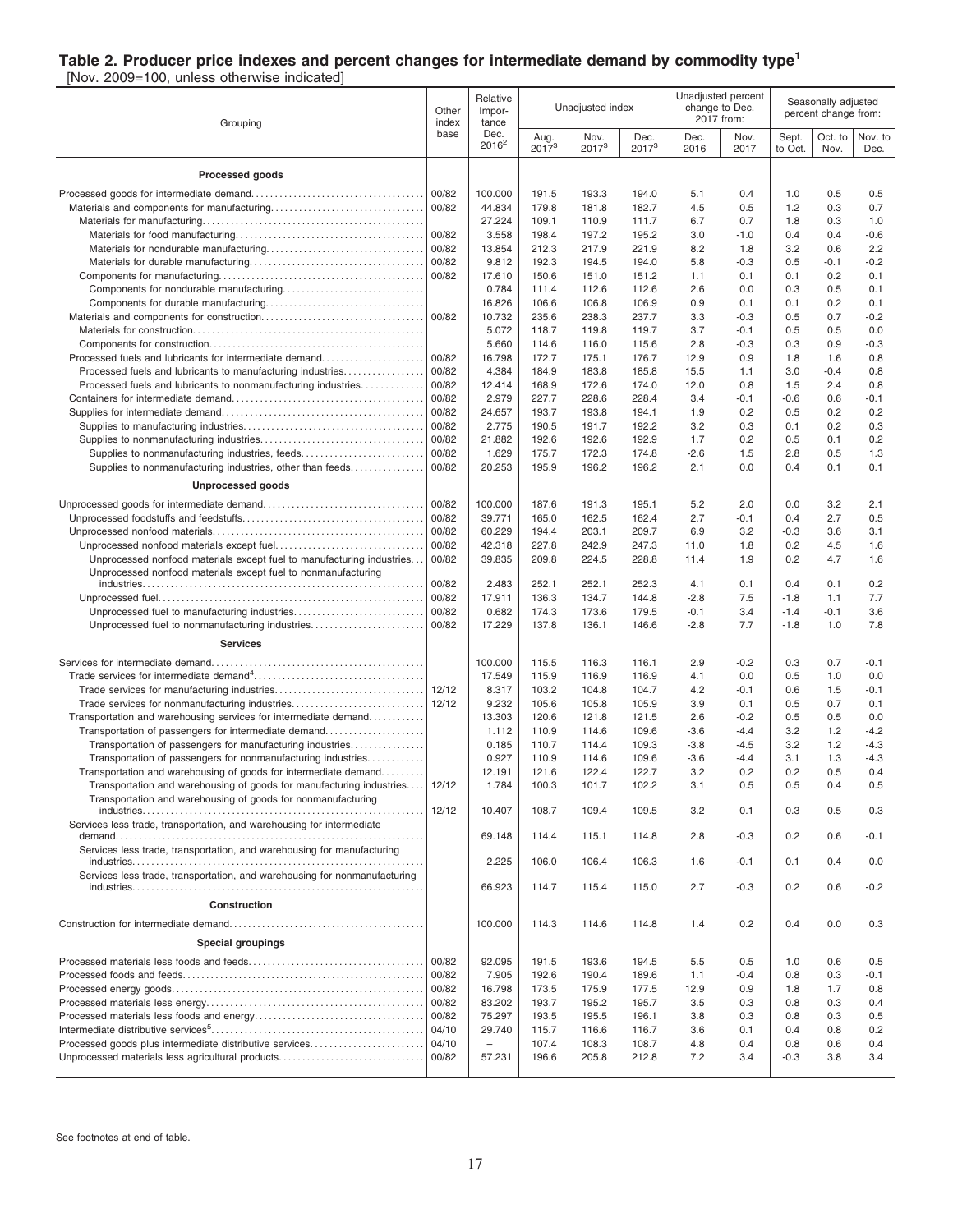#### **Table 2. Producer price indexes and percent changes for intermediate demand by commodity type<sup>1</sup> — Continued**

[Nov. 2009=100, unless otherwise indicated]

| Other<br>index | Relative<br>Impor-<br>tance | Unadiusted index   |                    |                    |              |              | Seasonally adjusted<br>percent change from:        |      |                 |
|----------------|-----------------------------|--------------------|--------------------|--------------------|--------------|--------------|----------------------------------------------------|------|-----------------|
| base           | Dec.<br>$2016^2$            | Aug.<br>$2017^{3}$ | Nov.<br>$2017^{3}$ | Dec.<br>$2017^{3}$ | Dec.<br>2016 | Nov.<br>2017 | Sept.<br>to Oct.                                   | Nov. | Dec.            |
| 00/82          | 35.236                      | 144.1              | 156.7              | 163.9              | 5.5          | 4.6          | 2.1                                                | 5.5  | 4.7             |
|                | 64.764                      | 206.5              | 203.3              | 204.6              | 4.7          | 0.6          | $-1.2$                                             | .9   | 0.9             |
| 100/82         | 24.993                      | 328.2              | 323.1              | 328.7              | 8.2          |              | $-3.7$                                             | 0.8  | 1.4             |
|                |                             |                    |                    |                    |              |              | Unadjusted percent<br>change to Dec.<br>2017 from: |      | Oct. to Nov. to |

<sup>1</sup> Further information about the Final Demand-Intermediate Demand Aggregation system is available online at https://www.bls.gov/ppi/fdidaggregation.htm

<sup>2</sup> Comprehensive relative importance figures are initially computed after the publication of December indexes and are recalculated after final December indexes are available. Individual<br>items and subtotals may not add exa

<sup>3</sup> The indexes for August 2017 have been recalculated to incorporate late reports and corrections by respondents. All indexes are subject to revision 4 months after original publication. <sup>4</sup> Trade indexes measure changes in margins received by wholesalers and retailers.

<sup>5</sup> Includes intermediate trade, transportation, and warehousing services.

<sup>6</sup> Includes crude petroleum.

<sup>7</sup> Excludes crude petroleum.

″-″ Data not available.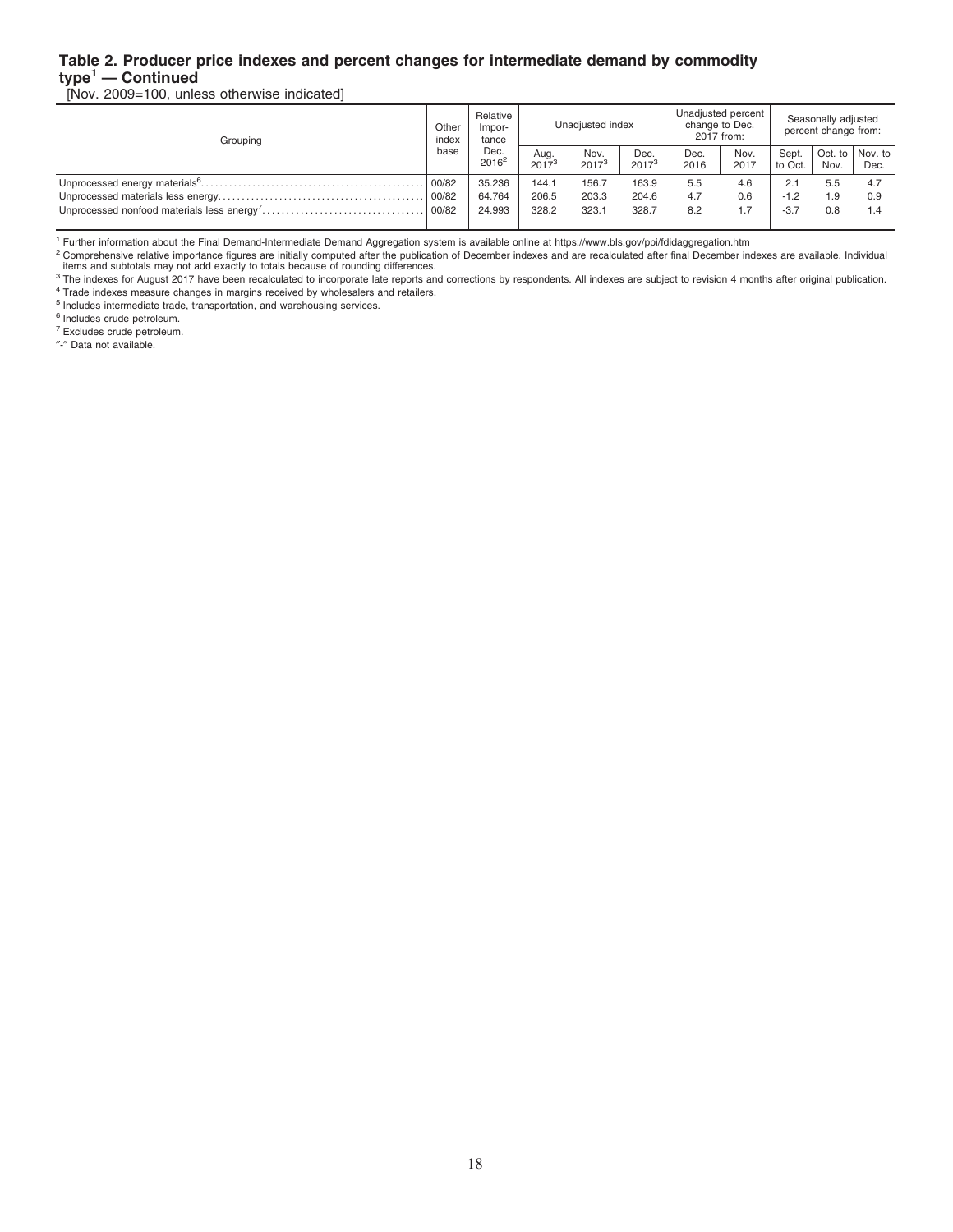#### **Table 3. Producer price indexes and percent changes for intermediate demand by production flow<sup>1</sup>**

[Nov. 2009=100, unless otherwise indicated]

| Grouping                                             | Other<br>index<br>base | Relative<br>Impor-<br>tance |                    | Unadjusted index |                  |              | Unadjusted percent<br>change to Dec. 2017<br>from: | Seasonally adjusted<br>percent change from: |                 |                 |
|------------------------------------------------------|------------------------|-----------------------------|--------------------|------------------|------------------|--------------|----------------------------------------------------|---------------------------------------------|-----------------|-----------------|
|                                                      |                        | Dec.<br>$2016^2$            | Aug.<br>$2017^{3}$ | Nov.<br>$2017^3$ | Dec.<br>$2017^3$ | Dec.<br>2016 | Nov.<br>2017                                       | Sept.<br>to Oct.                            | Oct. to<br>Nov. | Nov. to<br>Dec. |
| Stage 4                                              |                        |                             |                    |                  |                  |              |                                                    |                                             |                 |                 |
|                                                      |                        | 100.000                     | 113.5              | 114.2            | 114.0            | 3.3          | $-0.2$                                             | 0.5                                         | 0.6             | $-0.2$          |
|                                                      |                        | 29.948                      | 110.3              | 110.7            | 110.8            | 3.0          | 0.1                                                | 0.4                                         | 0.5             | $-0.1$          |
|                                                      |                        | 23.391                      | 109.2              | 109.4            | 109.5            | 2.7          | 0.1                                                | 0.5                                         | 0.2             | 0.1             |
|                                                      |                        | 2.459                       | 111.0              | 111.1            | 110.4            | 2.4          | $-0.6$                                             | 0.3                                         | 0.3             | $-0.5$          |
|                                                      |                        | 1.521<br>19.411             | 113.4<br>108.4     | 109.6<br>109.0   | 110.6<br>109.2   | 13.3<br>2.1  | 0.9<br>0.2                                         | 2.7<br>0.4                                  | 0.0<br>0.2      | $-0.1$<br>0.2   |
|                                                      |                        | 6.557                       | 113.8              | 115.4            | 114.9            | 3.6          | $-0.4$                                             | 0.1                                         | 1.5             | $-0.4$          |
|                                                      |                        | 5.142                       | 115.9              | 117.9            | 117.5            | 4.3          | $-0.3$                                             | 0.0                                         | 1.7             | $-0.3$          |
|                                                      |                        | 0.244                       | 113.3              | 115.3            | 114.2            | 1.0          | $-1.0$                                             | 1.0                                         | 0.8             | $-0.9$          |
|                                                      |                        | 0.079                       | 110.7              | 114.4            | 109.3            | $-3.8$       | $-4.5$                                             | 3.2                                         | 1.2             | $-4.3$          |
| Services less trade, transportation, and warehousing |                        | 0.165<br>1.171              | 114.6<br>107.3     | 115.8<br>107.5   | 116.7<br>106.8   | 3.3<br>1.3   | 0.8<br>$-0.7$                                      | 0.0<br>0.3                                  | 0.4<br>0.5      | 0.8<br>$-0.6$   |
|                                                      |                        | 48.646                      | 116.0              | 116.4            | 116.0            | 2.9          | -0.3                                               | 0.5                                         | 0.5             | $-0.3$          |
|                                                      |                        | 14.252                      | 113.7              | 112.6            | 112.4            | 2.4          | $-0.2$                                             | 0.7                                         | 0.0             | $-0.1$          |
|                                                      |                        | 2.779                       | 121.0              | 118.1            | 116.8            | $-0.1$       | $-1.1$                                             | 0.4                                         | 0.2             | $-0.5$          |
|                                                      |                        | 2.509                       | 110.2              | 105.6            | 105.6            | 5.3          | 0.0                                                | 2.3                                         | $-0.7$          | $-0.3$          |
|                                                      |                        | 8.964<br>34.257             | 114.7<br>116.7     | 115.2<br>117.6   | 115.3<br>117.1   | 2.2<br>3.1   | 0.1<br>$-0.4$                                      | 0.4<br>0.3                                  | 0.1<br>0.7      | 0.2<br>$-0.3$   |
|                                                      |                        | 3.568                       | 112.1              | 113.9            | 113.4            | 4.4          | $-0.4$                                             | $-0.1$                                      | 1.7             | $-0.4$          |
|                                                      |                        | 2.407                       | 116.6              | 117.8            | 117.3            | 2.3          | $-0.4$                                             | 0.5                                         | 0.8             | $-0.3$          |
|                                                      |                        | 0.334                       | 110.5              | 114.3            | 109.2            | $-3.8$       | -4.5                                               | 3.2                                         | 1.3             | $-4.4$          |
|                                                      |                        | 2.073                       | 117.9              | 118.6            | 119.0            | 3.3          | 0.3                                                | 0.1                                         | 0.7             | 0.3             |
| Services less trade, transportation, and warehousing |                        | 28.282                      | 116.9              | 117.7            | 117.2            | 3.0          | $-0.4$                                             | 0.4                                         | 0.6             | $-0.4$          |
|                                                      |                        | 0.137<br>21.407             | 114.3<br>112.2     | 114.6<br>113.9   | 114.8<br>113.9   | 1.4<br>4.6   | 0.2<br>0.0                                         | 0.4<br>0.6                                  | 0.0<br>0.9      | 0.3<br>0.2      |
|                                                      |                        | 15.060                      | 112.0              | 114.4            | 114.2            | 5.4          | $-0.2$                                             | 0.7                                         | 1.1             | 0.2             |
|                                                      |                        | 1.186                       | 82.5               | 93.8             | 93.7             | 29.8         | $-0.1$                                             | 3.3                                         | 5.9             | 2.6             |
|                                                      |                        | 13.874                      | 116.9              | 118.0            | 117.8            | 3.2          | $-0.2$                                             | 0.4                                         | 0.6             | $-0.1$          |
|                                                      |                        | 6.347                       | 112.4              | 112.4            | 112.9            | 2.8          | 0.4                                                | 0.5                                         | 0.3             | 0.4             |
|                                                      |                        | 3.368<br>0.926              | 113.2<br>114.0     | 112.4<br>115.4   | 113.0<br>116.0   | 2.9<br>3.2   | 0.5<br>0.5                                         | 0.7<br>0.1                                  | 0.4<br>0.5      | 0.4<br>0.6      |
|                                                      |                        | 0.038                       | 111.6              | 115.1            | 110.7            | $-2.9$       | $-3.8$                                             | 2.9                                         | 1.1             | $-3.9$          |
|                                                      |                        | 0.888                       | 114.1              | 115.4            | 116.3            | 3.6          | 0.8                                                | 0.0                                         | 0.5             | 0.8             |
| Services less trade, transportation, and warehousing |                        | 2.053                       | 112.4              | 112.9            | 113.3            | 2.5          | 0.4                                                | 0.2                                         | 0.1             | 0.3             |
| Stage 3                                              |                        |                             |                    |                  |                  |              |                                                    |                                             |                 |                 |
|                                                      |                        | 100.000                     | 112.1              | 113.2            | 113.5            | 4.8          | 0.3                                                | 0.4                                         | 1.4             | 0.5             |
|                                                      |                        | 48.572                      | 114.9              | 115.2            | 115.8            | 4.5          | 0.5                                                | 0.8                                         | 1.2             | 0.9             |
|                                                      |                        | 39.571<br>11.493            | 113.7<br>128.5     | 113.7<br>124.2   | 114.4<br>124.1   | 4.7<br>1.9   | 0.6<br>-0.1                                        | 0.8<br>0.0                                  | 1.2<br>3.2      | 1.1<br>1.5      |
|                                                      |                        | 2.031                       | 92.1               | 93.7             | 95.8             | 17.5         | 2.2                                                | 2.4                                         | 0.0             | 2.7             |
|                                                      |                        | 26.047                      | 111.6              | 113.1            | 114.0            | 4.9          | 0.8                                                | 1.2                                         | 0.4             | 0.8             |
|                                                      |                        | 8.939                       | 112.1              | 113.7            | 113.6            | 3.6          | $-0.1$                                             | 0.4                                         | 1.3             | $-0.1$          |
| Transportation and warehousing services              |                        | 7.239<br>0.595              | 111.2<br>114.9     | 112.9<br>117.3   | 112.8<br>117.4   | 3.8<br>3.8   | $-0.1$<br>0.1                                      | 0.4<br>1.3                                  | 1.6<br>0.4      | $-0.1$<br>0.3   |
|                                                      |                        | 0.030                       | 112.7              | 116.2            | 111.9            | $-2.6$       | $-3.7$                                             | 2.8                                         | 1.1             | $-3.7$          |
|                                                      |                        | 0.565                       | 114.9              | 117.3            | 117.6            | 4.2          | 0.3                                                | 1.3                                         | 0.3             | 0.4             |
| Services less trade, transportation, and warehousing |                        | 1.105                       | 109.6              | 109.8            | 109.8            | 1.7          | 0.0                                                | 0.0                                         | 0.0             | 0.3             |
|                                                      |                        | 0.062                       | 114.3              | 114.6            | 114.8            | 1.4          | 0.2                                                | 0.4                                         | 0.0             | 0.3             |
|                                                      |                        | 49.552<br>10.335            | 110.5<br>92.9      | 112.1<br>97.4    | 112.1<br>97.8    | 4.7<br>10.8  | 0.0<br>0.4                                         | 0.1<br>$-0.6$                               | 1.6<br>5.4      | 0.1<br>0.5      |
|                                                      |                        | 0.002                       | 130.0              | 131.6            | 129.9            | $-2.4$       | $-1.3$                                             | 1.1                                         | 0.8             | 0.5             |
|                                                      |                        | 6.601                       | 86.0               | 92.3             | 92.8             | 16.1         | 0.5                                                | $-1.0$                                      | 8.1             | 0.7             |
|                                                      |                        | 3.732                       | 107.2              | 107.3            | 107.3            | 1.0          | 0.0                                                | 0.0                                         | 0.2             | 0.1             |
|                                                      |                        | 38.208                      | 115.6              | 116.2            | 116.0            | 3.1          | $-0.2$                                             | 0.2                                         | 0.6             | 0.0             |
|                                                      |                        | 2.622<br>9.097              | 133.1<br>126.5     | 133.3<br>127.1   | 134.5<br>127.1   | 7.3<br>3.2   | 0.9                                                | 0.7                                         | $-0.5$<br>0.5   | 0.9<br>0.2      |
|                                                      |                        | 0.032                       | 111.8              | 115.3            | 110.8            | $-3.0$       | 0.0<br>$-3.9$                                      | 0.3<br>3.0                                  | 1.1             | $-3.9$          |
|                                                      |                        | 9.065                       | 126.7              | 127.4            | 127.3            | 3.2          | $-0.1$                                             | 0.2                                         | 0.6             | 0.2             |
| Services less trade, transportation, and warehousing |                        | 26.489                      | 112.5              | 113.2            | 112.9            | 2.6          | $-0.3$                                             | 0.1                                         | 0.8             | $-0.3$          |
|                                                      |                        | 1.009                       | 114.3              | 114.6            | 114.8            | 1.4          | 0.2                                                | 0.4                                         | 0.0             | 0.3             |
|                                                      |                        | 1.876                       | 101.5              | 108.6            | 108.5            | 15.8         | $-0.1$                                             | 3.3                                         | 1.4             | 1.9             |
|                                                      |                        | 1.427<br>0.646              | 93.4<br>76.8       | 102.2<br>90.4    | 101.9<br>90.3    | 19.9<br>38.9 | $-0.3$<br>$-0.1$                                   | 4.0<br>7.4                                  | 1.8<br>2.8      | 2.4<br>4.7      |
|                                                      |                        | 0.781                       | 120.0              | 121.6            | 121.2            | 4.2          | -0.3                                               | 0.5                                         | 0.9             | $-0.3$          |
|                                                      |                        | 0.449                       | 120.0              | 118.9            | 119.5            | 2.6          | 0.5                                                | 0.4                                         | 0.2             | 0.3             |
|                                                      |                        | 0.408                       | 121.6              | 120.3            | 120.9            | 2.6          | 0.5                                                | 0.5                                         | 0.2             | 0.4             |
|                                                      |                        | 0.001                       | 110.7              | 114.4            | 109.3            | $-3.8$       | $-4.5$                                             | 3.2                                         | 1.2             | $-4.3$          |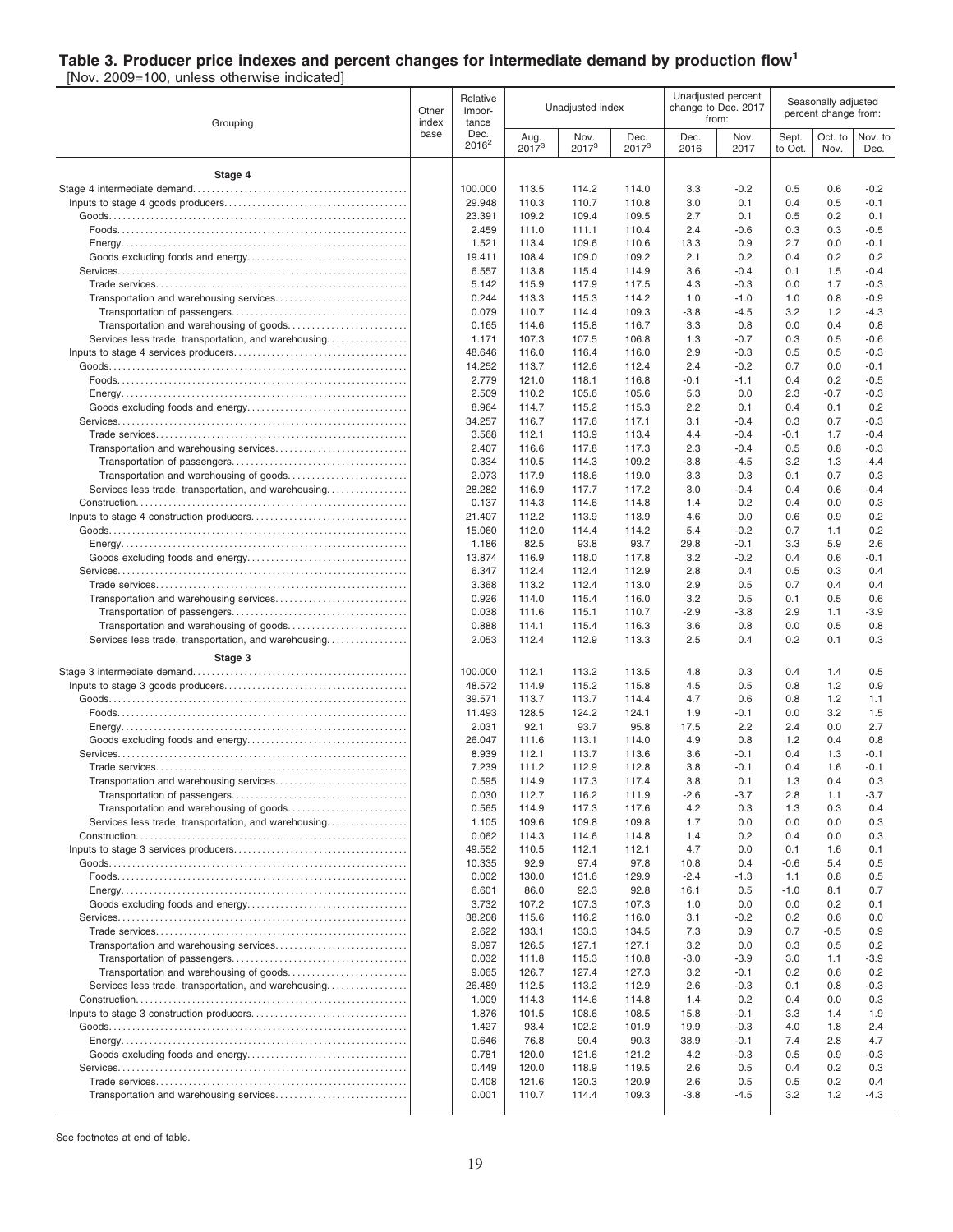# **Table 3. Producer price indexes and percent changes for intermediate demand by production**

**flow<sup>1</sup> — Continued** [Nov. 2009=100, unless otherwise indicated]

| Grouping                                             | Relative<br>Other<br>Impor-<br>index<br>tance |                  |                    | Unadjusted index   |                           |                  | Unadjusted percent<br>change to Dec. 2017<br>from: | Seasonally adjusted<br>percent change from: |                 |                 |
|------------------------------------------------------|-----------------------------------------------|------------------|--------------------|--------------------|---------------------------|------------------|----------------------------------------------------|---------------------------------------------|-----------------|-----------------|
|                                                      | base                                          | Dec.<br>$2016^2$ | Aug.<br>$2017^{3}$ | Nov.<br>$2017^{3}$ | Dec.<br>2017 <sup>3</sup> | Dec.<br>2016     | Nov.<br>2017                                       | Sept.<br>to Oct.                            | Oct. to<br>Nov. | Nov. to<br>Dec. |
|                                                      |                                               | 0.001            | 110.7              | 114.4              | 109.3                     | $-3.8$           | $-4.5$                                             | 3.2                                         | 1.2             | $-4.3$          |
| Services less trade, transportation, and warehousing |                                               | 0.040            | 105.1              | 105.7              | 106.0                     | 1.4              | 0.3                                                | 0.3                                         | $-0.7$          | 0.3             |
| Stage 2                                              |                                               | 100.000          | 102.9              | 104.8              | 105.6                     | 3.8              | 0.8                                                | 1.0                                         | 1.1             | 0.9             |
|                                                      |                                               | 43.682           | 93.1               | 96.3               | 97.9                      | 5.4              | 1.7                                                | 1.5                                         | 2.0             | 1.7             |
|                                                      |                                               | 37.340           | 88.7               | 92.2               | 94.0                      | 6.0              | 2.0                                                | 1.7                                         | 2.2             | 2.1             |
|                                                      |                                               | 3.970            | 108.5              | 108.1              | 109.7                     | $-1.1$           | 1.5                                                | 1.7                                         | 0.8             | 0.1             |
|                                                      |                                               | 12.667           | 64.1               | 70.4               | 73.6                      | 6.8              | 4.5                                                | 2.6                                         | 6.2             | 4.5             |
|                                                      |                                               | 20.703           | 110.6              | 112.2              | 112.8                     | 6.7              | 0.5                                                | 1.1                                         | 0.3             | 0.9             |
|                                                      |                                               | 5.907            | 115.2              | 116.4              | 116.0                     | 2.3              | $-0.3$                                             | 0.8                                         | 0.4             | $-0.3$          |
|                                                      |                                               | 0.411            | 115.2              | 118.2              | 117.2                     | 4.8              | $-0.8$                                             | 3.4                                         | $-0.5$          | $-0.9$          |
|                                                      |                                               | 3.295            | 133.4              | 134.9              | 134.8                     | 2.0              | $-0.1$                                             | 0.5                                         | 0.5             | -0.1            |
|                                                      |                                               | 0.254            | 111.4              | 115.1              | 110.3                     | $-3.3$           | $-4.2$                                             | 3.0                                         | 1.2             | $-4.1$          |
|                                                      |                                               | 3.041            | 134.0              | 135.3              | 135.6                     | 2.3              | 0.2                                                | 0.3                                         | 0.5             | 0.2             |
| Services less trade, transportation, and warehousing |                                               | 2.201            | 104.1              | 104.6              | 104.1                     | 2.4              | $-0.5$                                             | 0.5                                         | 0.6             | $-0.5$          |
|                                                      |                                               | 0.435            | 114.3              | 114.6              | 114.8                     | 1.4              | 0.2                                                | 0.4                                         | 0.0             | 0.3             |
|                                                      |                                               | 56.319<br>5.454  | 112.5<br>107.3     | 113.3<br>108.1     | 113.3                     | 2.7<br>3.2       | 0.0                                                | 0.4                                         | 0.4<br>0.2      | 0.2<br>0.2      |
|                                                      |                                               | 0.061            | 83.5               | 80.7               | 108.2<br>81.6             | 0.1              | 0.1<br>1.1                                         | 0.5<br>-0.7                                 | $-1.2$          | -2.6            |
|                                                      |                                               | 0.352            | 99.3               | 107.0              | 106.8                     | 18.7             | $-0.2$                                             | 2.7                                         | 2.6             | 1.9             |
|                                                      |                                               | 5.041            | 108.2              | 108.5              | 108.6                     | 2.2              | 0.1                                                | 0.3                                         | 0.0             | 0.1             |
|                                                      |                                               | 49.481           | 113.0              | 113.8              | 113.8                     | 2.7              | 0.0                                                | 0.5                                         | 0.4             | 0.1             |
|                                                      |                                               | 1.218            | 117.9              | 116.0              | 115.9                     | 1.2              | $-0.1$                                             | 0.9                                         | 0.3             | $-0.3$          |
|                                                      |                                               | 7.128            | 116.3              | 117.4              | 116.8                     | 2.5              | $-0.5$                                             | 0.6                                         | 0.6             | $-0.3$          |
|                                                      |                                               | 0.930            | 110.9              | 114.6              | 109.6                     | $-3.6$           | $-4.4$                                             | 3.1                                         | 1.3             | -4.3            |
|                                                      |                                               | 6.198            | 117.8              | 118.4              | 118.5                     | 3.3              | 0.1                                                | 0.3                                         | 0.4             | 0.3             |
| Services less trade, transportation, and warehousing |                                               | 41.135           | 113.1              | 113.8              | 114.0                     | 2.9              | 0.2                                                | 0.5                                         | 0.5             | 0.1             |
|                                                      |                                               | 1.384            | 114.3              | 114.6              | 114.8                     | 1.4              | 0.2                                                | 0.4                                         | 0.0             | 0.3             |
| Stage 1                                              |                                               |                  |                    |                    |                           |                  |                                                    |                                             |                 |                 |
|                                                      |                                               | 100.000          | 111.1              | 112.2              | 112.7                     | 5.8              | 0.4                                                | 0.6                                         | 0.7             | 0.7             |
|                                                      |                                               | 45.962           | 107.1              | 108.1              | 109.6                     | 7.5              | 1.4                                                | 0.7                                         | 0.7             | 1.4             |
|                                                      |                                               | 36.676           | 105.2              | 106.1              | 107.9                     | 8.6              | 1.7                                                | 0.4                                         | 0.7             | 1.8             |
|                                                      |                                               | 2.093            | 106.1              | 103.1              | 103.5                     | $-1.2$           | 0.4                                                | 0.2                                         | 0.0             | -1.3            |
|                                                      |                                               | 5.327            | 94.1               | 99.6               | 101.7                     | 15.7             | 2.1                                                | 2.5                                         | 3.4             | 2.4             |
|                                                      |                                               | 29.256           | 109.5              | 109.6              | 111.6                     | 8.0              | 1.8                                                | 0.0                                         | 0.2             | 1.9             |
|                                                      |                                               | 9.280            | 112.6              | 114.3              | 114.0                     | 3.2              | $-0.3$                                             | 1.7                                         | 1.0             | $-0.3$          |
|                                                      |                                               | 7.004            | 114.7              | 116.6              | 116.2                     | 3.7              | $-0.3$                                             | 2.1                                         | 1.1             | $-0.3$          |
|                                                      |                                               | 1.373            | 115.8              | 117.5              | 117.2                     | 1.4              | $-0.3$                                             | 0.4                                         | 0.8             | $-0.3$          |
|                                                      |                                               | 0.212            | 110.6              | 114.4              | 109.3                     | $-3.8$           | $-4.5$                                             | 3.2                                         | 1.3             | $-4.3$          |
|                                                      |                                               | 1.161            | 116.4              | 117.8              | 118.3                     | 2.2              | 0.4                                                | 0.0                                         | 0.7             | 0.4             |
| Services less trade, transportation, and warehousing |                                               | 0.903            | 101.3              | 101.7              | 102.0                     | 1.7              | 0.3                                                | 0.9                                         | $-0.2$          | 0.3             |
|                                                      |                                               | 0.006<br>46.031  | 114.3              | 114.6<br>116.2     | 114.8                     | 1.4<br>4.5       | 0.2<br>$-0.4$                                      | 0.4<br>0.7                                  | 0.0<br>0.7      | 0.3<br>0.0      |
|                                                      |                                               | 13.825           | 115.1<br>105.1     | 108.0              | 115.7<br>108.1            | 8.8              | 0.1                                                | 2.0                                         | 0.6             | 1.0             |
|                                                      |                                               | 0.087            | 88.6               | 121.2              | 121.7                     | 42.2             | 0.4                                                | 18.1                                        | 3.7             | 2.2             |
|                                                      |                                               | 5.590            | 99.3               | 104.4              | 104.6                     | 17.7             | 0.2                                                | 4.1                                         | 1.2             | 2.2             |
|                                                      |                                               | 8.148            | 113.3              | 113.8              | 114.0                     | 2.3              | 0.2                                                | 0.2                                         | 0.2             | 0.2             |
|                                                      |                                               | 32.202           | 119.8              | 120.1              | 119.3                     | 2.7              | $-0.7$                                             | 0.1                                         | 0.8             | -0.5            |
|                                                      |                                               | 4.132            | 118.6              | 118.6              | 119.2                     | 5.9              | 0.5                                                | 0.2                                         | 0.3             | 0.5             |
|                                                      |                                               | 2.409            | 120.9              | 123.8              | 120.4                     | $-1.7$           | $-2.7$                                             | 2.1                                         | 1.1             | -2.7            |
|                                                      |                                               | 1.504            | 110.6              | 114.3              | 109.2                     | $-3.8$           | $-4.5$                                             | 3.2                                         | 1.2             | $-4.3$          |
|                                                      |                                               | 0.905            | 127.9              | 129.1              | 129.1                     | 1.7              | 0.0                                                | 0.2                                         | 0.7             | 0.1             |
| Services less trade, transportation, and warehousing |                                               | 25.661           | 119.9              | 120.0              | 119.3                     | 2.6              | $-0.6$                                             | $-0.2$                                      | 0.8             | $-0.4$          |
|                                                      |                                               | 0.004            | 114.3              | 114.6              | 114.8                     | 1.4              | 0.2                                                | 0.4                                         | 0.0             | 0.3             |
|                                                      |                                               | 8.006            | 113.0              | 114.2              | 114.2                     | 4.1              | 0.0                                                | 0.5                                         | 0.9             | 0.2             |
|                                                      |                                               | 5.568            | 111.3              | 113.3              | 113.1                     | 4.8              | $-0.2$                                             | 0.5                                         | 1.2             | 0.1             |
|                                                      |                                               | 0.433            | 82.9               | 91.0               | 91.5                      | 23.3             | 0.5                                                | 0.9                                         | 6.9             | 1.8             |
|                                                      |                                               | 5.135            | 116.5              | 117.7              | 117.4                     | 3.3              | $-0.3$                                             | 0.4                                         | 0.7             | $-0.1$          |
|                                                      |                                               | 2.438            | 116.3              | 115.6              | 116.1                     | 2.5              | 0.4                                                | 0.8                                         | 0.0             | 0.3             |
|                                                      |                                               | 1.784            | 117.1              | 116.0              | 116.6                     | 2.8              | 0.5                                                | 1.0                                         | -0.1            | 0.4             |
|                                                      |                                               | 0.092            | 105.4              | 107.4              | 106.0                     | $-1.2$<br>$-3.8$ | $-1.3$                                             | 0.7                                         | 1.3             | $-1.3$          |
|                                                      |                                               | 0.022            | 110.7<br>104.8     | 114.4<br>106.3     | 109.3<br>106.0            | $-0.4$           | $-4.5$<br>$-0.3$                                   | 3.2<br>$-0.1$                               | 1.2<br>1.3      | $-4.3$          |
| Services less trade, transportation, and warehousing |                                               | 0.070<br>0.562   | 113.4              | 113.6              | 113.9                     | 1.8              | 0.3                                                | 0.1                                         | $-0.1$          | -0.3<br>0.3     |
|                                                      |                                               |                  |                    |                    |                           |                  |                                                    |                                             |                 |                 |
| Special groupings                                    |                                               |                  |                    |                    |                           |                  |                                                    |                                             |                 |                 |
| Total goods inputs to stage 4 intermediate demand    | 04/10                                         | 52.703           | 108.4              | 108.9              | 108.8                     | 3.3              | $-0.1$                                             | 0.6                                         | 0.5             | 0.0             |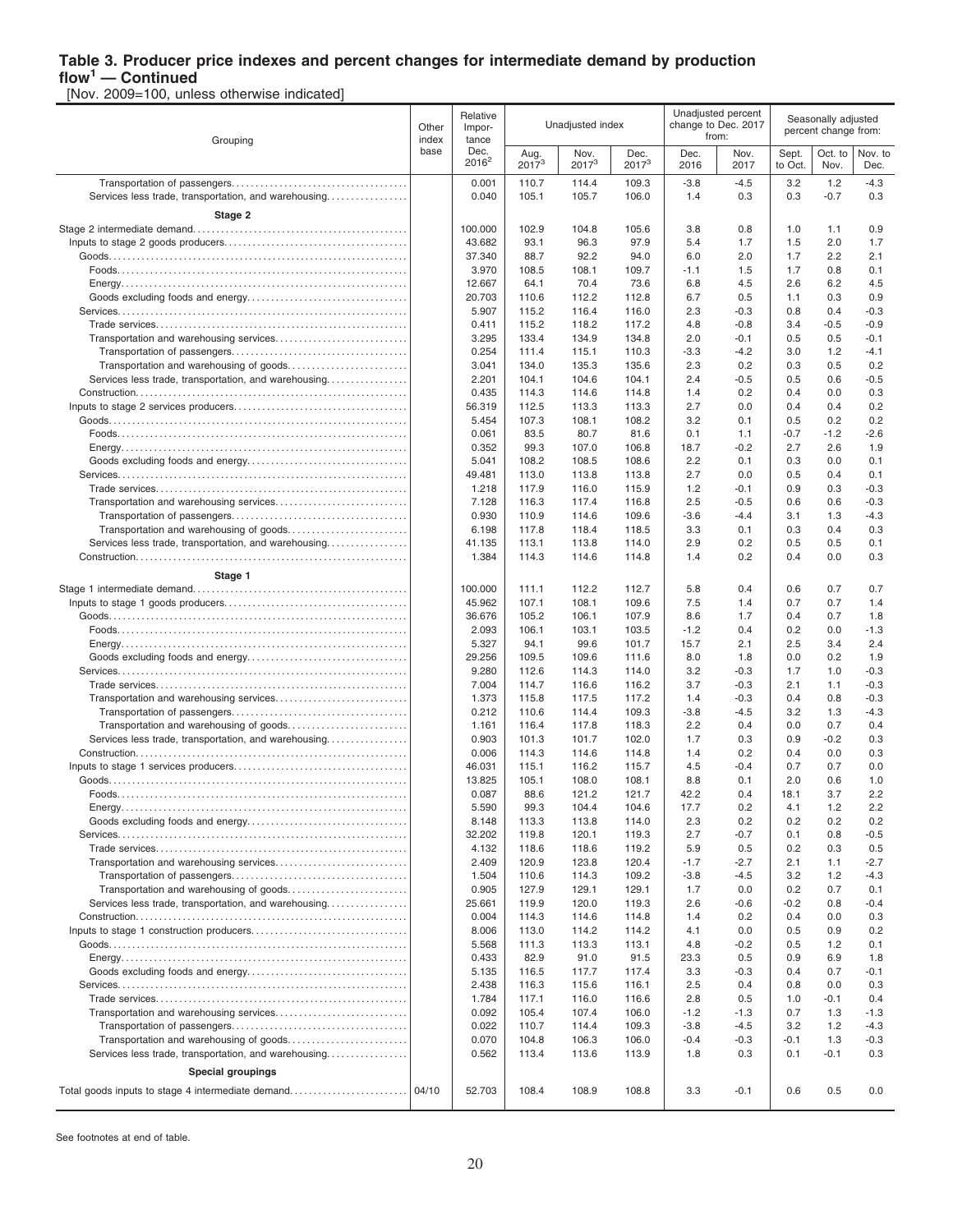#### **Table 3. Producer price indexes and percent changes for intermediate demand by production flow<sup>1</sup> — Continued**

[Nov. 2009=100, unless otherwise indicated]

| Grouping                                                                |       | Relative<br>Impor-<br>tance |                  | Unadjusted index          |                  | Unadjusted percent<br>change to Dec. 2017<br>from: |              | Seasonally adjusted<br>percent change from: |                 |                 |
|-------------------------------------------------------------------------|-------|-----------------------------|------------------|---------------------------|------------------|----------------------------------------------------|--------------|---------------------------------------------|-----------------|-----------------|
|                                                                         | base  | Dec.<br>$2016^2$            | Aug.<br>$2017^3$ | Nov.<br>2017 <sup>3</sup> | Dec.<br>$2017^3$ | Dec.<br>2016                                       | Nov.<br>2017 | Sept.<br>to Oct.                            | Oct. to<br>Nov. | Nov. to<br>Dec. |
| Total services inputs to stage 4 intermediate demand                    | 04/10 | 47.161                      | 115.2            | 116.1                     | 115.7            | 3.1                                                | $-0.3$       | 0.3                                         | 0.8             | $-0.3$          |
| Total construction inputs to stage 4 intermediate demand                | 04/10 | 0.137                       | 113.4            | 113.7                     | 113.8            | 1.3                                                | 0.1          | 0.4                                         | 0.0             | 0.2             |
| Total foods inputs to stage 4 intermediate demand                       | 04/10 | 5.238                       | 113.0            | 111.7                     | 110.7            | 1.1                                                | $-0.9$       | 0.4                                         | 0.3             | $-0.5$          |
| Total energy goods inputs to stage 4 intermediate demand                | 04/10 | 5.216                       | 95.8             | 96.4                      | 96.6             | 13.6                                               | 0.2          | 2.7                                         | 1.2             | 0.6             |
| Total goods less foods and energy inputs to stage 4 intermediate demand | 04/10 | 42.249                      | 110.4            | 111.2                     | 111.2            | 2.5                                                | 0.0          | 0.4                                         | 0.4             | 0.1             |
| Total goods inputs to stage 3 intermediate demand                       | 04/10 | 51.333                      | 102.6            | 103.9                     | 104.4            | 6.3                                                | 0.5          | 0.7                                         | 2.1             | 1.0             |
| Total services inputs to stage 3 intermediate demand                    | 04/10 | 47.596                      | 113.6            | 114.4                     | 114.2            | 3.2                                                | $-0.2$       | 0.3                                         | 0.7             | 0.0             |
| Total construction inputs to stage 3 intermediate demand                | 04/10 | 1.071                       | 113.4            | 113.7                     | 113.8            | 1.3                                                | 0.1          | 0.4                                         | 0.0             | 0.2             |
| Total foods inputs to stage 3 intermediate demand                       | 04/10 | 11.495                      | 114.5            | 110.7                     | 110.6            | 1.9                                                | $-0.1$       | 0.0                                         | 3.2             | 1.5             |
| Total energy goods inputs to stage 3 intermediate demand                | 04/10 | 9.278                       | 82.9             | 88.7                      | 89.4             | 18.1                                               | 0.8          | 0.3                                         | 6.0             | 1.4             |
| Total goods less foods and energy inputs to stage 3 intermediate demand | 04/10 | 30.560                      | 106.3            | 107.5                     | 108.2            | 4.3                                                | 0.7          | 0.9                                         | 0.5             | 0.6             |
| Total goods inputs to stage 2 intermediate demand                       | 04/10 | 42.794                      | 86.3             | 89.4                      | 90.9             | 5.5                                                | 1.7          | 1.5                                         | 1.9             | 1.8             |
| Total services inputs to stage 2 intermediate demand                    | 04/10 | 55.388                      | 114.0            | 114.8                     | 114.8            | 2.7                                                | 0.0          | 0.5                                         | 0.5             | 0.0             |
| Total construction inputs to stage 2 intermediate demand                | 04/10 | 1.819                       | 113.4            | 113.7                     | 113.8            | 1.3                                                | 0.1          | 0.4                                         | 0.0             | 0.2             |
| Total foods inputs to stage 2 intermediate demand                       | 04/10 | 4.031                       | 108.8            | 108.3                     | 109.9            | $-1.1$                                             | 1.5          | 1.6                                         | 0.8             | 0.0             |
| Total energy goods inputs to stage 2 intermediate demand                | 04/10 | 13.019                      | 63.1             | 69.2                      | 72.3             | 7.1                                                | 4.5          | 2.7                                         | 6.1             | 4.5             |
| Total goods less foods and energy inputs to stage 2 intermediate demand | 04/10 | 25.744                      | 103.8            | 105.1                     | 105.5            | 5.8                                                | 0.4          | 1.0                                         | 0.2             | 0.8             |
| Total goods inputs to stage 1 intermediate demand                       | 04/10 | 56.069                      | 94.9             | 96.3                      | 97.4             | 8.2                                                | 1.1          | 0.7                                         | 0.7             | 1.4             |
| Total services inputs to stage 1 intermediate demand                    | 04/10 | 43.920                      | 117.0            | 117.5                     | 116.9            | 2.7                                                | $-0.5$       | 0.5                                         | 0.8             | $-0.4$          |
| Total construction inputs to stage 1 intermediate demand                | 04/10 | 0.010                       | 113.4            | 113.7                     | 113.8            | 1.3                                                | 0.1          | 0.4                                         | 0.0             | 0.2             |
| Total foods inputs to stage 1 intermediate demand                       | 04/10 | 2.180                       | 99.2             | 97.9                      | 98.3             | 0.3                                                | 0.4          | 0.9                                         | 0.3             | $-1.2$          |
| Total energy goods inputs to stage 1 intermediate demand                | 04/10 | 11.350                      | 92.3             | 97.5                      | 98.6             | 17.1                                               | 1.1          | 3.2                                         | 2.4             | 2.2             |
| Total goods less foods and energy inputs to stage 1 intermediate demand | 04/10 | 42.539                      | 93.9             | 94.2                      | 95.3             | 6.2                                                | 1.2          | 0.1                                         | 0.2             | 1.4             |
|                                                                         |       |                             |                  |                           |                  |                                                    |              |                                             |                 |                 |

<sup>1</sup> Further information about the Final Demand-Intermediate Demand Aggregation system is available online at https://www.bls.gov/ppi/fdidaggregation.htm

<sup>2</sup> Comprehensive relative importance figures are initially computed after the publication of December indexes and are recalculated after final December indexes are available. Individual<br>items and subtotals may not add exa

″-″ Data not available.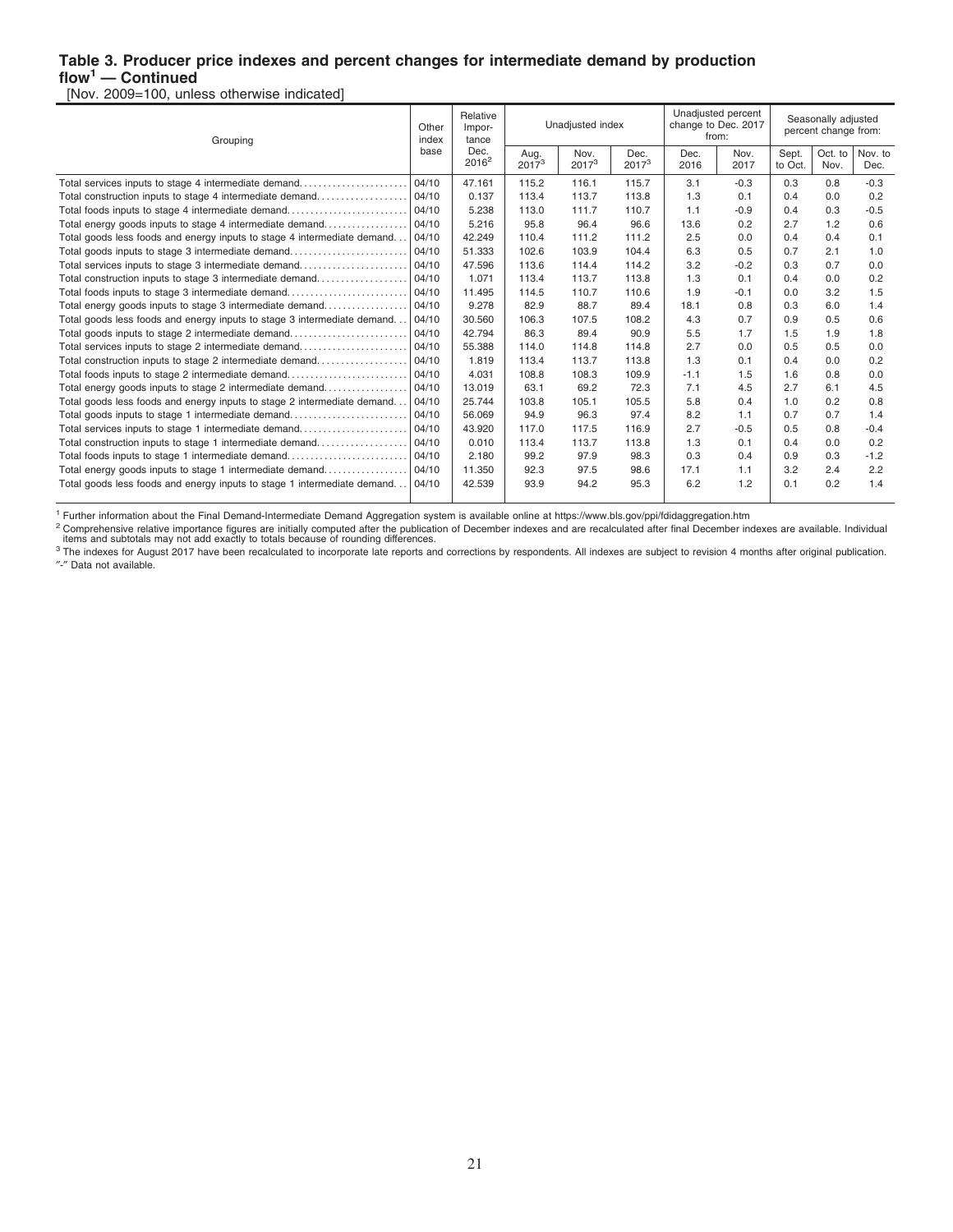# **Table 4. Producer price indexes and percent changes for selected commodity groupings by final demand**

**category<sup>1</sup>** [1982=100, unless otherwise indicated]

| Grouping                                                              |                      | Other<br>index |                  | Unadjusted index |                  | Unadjusted percent<br>change to Dec.<br>2017 from: |                  | Seasonally adjusted<br>percent change from: |                 |                  |
|-----------------------------------------------------------------------|----------------------|----------------|------------------|------------------|------------------|----------------------------------------------------|------------------|---------------------------------------------|-----------------|------------------|
|                                                                       | code                 | base           | Aug.<br>$2017^2$ | Nov.<br>$2017^2$ | Dec.<br>$2017^2$ | Dec.<br>2016                                       | Nov.<br>2017     | Sept.<br>to Oct.                            | Oct. to<br>Nov. | Nov. to<br>Dec.  |
|                                                                       |                      | 11/09          | 113.2            | 114.2            | 113.9            | 2.6                                                | $-0.3$           | 0.4                                         | 0.4             | -0.1             |
|                                                                       |                      | 11/09          | 111.4            | 112.5            | 112.5            | 3.5                                                | 0.0              | 0.3                                         | 1.0             | 0.0              |
|                                                                       |                      | 11/09          | 117.0            | 116.9            | 116.3            | 2.1                                                | $-0.5$           | 0.5                                         | 0.3             | $-0.7$           |
|                                                                       |                      |                | 137.9            | 156.7            | 151.1            | 6.5                                                | $-3.6$           | $-8.3$                                      | 3.9             | $-0.5$           |
|                                                                       | $01 - 13$            |                | 196.5            | 238.9            | 220.3            | 28.2                                               | $-7.8$           | 12.1                                        | 2.4             | $-7.8$           |
|                                                                       | $01 - 2$             |                | 133.7            | 128.9            | 130.6            | 0.2                                                | 1.3              | $-0.7$                                      | $-1.4$          | $-3.0$           |
|                                                                       | 01-71-07             | 12/91          | 109.1            | 182.9            | 215.3            | 48.8                                               | 17.7             | 29.0                                        | $-3.2$          | $-4.1$           |
|                                                                       | 01-83-01             |                | 169.5            | 173.7            | 176.5            | $-4.3$                                             | 1.6              | 1.4                                         | 1.7             | $-0.4$           |
|                                                                       | $02 - 11$            |                | 279.7            | 281.4            | 280.8            | 1.4                                                | $-0.2$           | 0.4                                         | 0.2             | $-0.2$           |
|                                                                       | $02 - 13$            |                | 187.5            | 195.2            | 195.1            | 7.8                                                | $-0.1$           | 0.7                                         | 1.9             | $-0.1$           |
|                                                                       | 02-14-02<br>02-21-01 | 06/85          | 202.1<br>207.2   | 202.3<br>205.7   | 200.7<br>190.4   | $-0.9$<br>3.3                                      | $-0.8$<br>$-7.4$ | 3.6<br>6.1                                  | $-1.0$<br>3.4   | $-1.1$<br>$-6.3$ |
|                                                                       | $ 02 - 21 - 04$      |                | 159.0            | 144.1            | 144.6            | 4.0                                                | 0.3              | $-7.4$                                      | 3.2             | 1.5              |
|                                                                       | 02-22-03             |                | 184.1            | 154.4            | 159.2            | $-5.5$                                             | 3.1              | $-3.6$                                      | $-5.7$          | 2.3              |
|                                                                       | 02-22-06             |                | 134.9            | 134.1            | 129.8            | $-10.8$                                            | $-3.2$           | $-0.5$                                      | $-3.2$          | $-1.6$           |
|                                                                       | 02-23                |                | 323.7            | 335.2            | 328.6            | $-2.5$                                             | $-2.0$           | 8.2                                         | 2.1             | $-1.6$           |
|                                                                       | $02-3$               |                | 200.1            | 198.1            | 195.7            | $-0.7$                                             | $-1.2$           | $-0.9$                                      | $-0.2$          | 0.2              |
|                                                                       | $02 - 4$             |                | 203.0            | 204.5            | 204.6            | 1.7                                                | 0.0              | 0.0                                         | 0.8             | 0.0              |
|                                                                       | 02-55                |                | 275.2            | 276.0            | 276.6            | $1.2$                                              | 0.2              | 0.1                                         | 0.4             | 0.2              |
|                                                                       | $02 - 62$            |                | 203.3            | 203.6            | 203.8            | $-0.2$                                             | 0.1              | $-0.1$                                      | 0.1             | 0.1              |
|                                                                       | 02-63-01             |                | 193.7            | 193.6            | 194.8            | 1.0                                                | 0.6              | 0.1                                         | 0.0             | 0.6              |
|                                                                       | 02-78                |                | 254.9            | 258.3            | 257.1            | 3.3                                                | $-0.5$           | 2.3                                         | $-1.4$          | $-0.5$           |
|                                                                       | 02-85                |                | 187.0            | 186.2            | 186.0            | $-0.5$                                             | $-0.1$           | 0.6                                         | $-0.2$          | $-0.1$           |
|                                                                       |                      | 11/09          | 100.6            | 103.4            | 103.4            | 10.1                                               | 0.0              | 0.0                                         | 4.6             | 0.0              |
|                                                                       | 05-32                |                | 155.5            | 163.6            | 155.7            | 1.8                                                | $-4.8$           | 6.1                                         | 3.8             | $-4.8$           |
|                                                                       | $ 05 - 41$           | 12/90          | 181.8            | 175.5            | 175.7            | 2.6                                                | 0.1              | 0.2                                         | 0.4             | 0.1              |
|                                                                       | 05-51<br>05-71       | 12/90          | 199.3<br>169.3   | 199.8<br>186.0   | 202.1<br>181.1   | 5.8<br>16.7                                        | 1.2<br>$-2.6$    | 1.1<br>$-4.6$                               | 0.2<br>15.8     | 0.8<br>$-3.9$    |
|                                                                       | 05-73-02             |                | 149.2            | 172.6            | 181.5            | 27.9                                               | 5.2              | 14.5                                        | 0.9             | 13.3             |
|                                                                       | 05-73-03             |                | 188.9            | 224.0            | 223.9            | 41.0                                               | 0.0              | 8.4                                         | 1.8             | 5.5              |
|                                                                       |                      | 11/09          | 113.1            | 114.0            | 114.2            | 2.3                                                | 0.2              | 0.3                                         | 0.3             | 0.2              |
|                                                                       | $02 - 61$            |                | 195.6            | 196.7            | 196.7            | 1.5                                                | 0.0              | $-0.1$                                      | 0.5             | 0.0              |
|                                                                       | 02-94-02             |                | 257.5            | 256.4            | 256.2            | $-1.1$                                             | $-0.1$           | 0.1                                         | $-0.3$          | $-0.1$           |
|                                                                       | 03-81-06             | 12/03          | 108.8            | 108.8            | 108.8            | 2.6                                                | 0.0              | 0.0                                         | 0.1             | 0.0              |
|                                                                       | 03-81-07             | 12/03          | 114.3            | 114.8            | 114.7            | 1.3                                                | $-0.1$           | $-0.3$                                      | 0.0             | $-0.1$           |
|                                                                       | 03-82                |                | 167.7            | 168.2            | 168.6            | 1.7                                                | 0.2              | 0.3                                         | 0.0             | 0.2              |
|                                                                       | $04-3$               |                | 202.2            | 203.4            | 203.2            | 2.1                                                | $-0.1$           | 0.4                                         | 0.1             | -0.1             |
|                                                                       | $06-1$               |                | 252.8            | 262.2            | 269.8            | 11.7                                               | 2.9              | 5.2                                         | 0.2             | 3.3              |
|                                                                       | 06-38                | 06/01          | 247.5            | 251.5            | 251.5            | 7.2                                                | 0.0              | 2.1                                         | 0.7             | 0.0              |
|                                                                       | 06-71                |                | 177.9            | 177.9            | 178.5            | 0.3                                                | 0.3              | 0.0                                         | 0.0             | 0.3              |
|                                                                       | 06-72                | 06/83          | 179.9            | 182.2            | 182.6            | 3.4                                                | 0.2              | 0.1                                         | 0.2             | 0.2              |
|                                                                       | 06-75<br>07-12-01    |                | 162.6            | 162.8            | 162.8            | 0.1<br>2.0                                         | 0.0<br>$-0.8$    | 0.2<br>0.3                                  | $-0.2$          | 0.0<br>$-0.8$    |
| Consumer, institutional, and commercial products, n.e.c. <sup>3</sup> | $07-2B$              | 12/06          | 147.1<br>134.5   | 147.5<br>134.9   | 146.3<br>134.8   | 5.5                                                | $-0.1$           | 0.0                                         | 0.3<br>0.4      | $-0.1$           |
|                                                                       | 09-15-01             |                | 180.6            | 180.3            | 179.3            | $-1.9$                                             | $-0.6$           | 0.7                                         | $-1.4$          | $-0.6$           |
|                                                                       |                      |                | 226.8            | 227.6            | 227.7            | 0.7                                                | 0.0              | 0.0                                         | 0.3             | 0.0              |
|                                                                       |                      |                | 221.0            | 221.3            | 221.4            | 0.9                                                | 0.0              | 0.1                                         | 0.0             | 0.1              |
|                                                                       | 11-37                |                | 199.6            | 199.9            | 199.9            | 0.5                                                | 0.0              | $-0.2$                                      | 0.1             | 0.0              |
|                                                                       | 11-38                |                | 225.0            | 225.5            | 225.0            | 2.1                                                | $-0.2$           | 0.0                                         | 0.3             | $-0.2$           |
| Tools, dies, jigs, fixtures, and industrial molds <sup>3</sup>        | 11-39                |                | 150.9            | 151.0            | 151.3            | 0.9                                                | 0.2              | 0.3                                         | 0.0             | 0.2              |
|                                                                       | $11 - 41$            |                | 251.2            | 254.6            | 254.1            | 2.6                                                | $-0.2$           | 0.2                                         | 1.1             | -0.4             |
|                                                                       | $11 - 44$            |                | 213.2            | 213.6            | 213.7            | 1.7                                                | 0.0              | 0.2                                         | 0.1             | 0.0              |
| Electronic computers and computer equipment <sup>3</sup>              | 11-5                 | 12/98          | 27.5             | 27.5             | 27.3             | $-1.1$                                             | -0.7             | 0.0                                         | 0.0             | $-0.7$           |
|                                                                       | $11 - 62$            |                | 171.4            | 171.3            | 171.3            | $-0.1$                                             | 0.0              | 0.8                                         | 0.0             | 0.0              |
|                                                                       | $11 - 64$            | 06/82          | 219.7            | 219.3            | 219.4            | 0.1                                                | 0.0              | 0.0                                         | $-0.3$          | 0.0              |
|                                                                       |                      |                | 162.8            | 163.5            | 163.2            | $-0.4$                                             | $-0.2$           | 0.6                                         | 0.5             | $-0.2$           |
|                                                                       |                      | 12/85          | 213.6<br>110.3   | 216.9<br>110.2   | 217.0<br>110.0   | 3.2<br>1.2                                         | 0.0<br>$-0.2$    | $-0.3$<br>0.3                               | 1.6<br>0.2      | 0.0<br>-0.3      |
| Electronic components and accessories                                 | 11-78                |                | 66.4             | 65.4             | 65.9             | $-1.5$                                             | 0.8              | $-1.1$                                      | 0.5             | 0.8              |
|                                                                       | 11-79-05             |                | 86.5             | 86.2             | 86.2             | $-0.5$                                             | 0.0              | $-0.2$                                      | 0.0             | 0.0              |
|                                                                       | 11-91                |                | 214.0            | 214.9            | 214.8            | 0.1                                                | 0.0              | 0.5                                         | $-0.2$          | 0.0              |
|                                                                       | 11-92                |                | 267.4            | 266.9            | 268.0            | 1.1                                                | 0.4              | 0.6                                         | $-0.2$          | 0.2              |
|                                                                       | 11-93                |                | 122.2            | 122.4            | 122.4            | $-0.7$                                             | 0.0              | 0.1                                         | 0.1             | 0.0              |
|                                                                       | $12 - 1$             |                | 209.5            | 211.5            | 212.1            | 2.9                                                | 0.3              | 0.0                                         | 1.1             | 0.3              |
|                                                                       | $12 - 2$             |                | 218.3            | 218.1            | 218.0            | 1.5                                                | 0.0              | $-0.3$                                      | 0.0             | 0.0              |
|                                                                       | $12-3$               |                | 188.6            | 189.7            | 189.0            | 1.6                                                | $-0.4$           | 0.0                                         | 1.4             | -0.4             |
|                                                                       | $12 - 4$             |                | 115.8            | 116.3            | 115.3            | 0.2                                                | $-0.9$           | $-0.2$                                      | 0.3             | -0.9             |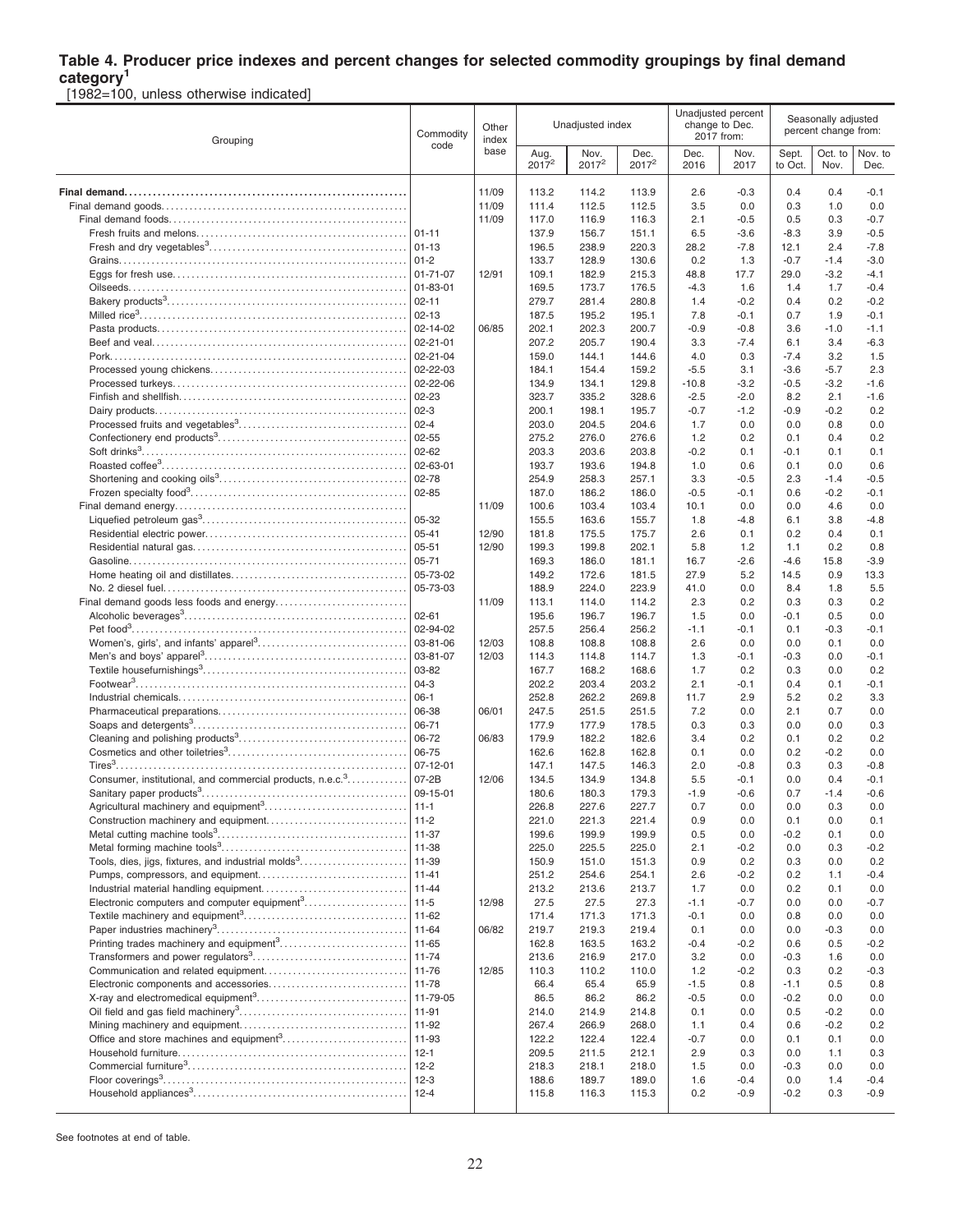#### **Table 4. Producer price indexes and percent changes for selected commodity groupings by final demand category<sup>1</sup> — Continued**

[1982=100, unless otherwise indicated]

| Grouping                                                                                                                  | Commodity              | Other<br>index |                           | Unadjusted index |                  |               | Unadjusted percent<br>change to Dec.<br>2017 from: | Seasonally adjusted<br>percent change from: |                          |                  |
|---------------------------------------------------------------------------------------------------------------------------|------------------------|----------------|---------------------------|------------------|------------------|---------------|----------------------------------------------------|---------------------------------------------|--------------------------|------------------|
|                                                                                                                           | code                   | base           | Aug.<br>2017 <sup>2</sup> | Nov.<br>$2017^2$ | Dec.<br>$2017^2$ | Dec.<br>2016  | Nov.<br>2017                                       | Sept.<br>to Oct.                            | Oct. to<br>Nov.          | Nov. to<br>Dec.  |
|                                                                                                                           | $12 - 5$               |                | 51.4                      | 51.4             | 51.5             | $-0.2$        | 0.2                                                | 0.0                                         | $-0.2$                   | 0.2              |
|                                                                                                                           | 12-6A                  | 12/11          | 103.0                     | 103.0            | 103.0            | 0.0           | 0.0                                                | -                                           | $\overline{\phantom{a}}$ | 0.0              |
|                                                                                                                           | 12-66                  |                | 144.4                     | 144.4            | 144.4            | 0.1           | 0.0                                                | 0.0                                         | 0.0                      | 0.0              |
|                                                                                                                           | 14-11-01               |                | 131.1                     | 134.5            | 134.9            | $-0.5$        | 0.3                                                | 0.0                                         | 0.5                      | 0.2              |
|                                                                                                                           | 14-11-05               |                | 173.9                     | 179.7            | 179.3            | 1.0           | $-0.2$                                             | $-1.3$                                      | 1.1                      | 0.0              |
|                                                                                                                           | 14-11-06<br>14-12      |                | 227.4                     | 227.8<br>125.5   | 228.7<br>125.6   | 2.2<br>0.5    | 0.4<br>0.1                                         | $-0.1$<br>0.4                               | 0.8<br>0.0               | 0.4<br>0.1       |
|                                                                                                                           | $14 - 14$              |                | 125.5<br>202.9            | 203.5            | 203.5            | 1.3           | 0.0                                                | 0.1                                         | 0.1                      | 0.0              |
|                                                                                                                           | 14-16                  | 06/84          | 203.8                     | 205.4            | 205.4            | 4.4           | 0.0                                                | 0.1                                         | 0.1                      | 0.0              |
|                                                                                                                           | $14 - 21$              |                | 297.1                     | 297.8            | 297.9            | 1.5           | 0.0                                                | 0.1                                         | 0.2                      | 0.0              |
|                                                                                                                           | 14-31                  | 12/85          | 223.7                     | 223.6            | 224.1            | 0.1           | 0.2                                                | 0.2                                         | $-0.1$                   | 0.2              |
|                                                                                                                           | $14 - 4$               |                | 204.5                     | 202.8            | 202.7            | 0.4           | 0.0                                                | $-0.3$                                      | $-0.5$                   | 0.0              |
|                                                                                                                           | $15 - 11$              |                | 154.8                     | 155.8            | 156.6            | 0.8           | 0.5                                                | 0.1                                         | 0.6                      | 0.5              |
|                                                                                                                           | $15 - 12$              |                | 137.5                     | 137.6            | 137.6            | 0.1           | 0.0                                                | $-0.1$                                      | 0.2                      | 0.0              |
|                                                                                                                           | $15 - 21$              |                | 980.8                     | 1,013.5          | 1,013.5          | 5.6           | 0.0                                                | 2.8                                         | 0.5                      | 0.0              |
|                                                                                                                           | $15 - 5$               |                | 282.0                     | 291.7            | 295.1            | 7.8           | 1.2                                                | 0.8                                         | 1.1                      | 1.2              |
|                                                                                                                           | $15-6$                 |                | 178.4                     | 179.6            | 179.6            | 0.9           | 0.0                                                | 0.6                                         | 0.0                      | 0.0              |
|                                                                                                                           | 15-94-02               |                | 237.2                     | 228.4            | 228.6            | -0.7          | 0.1                                                | $-0.4$                                      | $-4.7$                   | 0.1              |
|                                                                                                                           | 15-94-04               |                | 181.9                     | 183.6            | 183.7            | 2.3           | 0.1                                                | $-0.1$                                      | 0.9                      | 0.1              |
|                                                                                                                           |                        | 11/09<br>11/09 | 113.9<br>115.0            | 114.7<br>116.4   | 114.3<br>115.4   | 2.2<br>2.1    | $-0.3$<br>$-0.9$                                   | 0.5<br>1.1                                  | 0.2<br>$-0.3$            | $-0.2$<br>$-0.6$ |
|                                                                                                                           | $57 - 11 - 01$         | 03/09          | 121.4                     | 120.6            | 120.6            | 1.3           | 0.0                                                | 1.2                                         | $-1.9$                   | 0.0              |
|                                                                                                                           | $57-2$                 | 03/09          | 96.4                      | 98.4             | 102.2            | 6.9           | 3.9                                                | 0.2                                         | 1.9                      | 3.9              |
|                                                                                                                           | $57-5$                 | 03/09          | 99.7                      | 104.4            | 103.1            | 6.8           | $-1.2$                                             | 2.8                                         | 2.7                      | $-1.2$           |
| Paper and plastics products wholesaling <sup>3</sup>                                                                      | $57-6$                 | 03/09          | 126.5                     | 127.6            | 129.0            | 9.1           | 1.1                                                | $-0.9$                                      | 2.7                      | 1.1              |
|                                                                                                                           | $57 - 7$               | 03/09          | 120.5                     | 118.4            | 121.0            | 3.0           | 2.2                                                | $-2.0$                                      | 0.9                      | 2.2              |
|                                                                                                                           | $57-8$                 | 06/09          | 105.8                     | 107.2            | 106.4            | $-0.4$        | $-0.7$                                             | $-2.6$                                      | 2.1                      | $-0.7$           |
|                                                                                                                           | $58-1$                 | 03/09          | 130.1                     | 130.3            | 129.3            | 0.2           | $-0.8$                                             | $-1.7$                                      | 1.1                      | 0.0              |
|                                                                                                                           | 58-2                   | 03/09          | 118.0                     | 120.6            | 119.6            | 0.3           | $-0.8$                                             | 1.0                                         | 1.7                      | $-0.8$           |
| Apparel, jewelry, footwear, and accessories retailing<br>Computer hardware, software, and supplies retailing <sup>3</sup> | 58-3<br>58-4           | 06/09<br>03/09 | 110.3                     | 117.9<br>92.8    | 113.4<br>89.8    | 1.6<br>$-3.6$ | $-3.8$<br>$-3.2$                                   | 1.4<br>1.2                                  | 1.0<br>1.6               | $-2.6$<br>$-3.2$ |
| TV, video, and photographic equipment and supplies retailing <sup>3</sup>                                                 | 58-5                   | 03/09          | 91.6<br>69.8              | 60.7             | 57.2             | 7.9           | $-5.8$                                             | $-5.4$                                      | $-11.0$                  | $-5.8$           |
| Automobiles and automobile parts retailing <sup>3</sup>                                                                   | 58-6                   | 06/09          | 94.1                      | 92.6             | 92.6             | $-2.2$        | 0.0                                                | $-1.9$                                      | $-0.3$                   | 0.0              |
|                                                                                                                           | 58-7                   | 03/09          | 107.4                     | 107.1            | 107.1            | 0.8           | 0.0                                                | 0.1                                         | 0.0                      | 0.0              |
|                                                                                                                           | 58-8                   | 03/09          | 106.8                     | 103.2            | 103.3            | $-2.2$        | 0.1                                                | 0.2                                         | $-1.4$                   | 0.1              |
| Sporting goods, including boats, retailing <sup>3</sup>                                                                   | 58-9                   | 03/09          | 116.5                     | 104.6            | 105.3            | $-6.6$        | 0.7                                                | $-1.7$                                      | $-5.6$                   | 0.7              |
| Lawn, garden, and farm equipment and supplies retailing <sup>3</sup>                                                      | 58-A                   | 03/09          | 105.7                     | 105.9            | 105.1            | 0.3           | $-0.8$                                             | 0.5                                         | $-0.1$                   | $-0.8$           |
|                                                                                                                           | 58-B                   | 03/09          | 104.7                     | 104.9            | 103.9            | -5.1          | $-1.0$                                             | 2.6                                         | $-1.5$                   | $-1.0$           |
|                                                                                                                           | 58-C                   | 03/09          | 105.6                     | 107.5            | 108.7            | 7.7           | 1.1                                                | 2.6                                         | 0.7                      | 1.1              |
| Hardware, building materials, and supplies retailing                                                                      | 58-D<br>58-E           | 03/09<br>03/09 | 118.5<br>88.7             | 116.6<br>79.0    | 116.6<br>86.1    | 1.7<br>5.6    | 0.0<br>9.0                                         | 1.3<br>$-1.0$                               | 0.1<br>$-6.2$            | $-0.3$<br>8.5    |
|                                                                                                                           | 58-F                   | 06/09          | 141.9                     | 166.9            | 154.4            | 13.7          | $-7.5$                                             | 24.9                                        | $-7.0$                   | $-7.5$           |
| Cleaning supplies and paper products retailing <sup>3</sup>                                                               | 58-G                   | 03/09          | 146.0                     | 143.6            | 136.1            | $-9.1$        | $-5.2$                                             | 1.2                                         | 1.6                      | $-5.2$           |
|                                                                                                                           | 58-H                   | 03/09          | 115.7                     | 110.2            | 102.0            | $-3.3$        | $-7.4$                                             | $-10.8$                                     | 9.5                      | $-7.4$           |
| Final demand transportation and warehousing services                                                                      |                        | 11/09          | 115.6                     | 117.5            | 116.8            | 1.8           | $-0.6$                                             | 0.8                                         | 0.6                      | $-0.4$           |
|                                                                                                                           | $30 - 11$              | 12/08          | 117.5                     | 120.0            | 120.3            | 4.2           | 0.3                                                | 1.4                                         | 0.3                      | 0.4              |
|                                                                                                                           | $30 - 12$              | 06/09          | 115.2                     | 116.3            | 117.4            | 3.9           | 0.9                                                | 0.0                                         | 0.3                      | 0.9              |
|                                                                                                                           | $30 - 14$<br>$30 - 16$ | 12/08<br>06/09 | 109.4                     | 111.0            | 110.9            | $-0.6$        | $-0.1$                                             | 0.1                                         | 0.6                      | $-0.1$           |
|                                                                                                                           | $30 - 21$              | 12/08          | 134.4<br>119.4            | 134.8<br>121.3   | 134.9<br>121.4   | 3.7<br>3.0    | 0.1<br>0.1                                         | 0.3<br>1.6                                  | $-0.1$<br>0.0            | 0.3<br>0.1       |
|                                                                                                                           | 30-22                  | 12/08          | 108.8                     | 112.5            | 107.4            | $-3.8$        | $-4.5$                                             | 3.2                                         | 1.2                      | $-4.3$           |
| Final demand services less trade, transportation, and warehousing                                                         |                        | 11/09          | 113.2                     | 113.6            | 113.6            | 2.3           | 0.0                                                | 0.1                                         | 0.4                      | 0.1              |
|                                                                                                                           | $33 - 11$              |                | 376.5                     | 372.5            | 373.3            | 0.7           | 0.2                                                | $-0.3$                                      | $-0.7$                   | 0.2              |
| Sales and subscriptions of periodicals and newspapers <sup>3</sup>                                                        | $33 - 12$              | 06/09          | 114.7                     | 113.9            | 114.5            | 2.0           | 0.5                                                | $-0.7$                                      | 0.0                      | 0.5              |
|                                                                                                                           | $34 - 2$               | 06/09          | 99.1                      | 99.0             | 98.3             | 0.2           | $-0.7$                                             | $-0.5$                                      | 2.0                      | $-0.7$           |
| Advertising space sales in periodicals, newspapers, directories, and                                                      | $36-1$                 | 06/09          | 104.1                     | 105.5            | 105.0            | $-1.0$        | $-0.5$                                             | $-0.8$                                      | 1.5                      | $-0.7$           |
| Residential wired telecommunication services                                                                              | $37 - 11$              | 06/09          | 135.2                     | 136.0            | 137.6            | 4.1           | 1.2                                                | 0.5                                         | 0.3                      | 1.6              |
| Cellular phone and other wireless telecommunication services                                                              | $37 - 21$              | 03/09          | 65.5                      | 66.0             | 66.3             | $-4.2$        | 0.5                                                | $-0.8$                                      | 1.1                      | 0.2              |
|                                                                                                                           | $37-3$                 | 12/08          | 122.8                     | 122.9            | 122.8            | 3.0           | $-0.1$                                             | 0.2                                         | 0.4                      | 0.2              |
|                                                                                                                           | $37 - 4$               | 03/09          | 95.1                      | 95.1             | 94.9             | $-2.8$        | $-0.2$                                             | 0.2                                         | 0.0                      | $-0.2$           |
| Bundled wired telecommunications access services <sup>3</sup>                                                             | $37-5$                 | 12/11          | 102.9                     | 101.3            | 102.4            | $-2.6$        | 1.1                                                | 1.5                                         | $-3.1$                   | 1.1              |
|                                                                                                                           | $39 - 12$<br>$39 - 2$  | 06/09<br>04/09 | 116.6<br>59.9             | 116.5            | 111.1            | 0.2           | $-4.6$                                             | $-1.2$                                      | 3.6                      | $-4.6$           |
| Other credit intermediation, incl. trust services (partial) <sup>3</sup>                                                  | $39-3$                 | 04/09          | 104.1                     | 61.1<br>102.6    | 63.4<br>102.7    | 2.8<br>4.4    | 3.8<br>0.1                                         | $-0.3$<br>$-0.8$                            | $-1.0$<br>$-1.2$         | 3.8<br>0.1       |
| Securities brokerage, dealing, investment advice, and related                                                             |                        |                |                           |                  |                  |               |                                                    |                                             |                          |                  |
|                                                                                                                           | $40 - 11$              | 06/09          | 141.3                     | 145.4            | 147.4            | 8.9           | 1.4                                                | 1.2                                         | 1.5                      | 1.4              |
|                                                                                                                           | $40 - 2$               | 12/08          | 200.7                     | 207.7            | 209.8            | 10.4          | 1.0                                                | 1.7                                         | 1.4                      | 1.0              |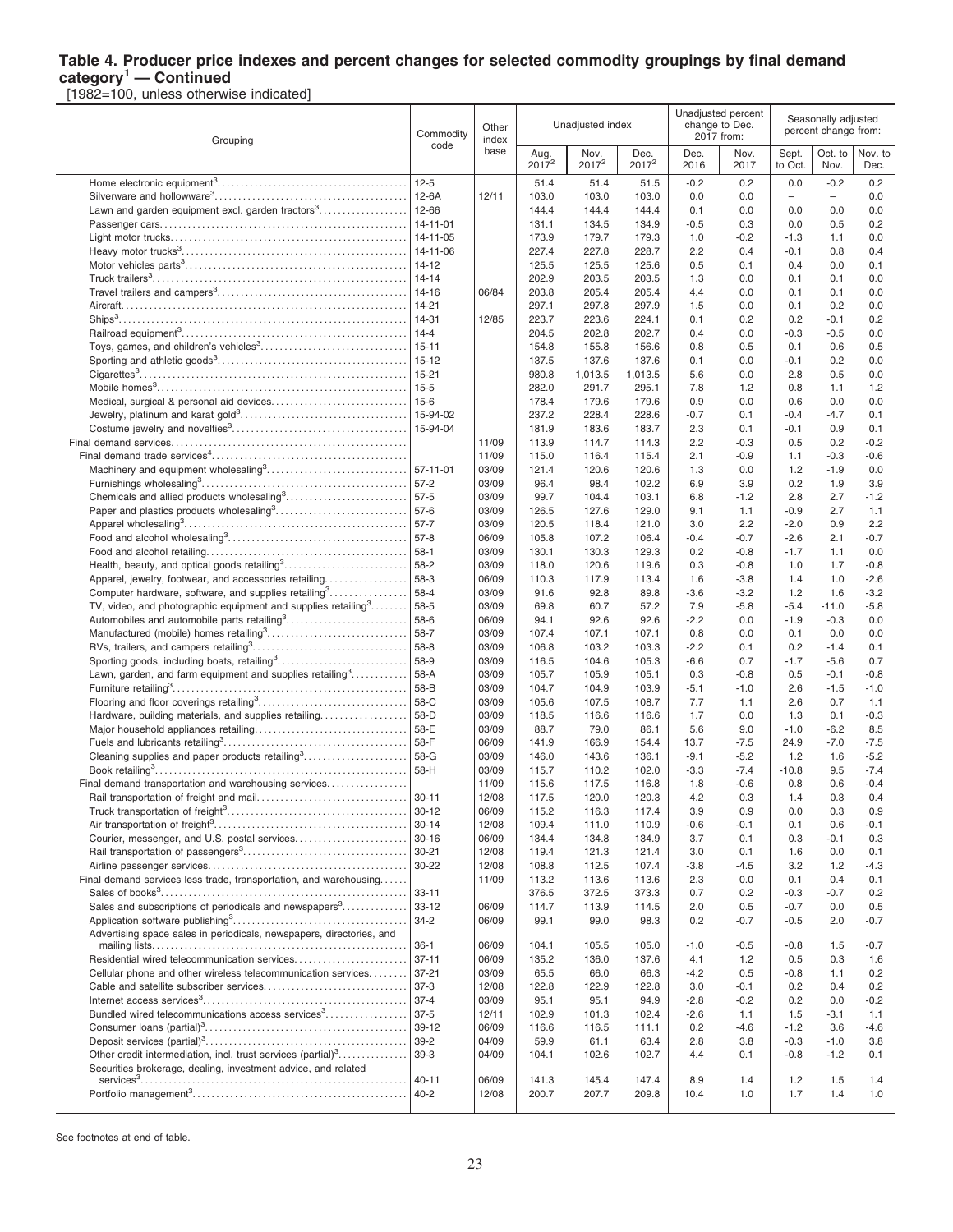#### **Table 4. Producer price indexes and percent changes for selected commodity groupings by final demand category<sup>1</sup> — Continued**

[1982=100, unless otherwise indicated]

| Grouping                                                                       | Other<br>Commodity<br>index<br>code |       | Unadjusted index |                          |                   | Unadjusted percent<br>change to Dec.<br>2017 from: |                          | Seasonally adiusted<br>percent change from: |                          |                          |
|--------------------------------------------------------------------------------|-------------------------------------|-------|------------------|--------------------------|-------------------|----------------------------------------------------|--------------------------|---------------------------------------------|--------------------------|--------------------------|
|                                                                                |                                     | base  | Aug.<br>$2017^2$ | Nov.<br>$2017^2$         | Dec.<br>$2017^2$  | Dec.<br>2016                                       | Nov.<br>2017             | Sept.<br>to Oct.                            | Oct. to<br>Nov.          | Nov. to<br>Dec.          |
|                                                                                | $41 - 11 - 01$                      | 03/09 | 104.0            | 104.0                    | 104.0             | $-0.6$                                             | 0.0                      | 0.0                                         | 0.0                      | 0.0                      |
| Disability insurance, including accidental death <sup>3</sup>                  | $41 - 11 - 02$                      | 03/09 | 103.4            | 103.4                    | 103.4             | 1.4                                                | 0.0                      | 0.0                                         | 0.0                      | 0.0                      |
|                                                                                | 41-11-03                            | 03/09 | 125.4            | 125.4                    | 125.4             | 4.2                                                | 0.0                      | 0.0                                         | 0.1                      | 0.2                      |
|                                                                                | 41-11-04                            | 03/09 | 119.3            | 119.5                    | 119.6             | 2.3                                                | 0.1                      | 0.2                                         | 0.0                      | 0.1                      |
|                                                                                | $41 - 2$                            | 03/09 | 114.7            | 115.9                    | 115.9             | 2.8                                                | 0.0                      | 0.3                                         | 0.0                      | 0.0                      |
| Residential property sales and leases, brokerage fees and                      | 43-21                               | 12/08 | 131.2            | 132.8                    | 133.4             | 7.1                                                | 0.5                      | $-0.2$                                      | 0.5                      | 0.4                      |
|                                                                                | $44 - 1$                            | 03/09 | 91.2             | 85.4                     | 85.5              | 4.7                                                | 0.1                      | $-1.7$                                      | $-0.2$                   | 4.0                      |
|                                                                                | $45 - 1$                            | 03/09 | 127.7            | 128.4                    | 126.3             | 2.9                                                | $-1.6$                   | 0.7                                         | 1.1                      | $-1.3$                   |
|                                                                                | 45-21-02                            | 04/09 | 111.3            | 112.4                    | 113.6             | 1.7                                                | 1.1                      | 2.0                                         | 0.9                      | $-0.1$                   |
|                                                                                | $45 - 3$                            | 06/09 | 112.5            | 112.6                    | 112.9             | 1.6                                                | 0.3                      | 0.1                                         | 0.0                      | 0.3                      |
| Management, scientific, and technical consulting services <sup>3</sup>         | $45 - 4$                            | 06/09 | 106.0            | 105.2                    | 103.7             | $-1.2$                                             | $-1.4$                   | 0.2                                         | 0.3                      | $-1.4$                   |
|                                                                                | $47 - 1$                            | 06/09 | 91.4             | 91.2                     | 91.4              | $-13.9$                                            | 0.2                      | 0.0                                         | $-9.3$                   | 0.2                      |
|                                                                                | $47 - 2$                            | 12/08 | 84.4             | 87.4                     | 86.4              | 1.5                                                | $-1.1$                   | 3.1                                         | 4.2                      | $-1.1$                   |
|                                                                                | $47 - 3$                            | 12/08 | 113.8            | 106.4                    | 105.5             | 1.4                                                | $-0.8$                   | $-1.3$                                      | $-2.7$                   | $-0.8$                   |
|                                                                                |                                     | 03/09 | 107.5            | 107.8                    | 107.8             | 0.9                                                | 0.0                      | 0.2                                         | 0.1                      | 0.1                      |
| Medical laboratory and diagnostic imaging care <sup>3</sup>                    | 51-11-02                            | 03/09 | 97.5             | 97.5                     | 97.5              | 0.1                                                | 0.0                      | 0.1                                         | $-0.1$                   | 0.0                      |
|                                                                                |                                     | 12/08 | 106.9            | 107.2                    | 107.2             | 0.9                                                | 0.0                      | 0.1                                         | 0.1                      | 0.0                      |
|                                                                                | $51 - 11 - 04$                      | 12/08 | 125.0            | 125.2                    | 125.2             | 2.0                                                | 0.0                      | $-0.6$                                      | 0.2                      | 0.0                      |
|                                                                                |                                     | 06/10 | 114.2            | 114.2                    | 114.2             | 0.6                                                | 0.0                      | 0.0                                         | 0.1                      | 0.3                      |
|                                                                                | $51 - 21 - 01$                      | 12/08 | 122.6            | 123.3                    | 124.1             | 1.6                                                | 0.6                      | 0.2                                         | $-0.2$                   | 0.8                      |
|                                                                                |                                     | 12/08 | 118.9            | 119.3                    | 119.3             | 1.5                                                | 0.0                      | 0.1                                         | $-0.3$                   | 0.1                      |
|                                                                                | $52-1$                              | 12/08 | 107.5            | $\overline{\phantom{0}}$ | $\qquad \qquad -$ | $\overline{\phantom{0}}$                           | $\overline{\phantom{0}}$ | $\overline{\phantom{0}}$                    | $\overline{\phantom{a}}$ | $\overline{\phantom{m}}$ |
|                                                                                | $53 - 11$                           | 06/09 | 119.7            | 114.1                    | 111.3             | 4.7                                                | $-2.5$                   | 0.0                                         | 2.7                      | 0.2                      |
| Food and beverages for immediate consumption services (partial) <sup>3</sup> . | $54-1$                              | 06/09 | 120.4            | 120.2                    | 121.1             | 3.2                                                | 0.7                      | $-0.2$                                      | $-0.2$                   | 0.7                      |
| Motor vehicle repair and maintenance (partial)                                 | $55 - 2$                            | 12/08 | 130.3            | 130.6                    | 130.7             | 2.4                                                | 0.1                      | $-0.5$                                      | 0.4                      | 0.2                      |
| Membership dues and admissions and recreation facility use fees                |                                     |       |                  |                          |                   |                                                    |                          |                                             |                          |                          |
|                                                                                | $56-1$                              | 06/09 | 117.7            | 119.1                    | 120.3             | 2.9                                                | 1.0                      | 0.8                                         | 0.8                      | 1.6                      |
|                                                                                | $56 - 2$                            | 12/08 | 114.3            | 114.3                    | 114.3             | $-0.1$                                             | 0.0                      | 0.0                                         | 0.0                      | 0.0                      |
|                                                                                | 56-3                                | 12/08 | 107.5            | 108.8                    | 109.3             | 0.3                                                | 0.5                      | $-2.3$                                      | 1.8                      | 0.5                      |
|                                                                                | $60 - 1$                            | 06/85 | 229.8            | 230.5                    | 231.7             | 4.1                                                | 0.5                      | 0.8                                         | $-0.1$                   | 0.5                      |
|                                                                                |                                     | 11/09 | 117.4            | 118.0                    | 117.9             | 3.0                                                | $-0.1$                   | 0.5                                         | $-0.2$                   | $-0.1$                   |
|                                                                                | 80-11-01                            | 12/04 | 148.2            | 148.3                    | 149.0             | 3.5                                                | 0.5                      | 0.3                                         | $-0.3$                   | 0.5                      |
|                                                                                | 80-11-02                            | 12/05 | 155.4            | 155.7                    | 155.7             | 3.3                                                | 0.0                      | 0.5                                         | $-0.4$                   | 0.0                      |
|                                                                                | 80-11-03                            | 06/06 | 131.6            | 132.3                    | 132.2             | 2.6                                                | $-0.1$                   | 0.3                                         | $-0.1$                   | $-0.1$                   |
|                                                                                | 80-11-04                            | 06/07 | 123.5            | 124.7                    | 124.5             | 4.0                                                | $-0.2$                   | 0.9                                         | $-0.2$                   | $-0.2$                   |
|                                                                                | 80-11-05                            | 06/12 | 108.2            | 109.4                    | 109.1             | 2.7                                                | $-0.3$                   | 0.9                                         | 0.0                      | $-0.3$                   |

<sup>1</sup> Further information about the Final Demand-Intermediate Demand Aggregation system is available online at https://www.bls.gov/ppi/fdidaggregation.htm

<sup>2</sup> The indexes for August 2017 have been recalculated to incorporate late reports and corrections by respondents. All indexes are subject to revision 4 months after original publication. <sup>3</sup> Not seasonally adjusted.

<sup>4</sup> Trade indexes measure changes in margins received by wholesalers and retailers.

″-″ Data not available.

NOTE: The term ″(partial)″ denotes incomplete coverage of the index category.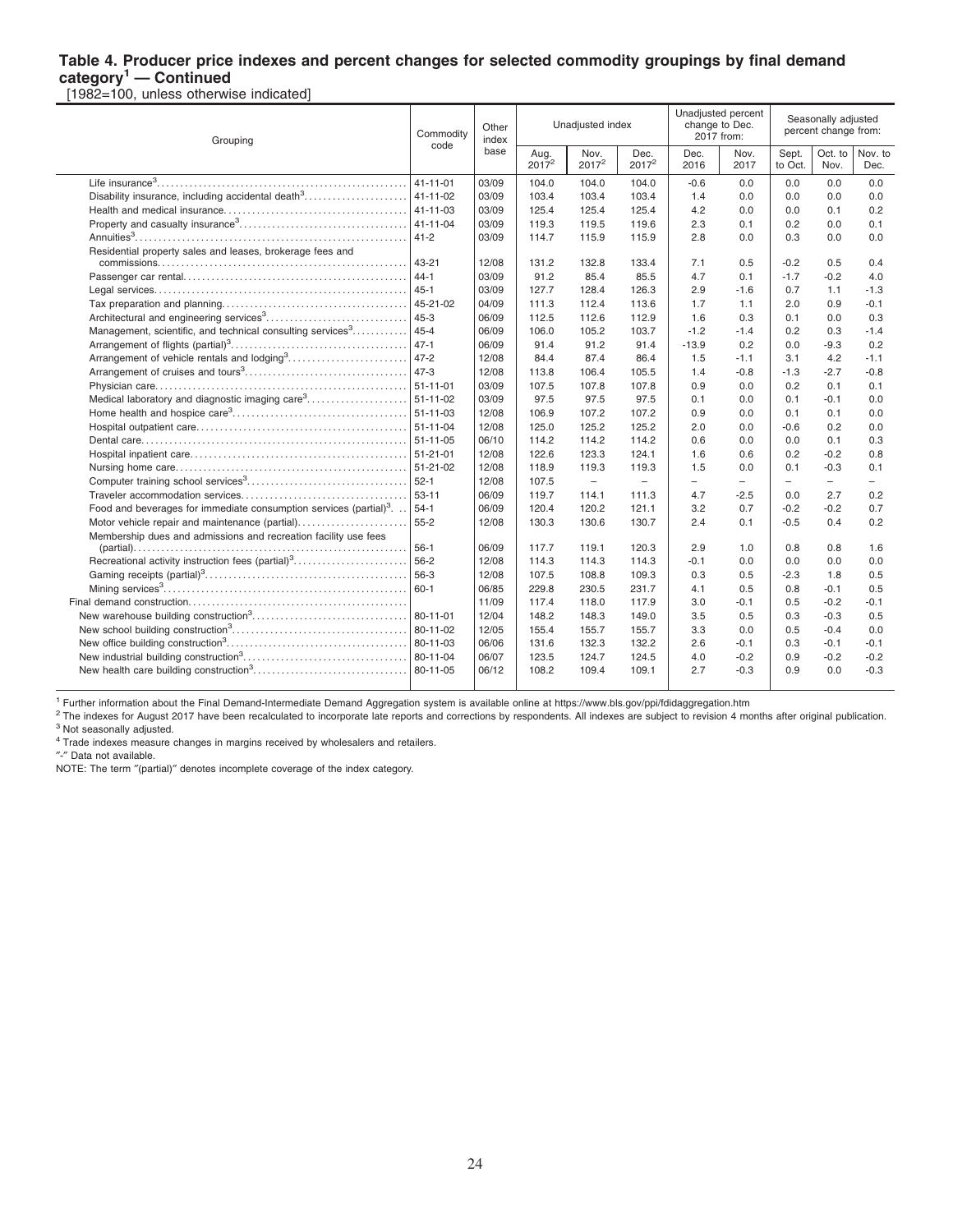## **Table 5. Producer price indexes and percent changes for selected commodity groupings of intermediate demand by commodity type category<sup>1</sup>**

[1982=100, unless otherwise indicated]

| Grouping                                                   | Commodity            | Other<br>index |                  | Unadjusted index |                  |              | Unadjusted percent<br>change to Dec. 2017<br>from: | Seasonally adjusted<br>percent change from: |                  |                 |  |
|------------------------------------------------------------|----------------------|----------------|------------------|------------------|------------------|--------------|----------------------------------------------------|---------------------------------------------|------------------|-----------------|--|
|                                                            | code                 | base           | Aug.<br>$2017^2$ | Nov.<br>$2017^2$ | Dec.<br>$2017^2$ | Dec.<br>2016 | Nov.<br>2017                                       | Sept.<br>to Oct.                            | Oct. to<br>Nov.  | Nov. to<br>Dec. |  |
| Processed goods for intermediate demand                    |                      |                | 191.5            | 193.3            | 194.0            | 5.1          | 0.4                                                | 1.0                                         | 0.5              | 0.5             |  |
|                                                            |                      |                | 192.6            | 190.4            | 189.6            | 1.1          | $-0.4$                                             | 0.8                                         | 0.3              | -0.1            |  |
|                                                            | $02 - 21$            |                | 187.3            | 179.3            | 173.6            | 3.4          | $-3.2$                                             | $-0.3$                                      | 2.3              | $-2.4$          |  |
|                                                            | $02 - 22$            |                | 168.2            | 150.3            | 152.7            | $-4.7$       | 1.6                                                | $-1.5$                                      | $-4.6$           | 1.6             |  |
|                                                            | $ 02-3 $             |                | 200.1            | 198.1            | 195.7            | $-0.7$       | $-1.2$                                             | $-0.9$                                      | $-0.2$           | 0.2             |  |
|                                                            | $ 02 - 4$            |                | 203.0            | 204.5            | 204.6            | 1.7          | 0.0                                                | 0.0                                         | 0.8              | 0.0             |  |
|                                                            | $02 - 53$            |                | 167.9            | 168.9            | 171.0            | 7.5          | 1.2                                                | 0.7                                         | 0.2              | 1.2             |  |
|                                                            | $ 02 - 7 $           |                | 252.2            | 253.8            | 252.8            | 1.4          | $-0.4$                                             | 1.7                                         | $-1.3$           | $-0.4$          |  |
|                                                            | $ 02-9$              |                | 185.5            | 182.5            | 184.5            | $-2.4$       | 1.1                                                | 4.7                                         | 0.6              | 1.1             |  |
|                                                            |                      |                | 191.5            | 193.6            | 194.5            | 5.5          | 0.5                                                | 1.0                                         | 0.6              | 0.5             |  |
|                                                            | 03-1                 |                | 122.2            | 122.5            | 122.7            | 3.4          | 0.2                                                | $-0.2$                                      | 0.2              | 0.2             |  |
|                                                            | $ 03-2 $             |                | 136.5            | 135.8            | 136.2            | 2.3          | 0.3                                                | $-0.1$                                      | 0.1              | 0.3             |  |
|                                                            | $03 - 4$             |                | 153.5            | 153.9            | 153.3            | 0.3          | $-0.4$                                             | $-0.9$                                      | 0.2              | $-0.4$          |  |
|                                                            | 05-32                |                | 155.5            | 163.6            | 155.7            | 1.8          | $-4.8$                                             | 6.1                                         | 3.8              | $-4.8$          |  |
|                                                            | 05-42                |                | 208.5            | 192.1            | 192.3            | 1.2          | 0.1                                                | 2.4                                         | $-2.5$           | $-0.8$          |  |
|                                                            | 05-43                |                | 251.2            | 235.1            | 237.1            | 12.0         | 0.9                                                | 3.0                                         | $-1.1$           | $-0.5$          |  |
|                                                            | 05-52<br>05-53       | 12/90          | 187.3            | 190.4            | 194.1            | 5.2          | 1.9                                                | $-0.5$                                      | 1.2              | 0.9             |  |
|                                                            | 05-54                | 12/90<br>12/90 | 156.6<br>164.5   | 158.7<br>159.5   | 162.5<br>167.2   | 3.8<br>0.9   | 2.4<br>4.8                                         | $-0.7$<br>$-2.4$                            | $-0.2$<br>$-0.6$ | 0.6<br>0.6      |  |
|                                                            | $ 05 - 71$           |                | 169.3            | 186.0            | 181.1            | 16.7         | $-2.6$                                             | $-4.6$                                      | 15.8             | $-3.9$          |  |
|                                                            | 05-72-03             |                | 164.4            | 183.2            | 194.9            | 26.0         | 6.4                                                | 2.2                                         | 3.7              | 9.1             |  |
|                                                            | 05-73-03             |                | 188.9            | 224.0            | 223.9            | 41.0         | 0.0                                                | 8.4                                         | 1.8              | 5.5             |  |
|                                                            | 05-74                |                | 140.6            | 165.3            | 187.5            | 56.9         | 13.4                                               | 9.2                                         | 4.7              | 13.4            |  |
|                                                            | 05-76                |                | 391.0            | 392.7            | 398.4            | 4.1          | 1.5                                                | 0.1                                         | $-0.1$           | 1.5             |  |
|                                                            | 05-78                | 06/09          | 101.3            | 105.8            | 106.2            | 16.4         | 0.4                                                | 3.2                                         | $-4.3$           | 0.4             |  |
|                                                            | 05-81-02             | 06/85          | 165.3            | 151.5            | 167.7            | 30.6         | 10.7                                               | 4.7                                         | $-10.6$          | 15.2            |  |
|                                                            | 06-13                |                | 258.2            | 264.0            | 263.8            | 6.2          | $-0.1$                                             | 1.3                                         | 0.5              | $-0.1$          |  |
|                                                            | 06-14                |                | 252.5            | 262.6            | 271.8            | 12.8         | 3.5                                                | 6.0                                         | 0.1              | 3.9             |  |
|                                                            | 06-21                |                | 275.6            | 277.6            | 277.1            | 2.1          | $-0.2$                                             | $-0.1$                                      | 0.6              | $-0.2$          |  |
|                                                            | 06-22                |                | 242.1            | 232.0            | 246.2            | 6.8          | 6.1                                                | $-0.5$                                      | 3.1              | 6.1             |  |
|                                                            | 06-31                |                | 175.3            | 174.7            | 174.7            | $-0.3$       | 0.0                                                | 0.1                                         | 0.0              | 0.0             |  |
| Biological products, including diagnostics <sup>3</sup>    | 06-37                |                | 261.6            | 261.2            | 261.0            | $-1.2$       | $-0.1$                                             | 0.8                                         | $-0.2$           | -0.1            |  |
|                                                            | 06-4                 |                | 228.0            | 224.6            | 222.3            | $-5.0$       | $-1.0$                                             | $-1.6$                                      | $-0.6$           | $-3.9$          |  |
|                                                            | 06-52-01<br>06-52-02 |                | 222.9            | 236.5<br>179.4   | 245.1            | 9.9          | 3.6                                                | 1.2                                         | 5.5              | 1.7             |  |
|                                                            | 06-53                |                | 174.3<br>182.0   | 181.3            | 180.8<br>182.0   | 4.1<br>1.4   | 0.8<br>0.4                                         | 0.1<br>0.2                                  | 1.9<br>$-0.5$    | 0.8<br>0.4      |  |
|                                                            | 06-6                 |                | 230.3            | 239.1            | 241.6            | 10.6         | 1.0                                                | 3.5                                         | 1.2              | 3.1             |  |
|                                                            | 06-79-03             |                | 252.6            | 252.4            | 252.5            | 5.1          | 0.0                                                | $-1.9$                                      | 0.0              | 0.0             |  |
|                                                            | 06-79-04             | 12/83          | 252.4            | 253.7            | 255.7            | 2.2          | 0.8                                                | $-0.2$                                      | 0.1              | 0.8             |  |
|                                                            | 07-11-02             |                | 195.7            | 198.7            | 195.7            | $-3.2$       | $-1.5$                                             | 4.2                                         | $-2.8$           | $-1.5$          |  |
|                                                            | 07-12-01             |                | 147.1            | 147.5            | 146.3            | 2.0          | $-0.8$                                             | 0.3                                         | 0.3              | $-0.8$          |  |
|                                                            | $07 - 21$            |                | 218.2            | 227.4            | 222.4            | 4.7          | $-2.2$                                             | 1.5                                         | 2.7              | $-2.0$          |  |
| Unsupported plastic film, sheet, other shapes <sup>3</sup> | 07-22                |                | 217.1            | 221.2            | 221.3            | 5.0          | 0.0                                                | 0.4                                         | 0.8              | 0.0             |  |
|                                                            | $07 - 26$            |                | 148.1            | 150.8            | 150.8            | 1.5          | 0.0                                                | $-0.1$                                      | 1.8              | 0.0             |  |
|                                                            | 07-2A                | 12/06          | 111.1            | 111.0            | 112.4            | 4.4          | 1.3                                                | $-0.3$                                      | 0.1              | 1.3             |  |
| Softwood lumber <sup>3</sup>                               | $08 - 11$            |                | 229.3            | 233.3            | 230.9            | 14.3         | $-1.0$                                             | 2.3                                         | 0.4              | $-1.0$          |  |
|                                                            | 08-12                |                | 223.7            | 224.7            | 225.6            | 4.3          | 0.4                                                | $-1.1$                                      | 1.7              | 0.4             |  |
|                                                            | $ 08-2 $             |                | 248.9            | 248.6            | 250.9            | 3.8          | 0.9                                                | 0.4                                         | $-0.4$           | 1.0             |  |
|                                                            | $ 08-3 $             |                | 202.1<br>185.7   | 218.6<br>187.9   | 216.0<br>189.4   | 14.3<br>1.3  | $-1.2$<br>0.8                                      | 3.2<br>0.6                                  | 4.3<br>0.2       | $-1.2$<br>0.8   |  |
|                                                            | $ 09-14$             |                | 264.5            | 266.3            | 266.7            | 10.8         | 0.2                                                | 0.2                                         | 0.0              | 0.2             |  |
|                                                            | 09-15-03             |                | 262.6            | 262.0            | 261.3            | 3.0          | $-0.3$                                             | $-1.2$                                      | 0.4              | $-0.3$          |  |
|                                                            | $ 09-2 $             |                | 225.0            | 240.0            | 224.2            | 8.1          | $-6.6$                                             | $-0.5$                                      | 7.1              | -6.6            |  |
|                                                            | 09-47                | 06/82          | 170.4            | 170.4            | 170.4            | 0.0          | 0.0                                                | $-0.2$                                      | 0.1              | 0.0             |  |
|                                                            | $10 - 15$            |                | 206.4            | 207.6            | 206.6            | 0.3          | $-0.5$                                             | 0.4                                         | 0.2              | $-0.5$          |  |
|                                                            | $10-17$              |                | 188.3            | 186.6            | 187.4            | 7.8          | 0.4                                                | 0.5                                         | $-1.4$           | 0.4             |  |
|                                                            | 10-22                |                | 191.4            | 194.0            | 190.4            | 8.9          | $-1.9$                                             | $-1.5$                                      | $-1.2$           | $-1.9$          |  |
|                                                            | $10 - 24$            |                | 225.8            | 235.9            | 233.9            | 9.2          | $-0.8$                                             | 1.7                                         | $-0.1$           | $-0.8$          |  |
|                                                            | 10-25-01             |                | 179.9            | 190.1            | 186.6            | 9.4          | $-1.8$                                             | 1.9                                         | 0.7              | $-1.8$          |  |
|                                                            | 10-25-02             |                | 395.0            | 424.7            | 414.6            | 9.5          | $-2.4$                                             | $-1.1$                                      | 2.5              | $-2.4$          |  |
|                                                            |                      |                | 237.7            | 245.4            | 245.3            | 6.2          | 0.0                                                | 1.2                                         | 0.6              | 0.0             |  |
|                                                            | $10 - 28$            |                | 211.9            | 213.7            | 214.3            | 3.4          | 0.3                                                | 0.0                                         | 0.2              | 0.3             |  |
|                                                            |                      |                | 150.1            | 153.0            | 153.1            | 4.8          | 0.1                                                | 0.1                                         | 1.7              | 0.1             |  |
|                                                            |                      |                | 213.2            | 214.6            | 214.4            | 1.2          | $-0.1$                                             | $-0.3$                                      | 0.1              | -0.1            |  |
|                                                            |                      |                | 263.2            | 263.1            | 263.3            | 2.1          | 0.1                                                | 0.0                                         | 0.3              | 0.2             |  |
|                                                            | $10-7$               |                | 255.0<br>219.3   | 258.7<br>220.7   | 259.0<br>220.8   | 1.8<br>2.7   | 0.1<br>0.0                                         | $-0.1$<br>0.0                               | 0.7<br>0.5       | 0.1<br>0.0      |  |
|                                                            |                      |                |                  |                  |                  |              |                                                    |                                             |                  |                 |  |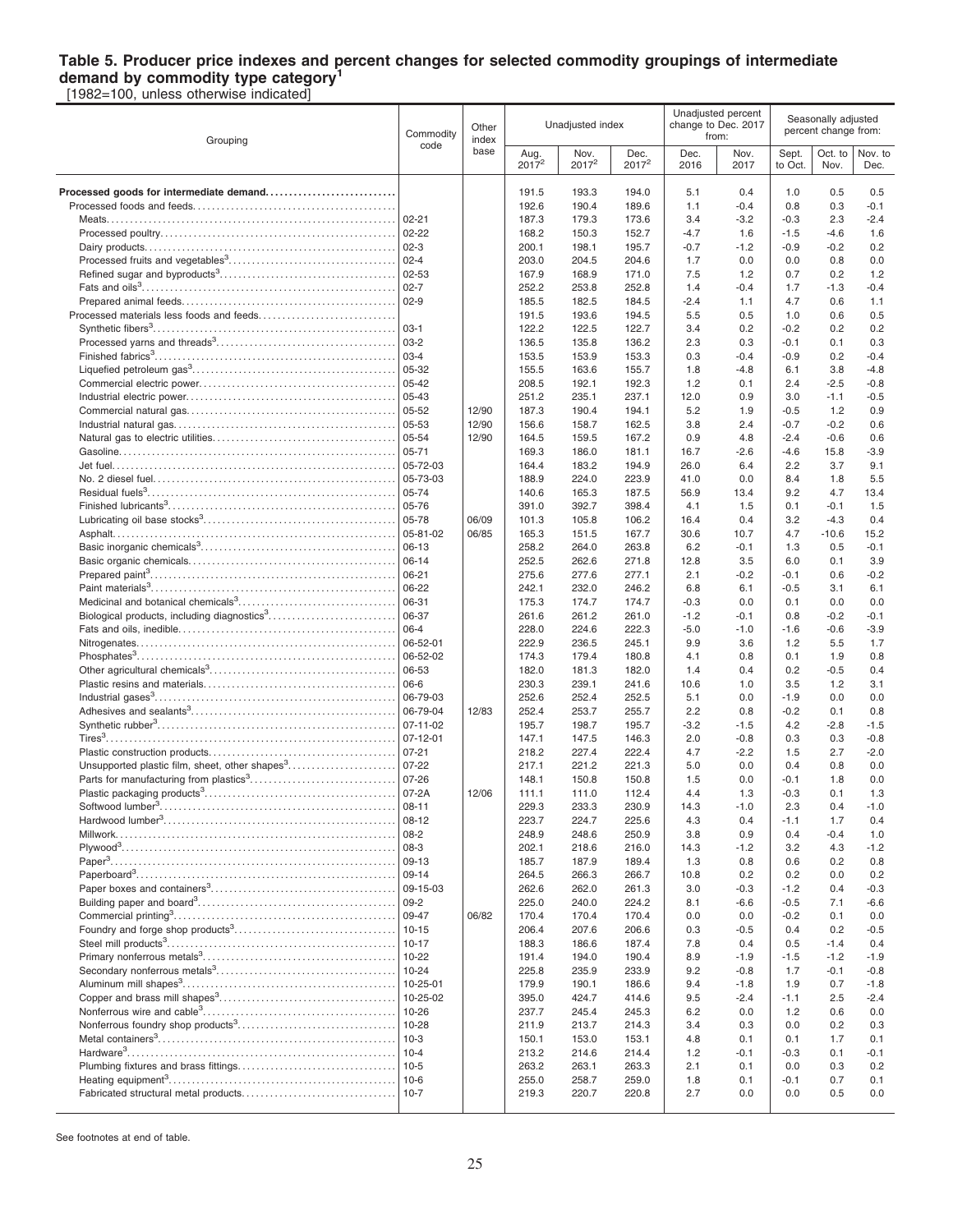#### **Table 5. Producer price indexes and percent changes for selected commodity groupings of intermediate demand by commodity type category<sup>1</sup> — Continued** [1982=100, unless otherwise indicated]

Grouping Commodity code **Other** index base Unadiusted index Unadjusted percent change to Dec. 2017 from: Seasonally adjusted percent change from: Aug. 2017 **Nov.** 2017<sup>2</sup> Dec. 2017<sup>2</sup> Dec. 2016 Nov. 2017 **Sept.** to Oct Oct. to Nov. Nov. to Dec. Bolts, nuts, screws, rivets, and washers<sup>3</sup>……………………………| 10-81 |00/82 | 191.8 191.8 191.7 | 0.3 -0.1 | 0.1 -0.1 -0.1 00/82 171.4 171.0 171.7 | 1.7 0.4 | -0.1 -0.2 0.4 | -0.1 -0.2 0.4 | -0.1 -0.2 0.4 Fabricated ferrous wire products<sup>3</sup> . . . . . . . . . . . . . . . . . . . . . . . . . . . . . . . . . . . 10-88 06/82 220.2 221.5 221.3 1.1 -0.1 0.0 0.5 -0.1 Other miscellaneous metal products<sup>3</sup> . . . . . . . . . . . . . . . . . . . . . . . . . . . . . . . . 10-89 157.4 158.4 158.6 1.7 0.1 0.4 0.1 0.1 Fluid power equipment<sup>3</sup> . . . . . . . . . . . . . . . . . . . . . . . . . . . . . . . . . . . . . . . . . . . . . 11-43 252.1 253.1 253.8 1.8 0.3 0.2 0.2 0.3 Mechanical power transmission equipment<sup>3</sup> . . . . . . . . . . . . . . . . . . . . . . . . . . 11-45 262.6 263.8 264.6 1.6 0.3 0.6 -0.2 0.3 Air conditioning and refrigeration equipment<sup>3</sup>..................................11-48 | 185.1 185.3 185.4 2.0 0.1 0.8 -0.1 0.1 Metal valves, except fluid power. . . . . . . . . . . . . . . . . . . . . . . . . . . . . . . . . . . . . 11-49-02 12/82 315.2 317.3 317.7 2.7 0.1 0.6 0.0 0.2 Ball and roller bearings. . . . . . . . . . . . . . . . . . . . . . . . . . . . . . . . . . . . . . . . . . . . . 11-49-05 258.3 258.7 258.7 1.3 0.0 0.2 0.0 0.0 Wiring devices<sup>3</sup> . . . . . . . . . . . . . . . . . . . . . . . . . . . . . . . . . . . . . . . . . . . . . . . . . . . . . 11-71 228.5 230.1 230.1 1.1 0.0 -0.3 0.7 0.0 Motors, generators, motor generator sets<sup>3</sup> . . . . . . . . . . . . . . . . . . . . . . . . . . . 11-73 211.3 211.3 211.3 0.8 0.0 0.0 0.0 0.0 Switchgear, switchboard, and industrial controls equip.<sup>3</sup>. . . . . . . . . . . . . . . 11-75 220.8 221.8 222.3 1.3 0.2 -0.1 0.5 0.2 Electronic components and accessories. . . . . . . . . . . . . . . . . . . . . . . . . . . . . 11-78 66.4 65.4 65.9 -1.5 0.8 -1.1 0.5 0.8 Internal combustion engines<sup>3</sup> . . . . . . . . . . . . . . . . . . . . . . . . . . . . . . . . . . . . . . . . 11-94 165.9 166.0 165.8 1.0 -0.1 0.0 0.0 -0.1 Machine shop products<sup>3</sup> . . . . . . . . . . . . . . . . . . . . . . . . . . . . . . . . . . . . . . . . . . . . 11-95 184.9 184.9 185.2 0.2 0.2 0.0 0.0 0.2 Flat glass<sup>3</sup>……………………………………………………………] 13-11 | | 132.6 133.7 134.3 | 1.3 0.4 | 0.7 0.1 0.4 Cement. . . . . . . . . . . . . . . . . . . . . . . . . . . . . . . . . . . . . . . . . . . . . . . . . . . . . . . . . . . . 13-22 247.9 248.2 246.8 4.6 -0.6 0.3 0.6 0.4 Concrete products. . . . . . . . . . . . . . . . . . . . . . . . . . . . . . . . . . . . . . . . . . . . . . . . . . 13-3 255.0 256.3 256.6 3.0 0.1 0.3 0.0 0.3 Asphalt felts and coatings. . . . . . . . . . . . . . . . . . . . . . . . . . . . . . . . . . . . . . . . . . . 13-6 223.1 223.6 226.0 2.6 1.1 0.2 1.0 1.1 Paving mixtures and blocks<sup>3</sup> . . . . . . . . . . . . . . . . . . . . . . . . . . . . . . . . . . . . . . . . 13-94 291.7 291.0 287.2 -0.4 -1.3 0.2 0.8 -1.3 Motor vehicle parts<sup>3</sup> . . . . . . . . . . . . . . . . . . . . . . . . . . . . . . . . . . . . . . . . . . . . . . . . 14-12 125.5 125.5 125.6 0.5 0.1 0.4 0.0 0.1 Aircraft engines and engine parts. . . . . . . . . . . . . . . . . . . . . . . . . . . . . . . . . . . . 14-23 12/85 224.3 224.6 225.1 0.3 0.2 0.2 0.0 0.3 Aircraft parts and auxiliary equipment, n.e.c.. . . . . . . . . . . . . . . . . . . . . . . . . 14-25 06/85 184.7 185.2 185.3 0.1 0.1 0.3 0.1 0.1 Medical, surgical, and personal aid devices. . . . . . . . . . . . . . . . . . . . . . . . . . 15-6 178.4 179.6 179.6 0.9 0.0 0.6 0.0 0.0 **Unprocessed goods for intermediate demand. . . . . . . . . . . . . . . . . . . . . . . . .** 187.6 191.3 195.1 5.2 2.0 0.0 3.2 2.1 Unprocessed foodstuffs and feedstuffs. . . . . . . . . . . . . . . . . . . . . . . . . . . . . . . . . 165.0 162.5 162.4 2.7 -0.1 0.4 2.7 0.5 Wheat<sup>3</sup> . . . . . . . . . . . . . . . . . . . . . . . . . . . . . . . . . . . . . . . . . . . . . . . . . . . . . . . . . . . . . 01-21 134.2 132.6 127.4 12.6 -3.9 0.1 1.5 -3.9  $Com... \ \, \ldots \ \, \ldots \ \, \ldots \ \, \ldots \ \, \ldots \ \, \ldots \ \, \ldots \ \, \ldots \ \, \ldots \ \, \ldots \ \, \ldots \ \, \ldots \ \, \ldots \ \, \ldots \ \, \ldots \ \, \ldots \ \, \ldots \ \, \ldots \ \, \ldots \ \, \ldots \ \, \ldots \ \, \ldots \ \, \ldots \ \, \ldots \ \, \ldots \ \, \ldots \ \, \ldots \ \, \ldots \ \, \ldots \ \, \ldots \ \, \ldots \$ Slaughter cattle. . . . . . . . . . . . . . . . . . . . . . . . . . . . . . . . . . . . . . . . . . . . . . . . . . . . . 01-31 167.7 175.0 174.7 6.1 -0.2 4.5 4.2 0.5 Slaughter hogs. . . . . . . . . . . . . . . . . . . . . . . . . . . . . . . . . . . . . . . . . . . . . . . . . . . . . 01-32 105.7 81.9 80.4 14.0 -1.8 -13.0 34.1 6.0 Slaughter chickens. . . . . . . . . . . . . . . . . . . . . . . . . . . . . . . . . . . . . . . . . . . . . . . . . 01-41-02 255.5 231.7 234.6 5.9 1.3 -1.9 -5.7 -0.2 Slaughter turkeys. . . . . . . . . . . . . . . . . . . . . . . . . . . . . . . . . . . . . . . . . . . . . . . . . . . 01-42 198.5 201.4 183.0 -24.2 -9.1 -3.1 6.4 -1.5 Raw milk. . . . . . . . . . . . . . . . . . . . . . . . . . . . . . . . . . . . . . . . . . . . . . . . . . . . . . . . . . . 01-6 137.3 128.6 129.1 -10.0 0.4 -3.4 0.2 4.5 Alfalfa hay. . . . . . . . . . . . . . . . . . . . . . . . . . . . . . . . . . . . . . . . . . . . . . . . . . . . . . . . . . 01-81 287.9 276.2 291.2 19.0 5.4 1.4 -3.1 4.6 Oilseeds. . . . . . . . . . . . . . . . . . . . . . . . . . . . . . . . . . . . . . . . . . . . . . . . . . . . . . . . . . . 01-83-01 169.5 173.7 176.5 -4.3 1.6 1.4 1.7 -0.4 Raw cane sugar and byproducts<sup>3</sup> . . . . . . . . . . . . . . . . . . . . . . . . . . . . . . . . . . . 02-52-01 154.4 158.0 158.3 -2.9 0.2 2.3 -1.3 0.2 Unprocessed nonfood materials. . . . . . . . . . . . . . . . . . . . . . . . . . . . . . . . . . . . . . . 194.4 203.1 209.7 6.9 3.2 -0.3 3.6 3.1 Raw cotton<sup>3</sup> . . . . . . . . . . . . . . . . . . . . . . . . . . . . . . . . . . . . . . . . . . . . . . . . . . . . . . . . 01-51 108.4 111.0 115.2 1.1 3.8 -3.0 1.6 3.8 Hides and skins<sup>3</sup> . . . . . . . . . . . . . . . . . . . . . . . . . . . . . . . . . . . . . . . . . . . . . . . . . . . 04-1 194.9 179.0 192.1 -10.1 7.3 -2.1 -0.2 7.3 Coal. . . . . . . . . . . . . . . . . . . . . . . . . . . . . . . . . . . . . . . . . . . . . . . . . . . . . . . . . . . . . . . 05-1 194.0 194.9 196.1 1.9 0.6 -0.3 -1.0 0.7 Natural gas<sup>3</sup> . . . . . . . . . . . . . . . . . . . . . . . . . . . . . . . . . . . . . . . . . . . . . . . . . . . . . . . . 05-31 111.8 109.2 124.2 -6.3 13.7 -2.5 2.9 13.7 Crude petroleum<sup>3</sup> . . . . . . . . . . . . . . . . . . . . . . . . . . . . . . . . . . . . . . . . . . . . . . . . . . . 05-61 130.6 158.7 161.5 16.4 1.8 6.6 11.0 1.8 Logs, bolts, timber, pulpwood, and woodchips. . . . . . . . . . . . . . . . . . . . . . . 08-5 236.7 242.8 241.0 -0.3 -0.7 -0.1 2.6 -0.9 Wastepaper<sup>3</sup> . . . . . . . . . . . . . . . . . . . . . . . . . . . . . . . . . . . . . . . . . . . . . . . . . . . . . . . 09-12 447.3 341.5 351.6 -5.3 3.0 -28.8 14.9 3.0 Iron ore<sup>3</sup> . . . . . . . . . . . . . . . . . . . . . . . . . . . . . . . . . . . . . . . . . . . . . . . . . . . . . . . . . . . 10-11 133.6 131.9 127.2 5.8 -3.6 -0.4 -1.0 -3.6 Iron and steel scrap<sup>3</sup> . . . . . . . . . . . . . . . . . . . . . . . . . . . . . . . . . . . . . . . . . . . . . . . 10-12 454.4 411.6 442.8 15.8 7.6 -9.2 -3.0 7.6 Nonferrous metal ores<sup>3</sup> . . . . . . . . . . . . . . . . . . . . . . . . . . . . . . . . . . . . . . . . . . . . . 10-21 12/83 315.2 332.4 333.7 17.0 0.4 -1.1 1.9 0.4 Copper base scrap<sup>3</sup> . . . . . . . . . . . . . . . . . . . . . . . . . . . . . . . . . . . . . . . . . . . . . . . . 10-23-01 430.4 469.3 467.7 17.5 -0.3 -0.7 3.3 -0.3 Aluminum base scrap. . . . . . . . . . . . . . . . . . . . . . . . . . . . . . . . . . . . . . . . . . . . . . . 10-23-02 209.6 216.1 214.3 10.2 -0.8 -1.2 1.2 -2.0 Construction sand, gravel, and crushed stone. . . . . . . . . . . . . . . . . . . . . . . . 13-21 325.1 325.0 325.3 4.3 0.1 0.4 0.1 0.2 **Services for intermediate demand. . . . . . . . . . . . . . . . . . . . . . . . . . . . . . . . . . . . .** 11/09 115.5 116.3 116.1 2.9 -0.2 0.3 0.7 -0.1 Trade services for intermediate demand<sup>4</sup>............................| | 11/09 | 115.9 116.9 | 116.9 | 4.1 0.0 | 0.5 1.0 0.0 Machinery and equipment parts and supplies wholesaling  $3, 3, 3, 4, 5, 6$ . . . . . . . . . . . . 57-11-02 | 03/09 | 116.5 119.2 117.9 | 4.4 -1.1 | -0.2 1.9 -1.1 Building materials, paint, and hardware wholesaling<sup>3</sup> . . . . . . . . . . . . . . . . . 57-3 03/09 97.0 94.9 94.9 -1.8 0.0 -2.2 1.5 0.0 Metals, minerals, and ores wholesaling<sup>3</sup> . . . . . . . . . . . . . . . . . . . . . . . . . . . . . 57-4 03/09 137.1 138.5 140.6 2.9 1.5 5.7 0.7 1.5 Chemicals and allied products wholesaling<sup>3</sup> . . . . . . . . . . . . . . . . . . . . . . . . . . 57-5 03/09 99.7 104.4 103.1 6.8 -1.2 2.8 2.7 -1.2 Paper and plastics products wholesaling<sup>3</sup> . . . . . . . . . . . . . . . . . . . . . . . . . . . . 57-6 03/09 126.5 127.6 129.0 9.1 1.1 -0.9 2.7 1.1 Food wholesaling<sup>3</sup> . . . . . . . . . . . . . . . . . . . . . . . . . . . . . . . . . . . . . . . . . . . . . . . . . . 57-81-01 03/09 103.4 104.8 104.0 -0.3 -0.8 -2.8 2.2 -0.8 Automotive parts, including tires, retailing<sup>3</sup>.................................. 58-61-02 | 03/09 | 108.3 104.4 106.0 | -1.3 1.5 | -3.6 -1.6 1.5 Hardware, building material, and supplies retailing. . . . . . . . . . . . . . . . . . . 58-D 03/09 118.5 116.6 116.6 1.7 0.0 1.3 0.1 -0.3 Transportation and warehousing services for intermediate demand. . . . . | 11/09 | 120.6 121.8 121.5 | 2.6 -0.2 | 0.5 0.5 0.0 Rail transportation of freight and mail. . . . . . . . . . . . . . . . . . . . . . . . . . . . . . . . 30-11 12/08 117.5 120.0 120.3 4.2 0.3 1.4 0.3 0.4 Truck transportation of freight<sup>3</sup> . . . . . . . . . . . . . . . . . . . . . . . . . . . . . . . . . . . . . . 30-12 06/09 115.2 116.3 117.4 3.9 0.9 0.0 0.3 0.9 Water transportation of freight<sup>3</sup> . . . . . . . . . . . . . . . . . . . . . . . . . . . . . . . . . . . . . . 30-13 06/09 113.4 114.9 114.6 -0.4 -0.3 -0.1 1.2 -0.3 Air transportation of freight<sup>3</sup> . . . . . . . . . . . . . . . . . . . . . . . . . . . . . . . . . . . . . . . . . 30-14 12/08 109.4 111.0 110.9 -0.6 -0.1 0.1 0.6 -0.1 Pipeline transportation of petroleum products<sup>3</sup>................................. 30-15-01 | 06/09 | 152.9 152.8 152.4 | -0.3 -0.3 | 0.1 0.0 -0.3 U.S. Postal Service<sup>3</sup> . . . . . . . . . . . . . . . . . . . . . . . . . . . . . . . . . . . . . . . . . . . . . . . . 30-16-01 06/89 217.5 217.5 217.5 1.9 0.0 0.0 0.0 0.0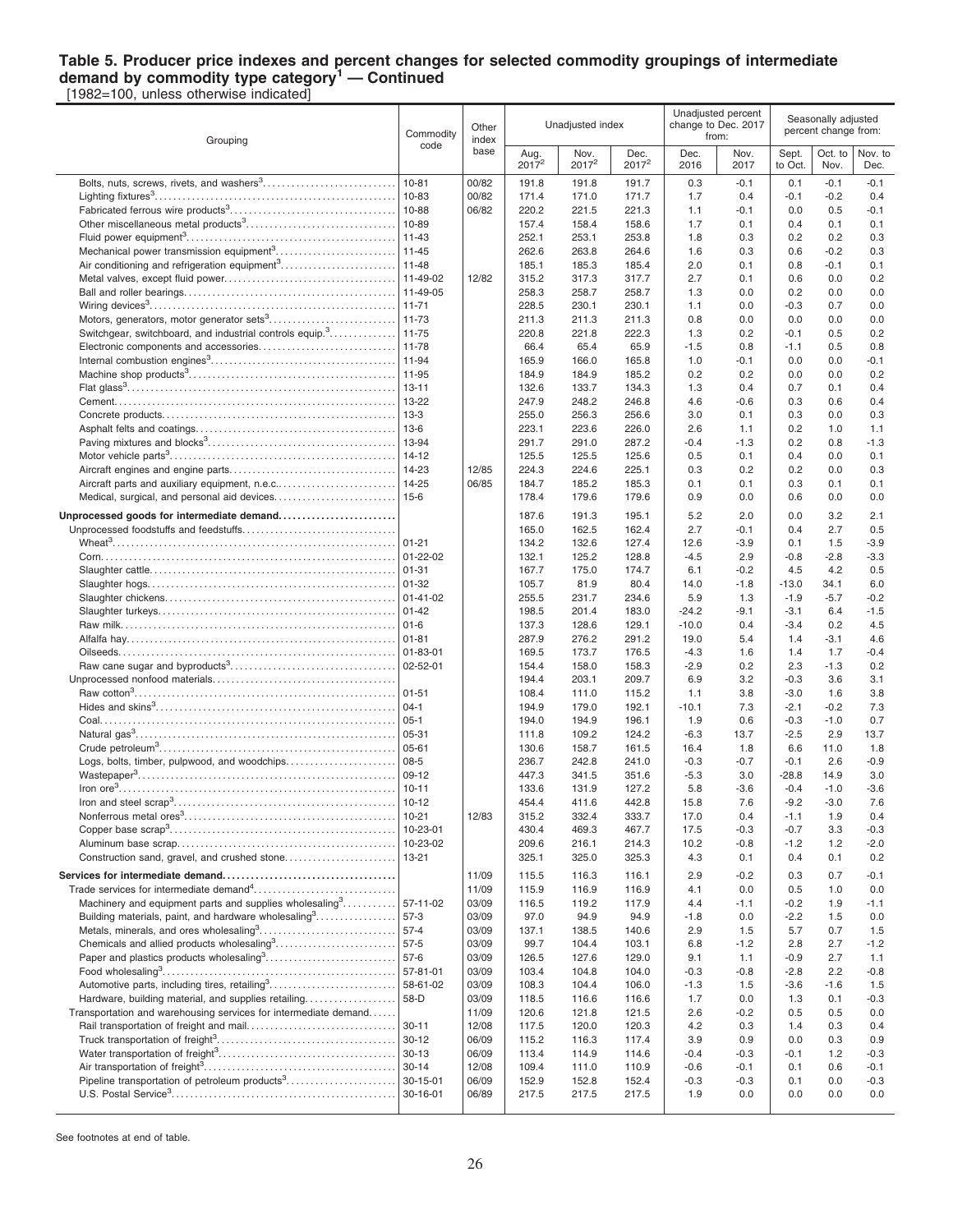## **Table 5. Producer price indexes and percent changes for selected commodity groupings of intermediate demand by commodity type category<sup>1</sup> — Continued**

[1982=100, unless otherwise indicated]

| Grouping                                                                   | Commodity | Other<br>index | Unadjusted index |                           |                           |              | Unadjusted percent<br>change to Dec. 2017<br>from: | Seasonally adjusted<br>percent change from: |                 |                 |
|----------------------------------------------------------------------------|-----------|----------------|------------------|---------------------------|---------------------------|--------------|----------------------------------------------------|---------------------------------------------|-----------------|-----------------|
|                                                                            | code      | base           | Aug.<br>$2017^2$ | Nov.<br>2017 <sup>2</sup> | Dec.<br>2017 <sup>2</sup> | Dec.<br>2016 | Nov.<br>2017                                       | Sept.<br>to Oct.                            | Oct. to<br>Nov. | Nov. to<br>Dec. |
| Courier and messenger services, except air mail                            | 30-16-02  | 04/09          | 146.5            | 147.1                     | 147.1                     | 4.3          | 0.0                                                | 0.6                                         | 0.2             | 0.9             |
| Air mail and package delivery services, excluding by USPS                  | 30-16-03  | 04/09          | 158.6            | 159.9                     | 160.5                     | 6.4          | 0.4                                                | 0.4                                         | 0.1             | 0.6             |
|                                                                            | $30 - 2$  | 06/09          | 118.1            | 122.1                     | 116.7                     | $-3.7$       | $-4.4$                                             | 3.0                                         | 1.4             | -4.1            |
|                                                                            | $31 - 1$  | 06/09          | 116.3            | 117.9                     | 118.8                     | 2.6          | 0.8                                                | 1.0                                         | 0.3             | 0.8             |
|                                                                            | 31-31     | 12/08          | 104.2            | 105.5                     | 105.5                     | 1.6          | 0.0                                                | 0.0                                         | 1.2             | 0.0             |
| Warehousing, storage, and related services <sup>3</sup>                    | $32 - 1$  | 12/08          | 104.7            | 105.2                     | 105.1                     | 4.8          | $-0.1$                                             | 0.3                                         | 2.4             | $-0.1$          |
| Services less trade, transportation, and warehousing for intermediate      |           | 11/09          | 114.4            | 115.1                     | 114.8                     | 2.8          | $-0.3$                                             | 0.2                                         | 0.6             | $-0.1$          |
| Network compensation from broadcast TV, cable TV, radio <sup>3</sup>       | 35        | 06/09          | 131.2            | 131.2                     | 131.0                     | 6.2          | $-0.2$                                             | 0.4                                         | 0.2             | $-0.2$          |
| Advertising space sales in periodicals and newspapers                      | $36 - 11$ | 06/09          | 105.6            | 107.4                     | 106.7                     | 0.5          | $-0.7$                                             | $-0.2$                                      | 1.9             | $-0.7$          |
| Advertising space sales in directories and mail lists <sup>3</sup>         | $36-12$   | 12/08          | 100.5            | 100.5                     | 100.5                     | $-6.3$       | 0.0                                                | $-2.0$                                      | 0.1             | 0.0             |
|                                                                            | $36 - 2$  | 06/09          | 107.6            | 110.2                     | 112.4                     | $-2.9$       | 2.0                                                | $-3.2$                                      | 0.2             | 5.0             |
|                                                                            | $36-3$    | 03/09          | 95.0             | 94.9                      | 98.9                      | $-3.3$       | 4.2                                                | $-1.5$                                      | $-0.5$          | 5.6             |
| Internet advertising space sales, excluding Internet ads sold by print     | $36 - 5$  | 12/09          | 71.6             | 73.3                      | 74.4                      | 4.3          | 1.5                                                | $-1.4$                                      | 3.1             | 1.5             |
| Business wired telecommunication services <sup>3</sup>                     | $37 - 12$ | 06/09          | 95.6             | 101.4                     | 101.6                     | 6.1          | 0.2                                                | 0.2                                         | 5.7             | 0.2             |
| Cellular phone and other wireless telecommunication services               | 37-21     | 03/09          | 65.5             | 66.0                      | 66.3                      | $-4.2$       | 0.5                                                | $-0.8$                                      | 1.1             | 0.2             |
|                                                                            | $37-3$    | 12/08          | 122.8            | 122.9                     | 122.8                     | 3.0          | -0.1                                               | 0.2                                         | 0.4             | 0.2             |
| Bundled wired telecommunication access services <sup>3</sup>               | $37-5$    | 12/11          | 102.9            | 101.3                     | 102.4                     | $-2.6$       | 1.1                                                | 1.5                                         | $-3.1$          | 1.1             |
|                                                                            | $38-1$    | 06/09          | 100.9            | 101.0                     | 101.0                     | 0.4          | 0.0                                                | $-0.2$                                      | 0.1             | 0.0             |
|                                                                            | $39 - 11$ | 04/09          | 212.3            | 204.0                     | 190.7                     | 3.0          | $-6.5$                                             | $-2.5$                                      | 2.6             | -6.5            |
|                                                                            | $39-2$    | 04/09          | 59.9             | 61.1                      | 63.4                      | 2.8          | 3.8                                                | $-0.3$                                      | $-1.0$          | 3.8             |
| Other credit intermediation, incl. trust services $(\text{partial})^3$     | 39-3      | 04/09          | 104.1            | 102.6                     | 102.7                     | 4.4          | 0.1                                                | $-0.8$                                      | $-1.2$          | 0.1             |
| Securities brokerage, dealing, investment advice, and related <sup>3</sup> | $40 - 11$ | 06/09          | 141.3            | 145.4                     | 147.4                     | 8.9          | 1.4                                                | 1.2                                         | 1.5             | 1.4             |
|                                                                            | 40-2      | 12/08          | 200.7            | 207.7                     | 209.8                     | 10.4         | 1.0                                                | 1.7                                         | 1.4             | 1.0             |
|                                                                            | $40 - 3$  | 12/08          | 163.8            | 166.0                     | 167.1                     | 7.9          | 0.7                                                | 0.9                                         | 0.7             | 0.7             |
|                                                                            |           | 03/09          | 104.0            | 104.0                     | 104.0                     | $-0.6$       | 0.0                                                | 0.0                                         | 0.0             | 0.0             |
|                                                                            | 41-11-03  | 03/09          | 125.4            | 125.4                     | 125.4                     | 4.2          | 0.0                                                | 0.0                                         | 0.1             | 0.2             |
|                                                                            |           | 03/09          | 119.3            | 119.5                     | 119.6                     | 2.3          | 0.1                                                | 0.2                                         | 0.0             | 0.1             |
|                                                                            | 41-2      | 03/09          | 114.7            | 115.9                     | 115.9                     | 2.8          | 0.0                                                | 0.3                                         | 0.0             | 0.0             |
|                                                                            | $ 42-1 $  | 06/09          | 105.6            | 105.8                     | 105.9                     | 1.3          | 0.1                                                | 0.1                                         | 0.2             | 0.2             |
|                                                                            | $43 - 11$ | 06/09          | 112.5            | 113.9                     | 113.9                     | 1.5          | 0.0                                                | 0.7                                         | $-0.3$          | 0.0             |
|                                                                            | 43-12     | 12/08          | 116.8            | 118.4                     | 119.1                     | 2.1          | 0.6                                                | 1.6                                         | 0.0             | 0.6             |
|                                                                            | 43-22     | 12/08          | 116.2            | 116.2                     | 115.3                     | 1.4          | $-0.8$                                             | 0.4                                         | 0.0             | -0.8            |
|                                                                            | $44 - 1$  | 03/09          | 91.2             | 85.4                      | 85.5                      | 4.7          | 0.1                                                | $-1.7$                                      | $-0.2$          | 4.0             |
|                                                                            | $44 - 2$  | 06/09          | 108.3            | 107.1                     | 107.8                     | 5.4          | 0.7                                                | $-2.7$                                      | 0.8             | 0.7             |
|                                                                            | 59-1      | 12/84          | 184.1            | 184.4                     | 184.4                     | 1.0          | 0.0                                                | 0.1                                         | 0.1             | 0.0             |
| Construction, mining, and forestry machinery and equipment rental          | $44 - 3$  | 03/09          | 96.9             | 98.5                      | 98.9                      | 1.6          | 0.4                                                | 0.9                                         | $-2.1$          | 0.4             |
|                                                                            | 45-1      | 03/09          | 127.7            | 128.4                     | 126.3                     | 2.9          | $-1.6$                                             | 0.7                                         | 1.1             | $-1.3$          |
|                                                                            | $45 - 2$  | 06/09          | 107.0            | 106.8                     | 107.1                     | 0.9          | 0.3                                                | 0.9                                         | 0.5             | 0.0             |
|                                                                            | $45 - 3$  | 06/09          | 112.5            | 112.6                     | 112.9                     | 1.6          | 0.3                                                | 0.1                                         | 0.0             | 0.3             |
| Management, scientific, and technical consulting <sup>3</sup>              | $45 - 4$  | 06/09          | 106.0            | 105.2                     | 103.7                     | $-1.2$       | $-1.4$                                             | 0.2                                         | 0.3             | $-1.4$          |
|                                                                            | $45 - 5$  | 12/08          | 108.9            | 108.6                     | 108.7                     | 0.3          | 0.1                                                | $-0.1$                                      | $-0.1$          | 0.1             |
|                                                                            | $46 - 1$  | 03/09          | 116.0            | 116.6                     | 116.8                     | 1.1          | 0.2                                                | $-0.1$                                      | 0.2             | 0.2             |
|                                                                            | 46-2      | 12/08          | 94.5             | 96.3                      | 93.9                      | $-3.4$       | $-2.5$                                             | 2.0                                         | $-0.5$          | $-2.5$          |
|                                                                            | 46-3      | 06/09          | 112.4            | 113.1                     | 112.4                     | 0.6          | $-0.6$                                             | 0.8                                         | $-0.1$          | $-0.6$          |
|                                                                            | $48 - 1$  | 03/09          | 110.5            | 110.7                     | 111.1                     | 1.6          | 0.4                                                | 0.1                                         | 0.0             | 0.4             |
|                                                                            |           | 03/09          | 110.8            | 110.8                     | 110.8                     | 0.3          | 0.0                                                | 0.0                                         | $-0.1$          | 0.0             |
|                                                                            | 50-1      | 12/08          | 122.1            | 123.9                     | 123.9                     | 4.0          | 0.0                                                | 0.5                                         | 0.3             | 0.5             |
|                                                                            | 53-11     | 06/09          | 119.7            | 114.1                     | 111.3                     | 4.7          | $-2.5$                                             | 0.0                                         | 2.7             | 0.2             |
| Commercial and industrial machinery and equipment repair and               |           |                |                  |                           |                           |              |                                                    |                                             |                 |                 |
|                                                                            | 55-1      | 03/09          | 119.4            | 120.7                     | 120.7                     | 2.0          | 0.0                                                | 1.1                                         | 0.0             | 0.0             |
|                                                                            |           | 04/09          | 119.9            | 119.9                     | 119.9                     | 3.1          | 0.0                                                | 0.2                                         | 0.1             | 0.1             |
|                                                                            |           | 11/09          | 114.3            | 114.6                     | 114.8                     | 1.4          | 0.2                                                | 0.4                                         | 0.0             | 0.3             |
| Maintenance and repair of non-residential buildings (partial)  80-2        |           | 12/10          | 115.6            | 115.9                     | 116.0                     | 1.3          | 0.1                                                | 0.3                                         | 0.1             | 0.2             |

<sup>1</sup> Further information about the Final Demand-Intermediate Demand Aggregation system is available online at https://www.bls.gov/ppi/fdidaggregation.htm

<sup>2</sup> The indexes for August 2017 have been recalculated to incorporate late reports and corrections by respondents. All indexes are subject to revision 4 months after original publication. <sup>3</sup> Not seasonally adjusted.

<sup>4</sup> Trade indexes measure changes in margins received by wholesalers and retailers.

″-″ Data not available.

NOTE: The term ″(partial)″ denotes incomplete coverage of the index category.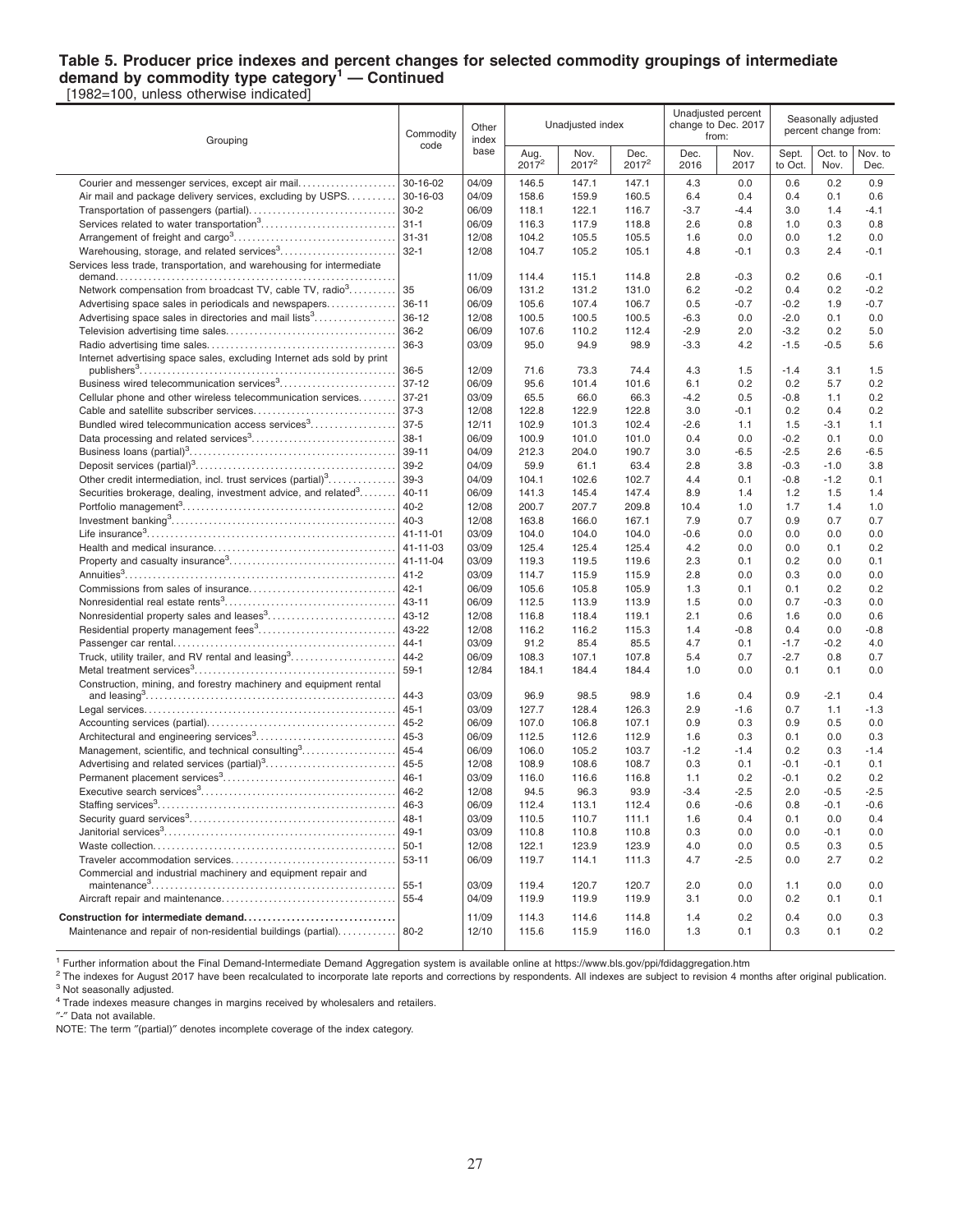#### **Table 6. Producer price indexes and percent changes for selected commodity groupings of intermediate demand by production flow category<sup>1</sup>**

[1982=100, unless otherwise indicated]

| Grouping                                                                            | Commodity<br>code     | Other<br>index |                  | Unadjusted index |                  |               | Unadjusted percent<br>change to Dec.<br>2017 from: | Seasonally adjusted<br>percent change from: |                 |                  |
|-------------------------------------------------------------------------------------|-----------------------|----------------|------------------|------------------|------------------|---------------|----------------------------------------------------|---------------------------------------------|-----------------|------------------|
|                                                                                     |                       | base           | Aug.<br>$2017^2$ | Nov.<br>$2017^2$ | Dec.<br>$2017^2$ | Dec.<br>2016  | Nov.<br>2017                                       | Sept.<br>to Oct.                            | Oct. to<br>Nov. | Nov. to<br>Dec.  |
|                                                                                     |                       | 11/09          | 113.5            | 114.2            | 114.0            | 3.3           | $-0.2$                                             | 0.5                                         | 0.6             | $-0.2$           |
|                                                                                     |                       | 04/10          | 108.4            | 108.9            | 108.8            | 3.3           | $-0.1$                                             | 0.6                                         | 0.5             | 0.0              |
|                                                                                     | 01-2                  |                | 133.7            | 128.9            | 130.6            | 0.2           | 1.3                                                | $-0.7$                                      | $-1.4$          | $-3.0$           |
|                                                                                     | $02 - 21$             |                | 187.3            | 179.3            | 173.6            | 3.4           | $-3.2$                                             | $-0.3$                                      | 2.3             | $-2.4$           |
|                                                                                     |                       |                | 323.7            | 335.2            | 328.6            | $-2.5$        | $-2.0$                                             | 8.2                                         | 2.1             | $-1.6$           |
|                                                                                     |                       |                | 200.1            | 198.1            | 195.7            | $-0.7$        | $-1.2$                                             | $-0.9$                                      | $-0.2$          | 0.2              |
|                                                                                     |                       |                | 208.5            | 192.1            | 192.3            | 1.2           | 0.1                                                | 2.4                                         | $-2.5$          | $-0.8$           |
|                                                                                     | $ 05 - 43$            |                | 251.2            | 235.1            | 237.1            | 12.0          | 0.9                                                | 3.0                                         | $-1.1$          | $-0.5$           |
|                                                                                     |                       |                | 169.3            | 186.0            | 181.1            | 16.7          | $-2.6$                                             | $-4.6$                                      | 15.8            | $-3.9$           |
|                                                                                     | $ 05 - 73 - 03$       |                | 188.9            | 224.0            | 223.9            | 41.0          | 0.0                                                | 8.4                                         | 1.8             | 5.5              |
|                                                                                     | $ 06-14$              |                | 252.5            | 262.6            | 271.8            | 12.8          | 3.5                                                | 6.0                                         | 0.1             | 3.9              |
|                                                                                     | 06-21                 |                | 275.6            | 277.6            | 277.1            | 2.1           | $-0.2$                                             | $-0.1$                                      | 0.6             | $-0.2$           |
|                                                                                     | 06-31                 |                | 175.3            | 174.7            | 174.7            | $-0.3$        | 0.0                                                | 0.1                                         | 0.0             | 0.0              |
|                                                                                     | 06-37                 |                | 261.6            | 261.2            | 261.0            | $-1.2$        | $-0.1$                                             | 0.8                                         | $-0.2$          | -0.1             |
|                                                                                     | 06-38                 | 06/01          | 247.5            | 251.5            | 251.5            | 7.2           | 0.0                                                | 2.1                                         | 0.7             | 0.0              |
|                                                                                     | $07 - 21$             | 00/82          | 218.2            | 227.4            | 222.4            | 4.7           | $-2.2$                                             | 1.5                                         | 2.7             | $-2.0$           |
| Unsupported plastic film, sheet, and other shapes <sup>3</sup>                      | $ 07-22$              |                | 217.1            | 221.2            | 221.3            | 5.0           | 0.0                                                | 0.4                                         | 0.8             | 0.0              |
|                                                                                     | $ 07-26$              |                | 148.1            | 150.8            | 150.8            | 1.5           | 0.0                                                | $-0.1$                                      | 1.8             | 0.0              |
|                                                                                     | $ 07-2A$              | 12/06          | 111.1            | 111.0            | 112.4            | 4.4           | 1.3                                                | -0.3                                        | 0.1             | 1.3              |
|                                                                                     |                       | 00/82          | 222.1            | 224.9            | 223.8            | 10.2          | $-0.5$                                             | 1.0                                         | 0.9             | $-0.5$           |
|                                                                                     | $ 08-2 $              |                | 248.9            | 248.6            | 250.9            | 3.8           | 0.9                                                | 0.4                                         | $-0.4$          | 1.0              |
|                                                                                     |                       |                | 262.6<br>170.4   | 262.0            | 261.3            | 3.0           | $-0.3$                                             | $-1.2$                                      | 0.4             | $-0.3$           |
|                                                                                     |                       | 06/82          | 188.3            | 170.4<br>186.6   | 170.4<br>187.4   | 0.0<br>7.8    | 0.0<br>0.4                                         | $-0.2$<br>0.5                               | 0.1<br>$-1.4$   | 0.0<br>0.4       |
|                                                                                     |                       |                | 237.7            | 245.4            | 245.3            | 6.2           | 0.0                                                | 1.2                                         | 0.6             | 0.0              |
|                                                                                     | $10-7$                |                | 219.3            | 220.7            | 220.8            | 2.7           | 0.0                                                | 0.0                                         | 0.5             | 0.0              |
|                                                                                     | $ 10-89$              |                | 157.4            | 158.4            | 158.6            | 1.7           | 0.1                                                | 0.4                                         | 0.1             | 0.1              |
| Air conditioning and refrigeration equipment <sup>3</sup>                           | $11 - 48$             |                | 185.1            | 185.3            | 185.4            | 2.0           | 0.1                                                | 0.8                                         | $-0.1$          | 0.1              |
|                                                                                     | 11-71                 |                | 228.5            | 230.1            | 230.1            | 1.1           | 0.0                                                | $-0.3$                                      | 0.7             | 0.0              |
|                                                                                     | $11 - 78$             |                | 66.4             | 65.4             | 65.9             | $-1.5$        | 0.8                                                | $-1.1$                                      | 0.5             | 0.8              |
|                                                                                     |                       |                | 119.7            | 120.0            | 120.3            | 3.1           | 0.3                                                | 0.1                                         | 0.2             | 0.3              |
|                                                                                     | 11-94                 |                | 165.9            | 166.0            | 165.8            | 1.0           | $-0.1$                                             | 0.0                                         | 0.0             | -0.1             |
|                                                                                     |                       |                | 184.9            | 184.9            | 185.2            | 0.2           | 0.2                                                | 0.0                                         | 0.0             | 0.2              |
|                                                                                     |                       |                | 290.8            | 290.8            | 290.5            | 4.3           | $-0.1$                                             | 0.4                                         | 0.2             | 0.2              |
|                                                                                     |                       |                | 255.0            | 256.3            | 256.6            | 3.0           | 0.1                                                | 0.3                                         | 0.0             | 0.3              |
|                                                                                     |                       |                | 221.2            | 222.8            | 225.6            | 2.1           | 1.3                                                | 0.1                                         | 1.2             | 0.9              |
|                                                                                     |                       |                | 291.7            | 291.0            | 287.2            | $-0.4$        | $-1.3$                                             | 0.2                                         | 0.8             | $-1.3$           |
|                                                                                     |                       |                | 125.5            | 125.5            | 125.6            | 0.5           | 0.1                                                | 0.4                                         | 0.0             | 0.1              |
|                                                                                     |                       | 12/85          | 224.3            | 224.6            | 225.1            | 0.3           | 0.2                                                | 0.2                                         | 0.0             | 0.3              |
|                                                                                     | $14 - 25$             | 06/85          | 184.7            | 185.2            | 185.3            | 0.1           | 0.1                                                | 0.3                                         | 0.1             | 0.1              |
|                                                                                     | 15-6                  |                | 178.4            | 179.6            | 179.6            | 0.9           | 0.0                                                | 0.6                                         | 0.0             | 0.0              |
|                                                                                     |                       | 04/10          | 115.2            | 116.1            | 115.7            | 3.1           | $-0.3$                                             | 0.3                                         | 0.8             | $-0.3$           |
|                                                                                     | $30 - 12$             | 06/09          | 115.2            | 116.3            | 117.4            | 3.9           | 0.9                                                | 0.0                                         | 0.3             | 0.9              |
|                                                                                     | $30 - 16$             | 06/09          | 134.4            | 134.8            | 134.9            | 3.7           | 0.1                                                | 0.3                                         | $-0.1$          | 0.3              |
| Warehousing, storage, and related services <sup>3</sup> .                           | $30 - 22$<br>$32 - 1$ | 12/08<br>12/08 | 108.8            | 112.5            | 107.4            | $-3.8$<br>4.8 | $-4.5$                                             | 3.2<br>0.3                                  | 1.2<br>2.4      | $-4.3$<br>$-0.1$ |
| Advertising space sales in periodicals and newspapers                               | 36-11                 | 06/09          | 104.7            | 105.2<br>107.4   | 105.1<br>106.7   |               | $-0.1$                                             |                                             |                 |                  |
|                                                                                     |                       | 06/09          | 105.6<br>100.9   | 101.0            | 101.0            | 0.5<br>0.4    | $-0.7$<br>0.0                                      | $-0.2$<br>$-0.2$                            | 1.9<br>0.1      | $-0.7$<br>0.0    |
|                                                                                     |                       | 04/09          | 212.3            | 204.0            | 190.7            | 3.0           | $-6.5$                                             | $-2.5$                                      | 2.6             | -6.5             |
|                                                                                     |                       | 04/09          | 59.9             | 61.1             | 63.4             | 2.8           | 3.8                                                | $-0.3$                                      | $-1.0$          | 3.8              |
| Securities brokerage, dealing, investment advice, and related services <sup>3</sup> | $ 40-11$              | 06/09          | 141.3            | 145.4            | 147.4            | 8.9           | 1.4                                                | 1.2                                         | 1.5             | 1.4              |
|                                                                                     | $ 40-2 $              | 12/08          | 200.7            | 207.7            | 209.8            | 10.4          | 1.0                                                | 1.7                                         | 1.4             | 1.0              |
|                                                                                     | 40-3                  | 12/08          | 163.8            | 166.0            | 167.1            | 7.9           | 0.7                                                | 0.9                                         | 0.7             | 0.7              |
|                                                                                     | 41-11                 | 06/09          | 118.3            | 118.4            | 118.5            | 2.5           | 0.1                                                | 0.0                                         | 0.1             | 0.0              |
|                                                                                     | 41-2                  | 03/09          | 114.7            | 115.9            | 115.9            | 2.8           | 0.0                                                | 0.3                                         | 0.0             | 0.0              |
|                                                                                     | 43-11                 | 06/09          | 112.5            | 113.9            | 113.9            | 1.5           | 0.0                                                | 0.7                                         | $-0.3$          | 0.0              |
|                                                                                     | 43-12                 | 12/08          | 116.8            | 118.4            | 119.1            | 2.1           | 0.6                                                | 1.6                                         | 0.0             | 0.6              |
|                                                                                     | 43-13                 | 12/08          | 88.7             | 89.9             | 91.4             | $-8.8$        | 1.7                                                | 2.8                                         | $-1.1$          | 1.7              |
|                                                                                     | 43-22                 | 12/08          | 116.2            | 116.2            | 115.3            | 1.4           | $-0.8$                                             | 0.4                                         | 0.0             | $-0.8$           |
| Construction, mining, and forestry machinery and equipment rental and               |                       |                |                  |                  |                  |               |                                                    |                                             |                 |                  |
|                                                                                     |                       | 03/09          | 96.9             | 98.5             | 98.9             | 1.6           | 0.4                                                | 0.9                                         | $-2.1$          | 0.4              |
|                                                                                     |                       | 03/09          | 127.7            | 128.4            | 126.3            | 2.9           | $-1.6$                                             | 0.7                                         | 1.1             | $-1.3$           |
|                                                                                     | $ 45-51$              | 12/08          | 108.9            | 108.6            | 108.7            | 0.3           | 0.1                                                | -0.1                                        | $-0.1$          | 0.1              |
|                                                                                     | 45-2                  | 06/09          | 107.0            | 106.8            | 107.1            | 0.9           | 0.3                                                | 0.9                                         | 0.5             | 0.0              |
|                                                                                     | 45-3                  | 06/09          | 112.5            | 112.6            | 112.9            | 1.6           | 0.3                                                | 0.1                                         | 0.0             | 0.3              |
| Management, scientific, and technical consulting <sup>3</sup>                       | $ 45-4$               | 06/09          | 106.0            | 105.2            | 103.7            | $-1.2$        | $-1.4$                                             | 0.2                                         | 0.3             | $-1.4$           |
|                                                                                     | 46-3                  | 06/09          | 112.4            | 113.1            | 112.4            | 0.6           | $-0.6$                                             | 0.8                                         | $-0.1$          | $-0.6$           |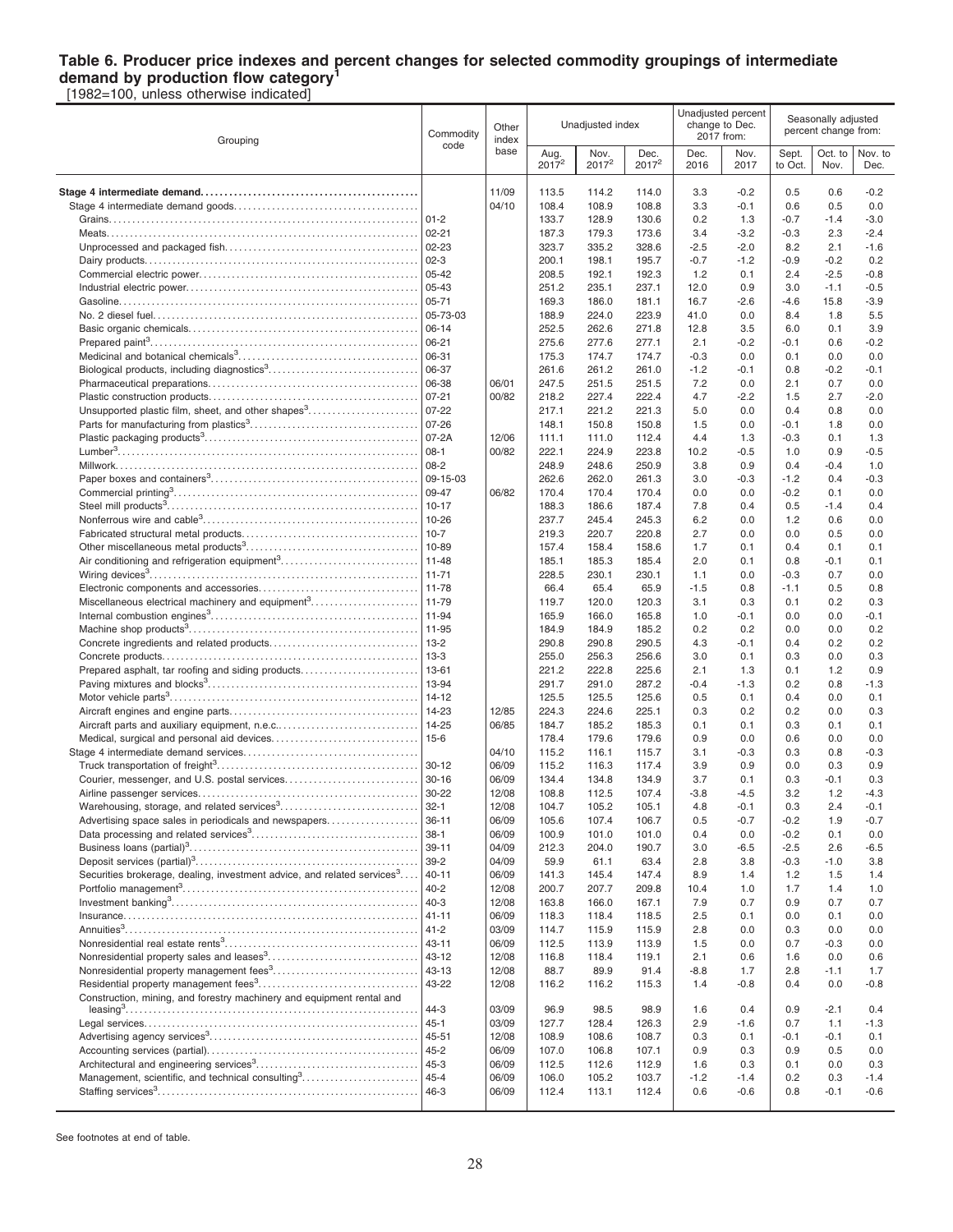#### **Table 6. Producer price indexes and percent changes for selected commodity groupings of intermediate demand by production flow category<sup>1</sup> — Continued**

[1982=100, unless otherwise indicated]

| Grouping                                                                            | Commodity<br>code      | Other<br>index | Unadjusted index |                           |                  |              | Unadjusted percent<br>change to Dec.<br>2017 from: | Seasonally adjusted<br>percent change from: |                 |                  |
|-------------------------------------------------------------------------------------|------------------------|----------------|------------------|---------------------------|------------------|--------------|----------------------------------------------------|---------------------------------------------|-----------------|------------------|
|                                                                                     |                        | base           | Aug.<br>$2017^2$ | Nov.<br>2017 <sup>2</sup> | Dec.<br>$2017^2$ | Dec.<br>2016 | Nov.<br>2017                                       | Sept.<br>to Oct.                            | Oct. to<br>Nov. | Nov. to<br>Dec.  |
| Janitorial services $3$                                                             | $49 - 1$               | 03/09          | 110.8            | 110.8                     | 110.8            | 0.3          | 0.0                                                | 0.0                                         | $-0.1$          | 0.0              |
| Commercial and industrial machinery and equipment repair and                        | $55 - 1$               | 03/09          | 119.4            | 120.7                     | 120.7            | 2.0          | 0.0                                                | 1.1                                         | 0.0             | 0.0              |
| Machinery and equipment parts and supplies wholesaling <sup>3</sup>                 | $57 - 11 - 02$         | 03/09          | 116.5            | 119.2                     | 117.9            | 4.4          | $-1.1$                                             | $-0.2$                                      | 1.9             | $-1.1$           |
| Building materials, paint, and hardware wholesaling <sup>3</sup>                    | $57-3$                 | 03/09          | 97.0             | 94.9                      | 94.9             | $-1.8$       | 0.0                                                | $-2.2$                                      | 1.5             | 0.0              |
|                                                                                     | $57 - 4$               | 03/09          | 137.1            | 138.5                     | 140.6            | 2.9          | 1.5                                                | 5.7                                         | 0.7             | 1.5              |
|                                                                                     | $57-5$                 | 03/09          | 99.7             | 104.4                     | 103.1            | 6.8          | $-1.2$                                             | 2.8                                         | 2.7             | $-1.2$           |
|                                                                                     | $57-6$                 | 03/09          | 126.5            | 127.6                     | 129.0            | 9.1          | 1.1                                                | $-0.9$                                      | 2.7             | 1.1              |
|                                                                                     | $57-8$                 | 06/09          | 105.8            | 107.2                     | 106.4            | $-0.4$       | $-0.7$                                             | $-2.6$                                      | 2.1             | $-0.7$           |
| Hardware and building materials and supplies retailing                              | 58-D                   | 03/09          | 118.5            | 116.6                     | 116.6            | 1.7          | 0.0                                                | 1.3                                         | 0.1             | $-0.3$           |
|                                                                                     | $59-1$                 | 12/84          | 184.1            | 184.4                     | 184.4            | 1.0          | 0.0                                                | 0.1                                         | 0.1             | 0.0              |
|                                                                                     |                        | 11/09<br>04/10 | 112.1            | 113.2                     | 113.5            | 4.8          | 0.3                                                | 0.4                                         | 1.4             | 0.5              |
|                                                                                     | $01 - 31$              |                | 102.6<br>167.7   | 103.9<br>175.0            | 104.4<br>174.7   | 6.3<br>6.1   | 0.5<br>$-0.2$                                      | 0.7<br>4.5                                  | 2.1<br>4.2      | 1.0<br>0.5       |
|                                                                                     | $01 - 32$              |                | 105.7            | 81.9                      | 80.4             | 14.0         | $-1.8$                                             | $-13.0$                                     | 34.1            | 6.0              |
|                                                                                     |                        |                | 239.9            | 222.4                     | 221.2            | $-0.3$       | $-0.5$                                             | $-2.0$                                      | $-3.9$          | $-0.4$           |
|                                                                                     |                        |                | 137.3            | 128.6                     | 129.1            | $-10.0$      | 0.4                                                | $-3.4$                                      | 0.2             | 4.5              |
|                                                                                     | $05 - 42$              |                | 208.5            | 192.1                     | 192.3            | 1.2          | 0.1                                                | 2.4                                         | $-2.5$          | $-0.8$           |
|                                                                                     | 05-43                  |                | 251.2            | 235.1                     | 237.1            | 12.0         | 0.9                                                | 3.0                                         | $-1.1$          | $-0.5$           |
|                                                                                     | $05 - 71$<br>05-72-03  |                | 169.3            | 186.0                     | 181.1            | 16.7         | $-2.6$                                             | $-4.6$<br>2.2                               | 15.8            | $-3.9$           |
|                                                                                     | 05-73-03               |                | 164.4<br>188.9   | 183.2<br>224.0            | 194.9<br>223.9   | 26.0<br>41.0 | 6.4<br>0.0                                         | 8.4                                         | 3.7<br>1.8      | 9.1<br>5.5       |
|                                                                                     | 05-76                  |                | 391.0            | 392.7                     | 398.4            | 4.1          | 1.5                                                | 0.1                                         | $-0.1$          | 1.5              |
|                                                                                     | 05-78                  | 06/09          | 101.3            | 105.8                     | 106.2            | 16.4         | 0.4                                                | 3.2                                         | $-4.3$          | 0.4              |
|                                                                                     | 05-81-02               | 06/85          | 165.3            | 151.5                     | 167.7            | 30.6         | 10.7                                               | 4.7                                         | $-10.6$         | 15.2             |
|                                                                                     | 06-13                  |                | 258.2            | 264.0                     | 263.8            | 6.2          | $-0.1$                                             | 1.3                                         | 0.5             | -0.1             |
|                                                                                     | $06 - 14$              |                | 252.5            | 262.6                     | 271.8            | 12.8         | 3.5                                                | 6.0                                         | 0.1             | 3.9              |
| Agricultural chemicals and chemical products <sup>3</sup>                           | $06 - 2$<br>$06 - 5$   |                | 271.0<br>200.6   | 269.8<br>203.4            | 273.1<br>205.7   | 3.2<br>3.7   | 1.2<br>1.1                                         | $-0.2$<br>0.6                               | 1.1<br>1.2      | 1.2<br>1.1       |
|                                                                                     | 06-6                   |                | 230.3            | 239.1                     | 241.6            | 10.6         | 1.0                                                | 3.5                                         | 1.2             | 3.1              |
|                                                                                     | $07 - 11 - 02$         |                | 195.7            | 198.7                     | 195.7            | $-3.2$       | $-1.5$                                             | 4.2                                         | $-2.8$          | $-1.5$           |
| Unsupported plastic film, sheet, and other shapes <sup>3</sup>                      | $07 - 22$              |                | 217.1            | 221.2                     | 221.3            | 5.0          | 0.0                                                | 0.4                                         | 0.8             | 0.0              |
|                                                                                     | 09-13                  |                | 185.7            | 187.9                     | 189.4            | 1.3          | 0.8                                                | 0.6                                         | 0.2             | 0.8              |
|                                                                                     | $09 - 14$              |                | 264.5            | 266.3                     | 266.7            | 10.8         | 0.2                                                | 0.2                                         | 0.0             | 0.2              |
|                                                                                     | $09-15$<br>09-47       | 06/82          | 234.9<br>170.4   | 234.8<br>170.4            | 234.3<br>170.4   | 1.3<br>0.0   | $-0.2$<br>0.0                                      | $-0.3$<br>$-0.2$                            | $-0.2$<br>0.1   | $-0.2$<br>0.0    |
|                                                                                     | $10 - 15$              |                | 206.4            | 207.6                     | 206.6            | 0.3          | $-0.5$                                             | 0.4                                         | 0.2             | $-0.5$           |
|                                                                                     | $10 - 17$              |                | 188.3            | 186.6                     | 187.4            | 7.8          | 0.4                                                | 0.5                                         | $-1.4$          | 0.4              |
|                                                                                     | $10 - 25$              |                | 199.4            | 211.0                     | 207.3            | 8.4          | $-1.8$                                             | 0.1                                         | 1.2             | $-1.8$           |
|                                                                                     | 10-28                  |                | 211.9            | 213.7                     | 214.3            | 3.4          | 0.3                                                | 0.0                                         | 0.2             | 0.3              |
|                                                                                     | $10-3$                 |                | 150.1            | 153.0                     | 153.1            | 4.8          | 0.1                                                | 0.1                                         | 1.7             | 0.1              |
| Structural, architectural, and pre-engineered metal products                        | $10 - 74$<br>$10 - 81$ |                | 212.1<br>191.8   | 214.3<br>191.8            | 213.7<br>191.7   | 3.0<br>0.3   | $-0.3$<br>$-0.1$                                   | $-0.1$<br>0.1                               | 0.7<br>$-0.1$   | $-0.5$<br>$-0.1$ |
|                                                                                     | 10-89                  |                | 157.4            | 158.4                     | 158.6            | 1.7          | 0.1                                                | 0.4                                         | 0.1             | 0.1              |
|                                                                                     | $11 - 4$               |                | 231.9            | 233.0                     | 233.2            | 2.0          | 0.1                                                | 0.5                                         | 0.1             | 0.1              |
|                                                                                     | $11 - 7$               |                | 113.6            | 113.3                     | 113.5            | 0.7          | 0.2                                                | $-0.3$                                      | 0.4             | 0.2              |
|                                                                                     | 13-21                  |                | 325.1            | 325.0                     | 325.3            | 4.3          | 0.1                                                | 0.4                                         | 0.1             | 0.2              |
|                                                                                     | 13-22                  |                | 247.9            | 248.2                     | 246.8            | 4.6          | $-0.6$                                             | 0.3                                         | 0.6             | 0.4              |
|                                                                                     | $14 - 12$<br>$14-2$    |                | 125.5<br>269.5   | 125.5<br>270.1            | 125.6<br>270.3   | 0.5<br>0.9   | 0.1<br>0.1                                         | 0.4<br>0.1                                  | 0.0<br>0.1      | 0.1<br>0.1       |
|                                                                                     |                        | 04/10          | 113.6            | 114.4                     | 114.2            | 3.2          | $-0.2$                                             | 0.3                                         | 0.7             | 0.0              |
|                                                                                     | $30 - 11$              | 12/08          | 117.5            | 120.0                     | 120.3            | 4.2          | 0.3                                                | 1.4                                         | 0.3             | 0.4              |
| Courier, messenger, and U.S. postal services                                        | $30 - 16$              | 06/09          | 134.4            | 134.8                     | 134.9            | 3.7          | 0.1                                                | 0.3                                         | $-0.1$          | 0.3              |
|                                                                                     | 31-31                  | 12/08          | 104.2            | 105.5                     | 105.5            | 1.6          | 0.0                                                | 0.0                                         | 1.2             | 0.0              |
|                                                                                     | $31 - 32 - 01$         | 12/08          | 96.7             | 97.0                      | 97.0             | 0.8          | 0.0                                                | 0.0                                         | 0.3             | 0.0              |
| Warehousing, storage, and related services <sup>3</sup>                             | $32 - 1$               | 12/08          | 104.7            | 105.2                     | 105.1            | 4.8          | $-0.1$                                             | 0.3                                         | 2.4             | -0.1             |
| Advertising space sales in periodicals, newspapers, directories, and                | $36-1$                 | 06/09          | 104.1            | 105.5                     | 105.0            | $-1.0$       | $-0.5$                                             | $-0.8$                                      | 1.5             | -0.7             |
| Telecommunication, cable, and internet user services                                | $37-1$                 | 06/09          | 112.0            | 115.4                     | 116.1            | 4.6          | 0.6                                                | 0.4                                         | 2.7             | 0.8              |
| Bundled wired telecommunications access services <sup>3</sup>                       | $37 - 5$               | 12/11          | 102.9            | 101.3                     | 102.4            | $-2.6$       | 1.1                                                | 1.5                                         | $-3.1$          | 1.1              |
|                                                                                     | $38-1$                 | 06/09          | 100.9            | 101.0                     | 101.0            | 0.4          | 0.0                                                | $-0.2$                                      | 0.1             | 0.0              |
|                                                                                     | $39 - 11$<br>$39 - 2$  | 04/09          | 212.3            | 204.0                     | 190.7            | 3.0          | $-6.5$                                             | $-2.5$                                      | 2.6             | -6.5             |
| Securities brokerage, dealing, investment advice, and related services <sup>3</sup> | $40 - 11$              | 04/09<br>06/09 | 59.9<br>141.3    | 61.1<br>145.4             | 63.4<br>147.4    | 2.8<br>8.9   | 3.8<br>1.4                                         | $-0.3$<br>1.2                               | $-1.0$<br>1.5   | 3.8<br>1.4       |
|                                                                                     | $41 - 11$              | 06/09          | 118.3            | 118.4                     | 118.5            | 2.5          | 0.1                                                | 0.0                                         | 0.1             | 0.0              |
|                                                                                     | $43 - 11$              | 06/09          | 112.5            | 113.9                     | 113.9            | 1.5          | 0.0                                                | 0.7                                         | $-0.3$          | 0.0              |
|                                                                                     | $45 - 1$               | 03/09          | 127.7            | 128.4                     | 126.3            | 2.9          | $-1.6$                                             | 0.7                                         | 1.1             | $-1.3$           |
|                                                                                     |                        |                |                  |                           |                  |              |                                                    |                                             |                 |                  |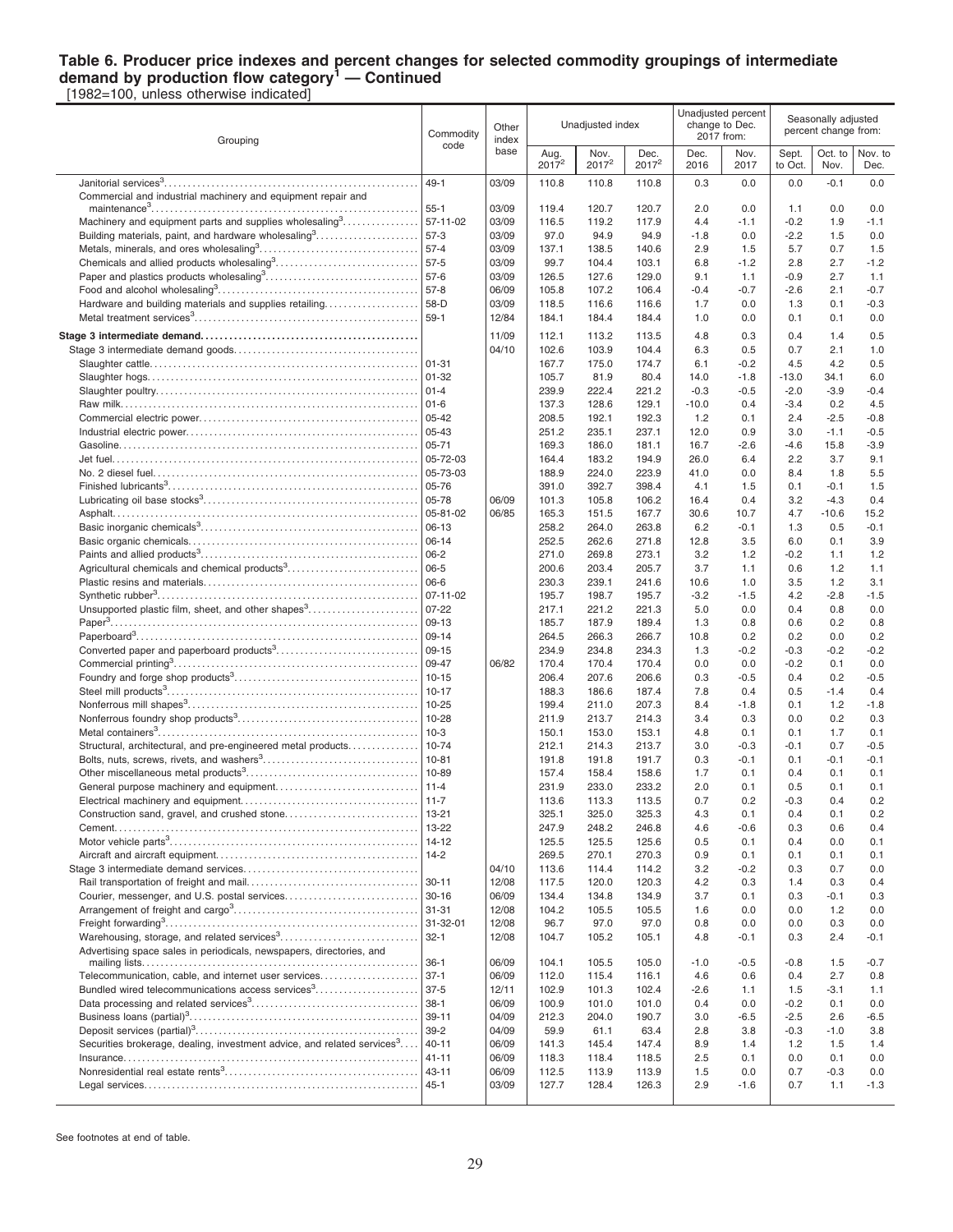#### **Table 6. Producer price indexes and percent changes for selected commodity groupings of intermediate demand by production flow category<sup>1</sup> — Continued** [1982=100, unless otherwise indicated]

Grouping Commodity code **Other** index base Unadiusted index Unadjusted percent change to Dec. 2017 from: Seasonally adjusted percent change from: Aug. 2017 **Nov.** 2017<sup>2</sup> Dec 2017<sup>2</sup> Dec. 2016 Nov. 2017 **Sept.** to Oct Oct. to Nov. Nov. to Dec. Accounting services (partial). . . . . . . . . . . . . . . . . . . . . . . . . . . . . . . . . . . . . . . . . . . . . 45-2 06/09 107.0 106.8 107.1 0.9 0.3 0.9 0.5 0.0 Architectural and engineering services<sup>3</sup> . . . . . . . . . . . . . . . . . . . . . . . . . . . . . . . . . . . 45-3 06/09 112.5 112.6 112.9 1.6 0.3 0.1 0.0 0.3 Management, scientific, and technical consulting<sup>3</sup> . . . . . . . . . . . . . . . . . . . . . . . . . 45-4 06/09 106.0 105.2 103.7 -1.2 -1.4 0.2 0.3 -1.4 Advertising agency services<sup>3</sup> . . . . . . . . . . . . . . . . . . . . . . . . . . . . . . . . . . . . . . . . . . . . . 45-51 12/08 108.9 108.6 108.7 0.3 0.1 -0.1 -0.1 0.1 Staffing services<sup>3</sup> . . . . . . . . . . . . . . . . . . . . . . . . . . . . . . . . . . . . . . . . . . . . . . . . . . . . . . . . 46-3 06/09 112.4 113.1 112.4 0.6 -0.6 0.8 -0.1 -0.6 Aircraft repair maintenance. . . . . . . . . . . . . . . . . . . . . . . . . . . . . . . . . . . . . . . . . . . . . . 55-4 04/09 119.9 119.9 119.9 3.1 0.0 0.2 0.1 0.1 Parts and supplies for machinery and equipment wholesaling<sup>3</sup>........... | 57-11-02  $\|$  03/09  $\|$  116.5 119.2 117.9  $\|$  4.4 -1.1 | -0.2 1.9 -1.1 Building materials, paint, and hardware wholesaling<sup>3</sup> . . . . . . . . . . . . . . . . . . . . . . 57-3 03/09 97.0 94.9 94.9 -1.8 0.0 -2.2 1.5 0.0 Metals, minerals, and ores wholesaling<sup>3</sup> . . . . . . . . . . . . . . . . . . . . . . . . . . . . . . . . . . 57-4 03/09 137.1 138.5 140.6 2.9 1.5 5.7 0.7 1.5 Chemicals and allied products wholesaling<sup>3</sup>...............................| 57-5  $\qquad$  | 03/09 | 99.7 104.4 103.1 | 6.8 -1.2 | 2.8 2.7 -1.2 Paper and plastics products wholesaling<sup>3</sup> . . . . . . . . . . . . . . . . . . . . . . . . . . . . . . . . . 57-6 03/09 126.5 127.6 129.0 9.1 1.1 -0.9 2.7 1.1 Food wholesaling<sup>3</sup> . . . . . . . . . . . . . . . . . . . . . . . . . . . . . . . . . . . . . . . . . . . . . . . . . . . . . . . 57-81-01 03/09 103.4 104.8 104.0 -0.3 -0.8 -2.8 2.2 -0.8 Metal treatment services<sup>3</sup> . . . . . . . . . . . . . . . . . . . . . . . . . . . . . . . . . . . . . . . . . . . . . . . . 59-1 12/84 184.1 184.4 184.4 1.0 0.0 0.1 0.1 0.0 **Stage 2 intermediate demand. . . . . . . . . . . . . . . . . . . . . . . . . . . . . . . . . . . . . . . . . . . . . .** 11/09 102.9 104.8 105.6 3.8 0.8 1.0 1.1 0.9 Stage 2 intermediate demand goods. . . . . . . . . . . . . . . . . . . . . . . . . . . . . . . . . . . . . . . 04/10 86.3 89.4 90.9 5.5 1.7 1.5 1.9 1.8 Corn. . . . . . . . . . . . . . . . . . . . . . . . . . . . . . . . . . . . . . . . . . . . . . . . . . . . . . . . . . . . . . . . . . . . 01-22-02 132.1 125.2 128.8 -4.5 2.9 -0.8 -2.8 -3.3 Oilseeds. . . . . . . . . . . . . . . . . . . . . . . . . . . . . . . . . . . . . . . . . . . . . . . . . . . . . . . . . . . . . . . . 01-83 169.5 173.7 176.5 -4.3 1.6 1.4 1.7 -0.4 Prepared animal feeds. . . . . . . . . . . . . . . . . . . . . . . . . . . . . . . . . . . . . . . . . . . . . . . . . . . 02-9 185.5 182.5 184.5 -2.4 1.1 4.7 0.6 1.1 Coal. . . . . . . . . . . . . . . . . . . . . . . . . . . . . . . . . . . . . . . . . . . . . . . . . . . . . . . . . . . . . . . . . . . . 05-1 194.0 194.9 196.1 1.9 0.6 -0.3 -1.0 0.7 Natural gas<sup>3</sup> . . . . . . . . . . . . . . . . . . . . . . . . . . . . . . . . . . . . . . . . . . . . . . . . . . . . . . . . . . . . 05-31 111.8 109.2 124.2 -6.3 13.7 -2.5 2.9 13.7 Liquefied petroleum gas<sup>3</sup> . . . . . . . . . . . . . . . . . . . . . . . . . . . . . . . . . . . . . . . . . . . . . . . . 05-32 155.5 163.6 155.7 1.8 -4.8 6.1 3.8 -4.8 Crude petroleum<sup>3</sup> . . . . . . . . . . . . . . . . . . . . . . . . . . . . . . . . . . . . . . . . . . . . . . . . . . . . . . . 05-61 130.6 158.7 161.5 16.4 1.8 6.6 11.0 1.8 No. 2 diesel fuel. . . . . . . . . . . . . . . . . . . . . . . . . . . . . . . . . . . . . . . . . . . . . . . . . . . . . . . . . 05-73-03 188.9 224.0 223.9 41.0 0.0 8.4 1.8 5.5 Industrial chemicals. . . . . . . . . . . . . . . . . . . . . . . . . . . . . . . . . . . . . . . . . . . . . . . . . . . . . 06-1 252.8 262.2 269.8 11.7 2.9 5.2 0.2 3.3 Plastic resins and materials. . . . . . . . . . . . . . . . . . . . . . . . . . . . . . . . . . . . . . . . . . . . . . 06-6 230.3 239.1 241.6 10.6 1.0 3.5 1.2 3.1 Plastic products<sup>3</sup> . . . . . . . . . . . . . . . . . . . . . . . . . . . . . . . . . . . . . . . . . . . . . . . . . . . . . . . . 07-2 201.0 204.0 203.6 3.7 -0.2 0.3 1.0 -0.2 Logs, bolts, timber, pulpwood, and wood chips. . . . . . . . . . . . . . . . . . . . . . . . . . . 08-5 236.7 242.8 241.0 -0.3 -0.7 -0.1 2.6 -0.9 Paper<sup>3</sup> . . . . . . . . . . . . . . . . . . . . . . . . . . . . . . . . . . . . . . . . . . . . . . . . . . . . . . . . . . . . . . . . . . 09-13 185.7 187.9 189.4 1.3 0.8 0.6 0.2 0.8 Paperboard, excluding corrugated paperboard<sup>3</sup> . . . . . . . . . . . . . . . . . . . . . . . . . . . 09-14-11 12/82 278.0 280.0 280.5 10.6 0.2 0.2 0.0 0.2 Commercial printing<sup>3</sup> . . . . . . . . . . . . . . . . . . . . . . . . . . . . . . . . . . . . . . . . . . . . . . . . . . . . 09-47 06/82 170.4 170.4 170.4 0.0 0.0 -0.2 0.1 0.0 Iron and steel scrap<sup>3</sup> . . . . . . . . . . . . . . . . . . . . . . . . . . . . . . . . . . . . . . . . . . . . . . . . . . . . 10-12 454.4 411.6 442.8 15.8 7.6 -9.2 -3.0 7.6 Steel mill products<sup>3</sup> . . . . . . . . . . . . . . . . . . . . . . . . . . . . . . . . . . . . . . . . . . . . . . . . . . . . . . 10-17 188.3 186.6 187.4 7.8 0.4 0.5 -1.4 0.4 Nonferrous mill shapes<sup>3</sup> . . . . . . . . . . . . . . . . . . . . . . . . . . . . . . . . . . . . . . . . . . . . . . . . . 10-25 199.4 211.0 207.3 8.4 -1.8 0.1 1.2 -1.8 Electrical machinery and equipment. . . . . . . . . . . . . . . . . . . . . . . . . . . . . . . . . . . . . . 11-7 113.6 113.3 113.5 0.7 0.2 -0.3 0.4 0.2 Electronic components and accessories. . . . . . . . . . . . . . . . . . . . . . . . . . . . . . . . . . 11-78 66.4 65.4 65.9 -1.5 0.8 -1.1 0.5 0.8 Stage 2 intermediate demand services. . . . . . . . . . . . . . . . . . . . . . . . . . . . . . . . . . . . . 04/10 114.0 114.8 114.8 2.7 0.0 0.5 0.5 0.0 Rail transportation of freight and mail. . . . . . . . . . . . . . . . . . . . . . . . . . . . . . . . . . . . . 30-11 12/08 117.5 120.0 120.3 4.2 0.3 1.4 0.3 0.4 Truck transportation of freight<sup>3</sup> . . . . . . . . . . . . . . . . . . . . . . . . . . . . . . . . . . . . . . . . . . . 30-12 06/09 115.2 116.3 117.4 3.9 0.9 0.0 0.3 0.9 Pipeline transportation of petroleum products<sup>3</sup> . . . . . . . . . . . . . . . . . . . . . . . . . . . . 30-15-01 12/08 152.9 152.8 152.4 -0.3 -0.3 0.1 0.0 -0.3 U.S. Postal Service<sup>3</sup> . . . . . . . . . . . . . . . . . . . . . . . . . . . . . . . . . . . . . . . . . . . . . . . . . . . . . 30-16-01 06/89 217.5 217.5 217.5 1.9 0.0 0.0 0.0 0.0 Courier and messenger services, except air. . . . . . . . . . . . . . . . . . . . . . . . . . . . . . 30-16-02 04/09 146.5 147.1 147.1 4.3 0.0 0.6 0.2 0.9 Air mail and package delivery services, excluding by USPS. . . . . . . . . . . . . 30-16-03  $\vert$  0.409 | 158.6 159.9 160.5 | 6.4 0.4 0.4 0.4 0.1 0.6 Airline passenger services. . . . . . . . . . . . . . . . . . . . . . . . . . . . . . . . . . . . . . . . . . . . . . . 30-22 12/08 108.8 112.5 107.4 -3.8 -4.5 3.2 1.2 -4.3 Arrangement of freight and cargo<sup>3</sup> . . . . . . . . . . . . . . . . . . . . . . . . . . . . . . . . . . . . . . . 31-31 12/08 104.2 105.5 105.5 1.6 0.0 0.0 1.2 0.0 Television advertising time sales. . . . . . . . . . . . . . . . . . . . . . . . . . . . . . . . . . . . . . . . . 36-21 06/09 107.6 110.2 112.4 -2.9 2.0 -3.2 0.2 5.0 Wireless telecommunication services. . . . . . . . . . . . . . . . . . . . . . . . . . . . . . . . . . . . . 37-2 06/09 67.0 67.5 67.9 -4.2 0.6 -0.7 0.9 0.4 Data processing and related services<sup>3</sup> . . . . . . . . . . . . . . . . . . . . . . . . . . . . . . . . . . . . 38-1 06/09 100.9 101.0 101.0 0.4 0.0 -0.2 0.1 0.0 Securities brokerage, dealing, investment advice, and related services<sup>3</sup>... ....|40-11 |06/09 | 141.3 145.4 147.4 | 8.9 1.4 | 1.2 1.5 1.4 Portfolio management<sup>3</sup> . . . . . . . . . . . . . . . . . . . . . . . . . . . . . . . . . . . . . . . . . . . . . . . . . . 40-2 12/08 200.7 207.7 209.8 10.4 1.0 1.7 1.4 1.0 Investment banking<sup>3</sup> . . . . . . . . . . . . . . . . . . . . . . . . . . . . . . . . . . . . . . . . . . . . . . . . . . . . . 40-31 12/08 163.8 166.0 167.1 7.9 0.7 0.9 0.7 0.7 Insurance. . . . . . . . . . . . . . . . . . . . . . . . . . . . . . . . . . . . . . . . . . . . . . . . . . . . . . . . . . . . . . . 41-11 06/09 118.3 118.4 118.5 2.5 0.1 0.0 0.1 0.0 Commissions from sales of insurance. . . . . . . . . . . . . . . . . . . . . . . . . . . . . . . . . . . . 42-11 06/09 105.6 105.8 105.9 1.3 0.1 0.1 0.2 0.2 Legal services. . . . . . . . . . . . . . . . . . . . . . . . . . . . . . . . . . . . . . . . . . . . . . . . . . . . . . . . . . . 45-1 03/09 127.7 128.4 126.3 2.9 -1.6 0.7 1.1 -1.3 Accounting services (partial). . . . . . . . . . . . . . . . . . . . . . . . . . . . . . . . . . . . . . . . . . . . . 45-2 06/09 107.0 106.8 107.1 0.9 0.3 0.9 0.5 0.0 Management, scientific, and technical consulting<sup>3</sup> . . . . . . . . . . . . . . . . . . . . . . . . . 45-4 06/09 106.0 105.2 103.7 -1.2 -1.4 0.2 0.3 -1.4 Advertising agency services<sup>3</sup> . . . . . . . . . . . . . . . . . . . . . . . . . . . . . . . . . . . . . . . . . . . . . 45-51 12/08 108.9 108.6 108.7 0.3 0.1 -0.1 -0.1 0.1 Staffing services<sup>3</sup> . . . . . . . . . . . . . . . . . . . . . . . . . . . . . . . . . . . . . . . . . . . . . . . . . . . . . . . . 46-3 06/09 112.4 113.1 112.4 0.6 -0.6 0.8 -0.1 -0.6 Security guard services<sup>3</sup> . . . . . . . . . . . . . . . . . . . . . . . . . . . . . . . . . . . . . . . . . . . . . . . . . 48-1 03/09 110.5 110.7 111.1 1.6 0.4 0.1 0.0 0.4 Janitorial services<sup>3</sup> . . . . . . . . . . . . . . . . . . . . . . . . . . . . . . . . . . . . . . . . . . . . . . . . . . . . . . 49-1 03/09 110.8 110.8 110.8 0.3 0.0 0.0 -0.1 0.0 Traveler accommodation services. . . . . . . . . . . . . . . . . . . . . . . . . . . . . . . . . . . . . . . . 53-1 06/09 119.7 114.1 111.3 4.7 -2.5 0.0 2.7 0.2 Commercial and industrial machinery and equipment repair and maintenance<sup>3</sup> . . . . . . . . . . . . . . . . . . . . . . . . . . . . . . . . . . . . . . . . . . . . . . . . . . . . . . . . . 55-1 03/09 119.4 120.7 120.7 2.0 0.0 1.1 0.0 0.0 Hardware and building materials and supplies retailing. . . . . . . . . . . . . . . . . . . . 58-D 03/09 118.5 116.6 116.6 1.7 0.0 1.3 0.1 -0.3 **Stage 1 intermediate demand. . . . . . . . . . . . . . . . . . . . . . . . . . . . . . . . . . . . . . . . . . . . . .** 11/09 111.1 112.2 112.7 5.8 0.4 0.6 0.7 0.7 Stage 1 intermediate demand goods. . . . . . . . . . . . . . . . . . . . . . . . . . . . . . . . . . . . . . . 04/10 94.9 96.3 97.4 8.2 1.1 0.7 0.7 1.4 Prepared animal feeds. . . . . . . . . . . . . . . . . . . . . . . . . . . . . . . . . . . . . . . . . . . . . . . . . . . 02-9 185.5 182.5 184.5 -2.4 1.1 4.7 0.6 1.1 Commercial electric power. . . . . . . . . . . . . . . . . . . . . . . . . . . . . . . . . . . . . . . . . . . . . . . 05-42 208.5 192.1 192.3 1.2 0.1 2.4 -2.5 -0.8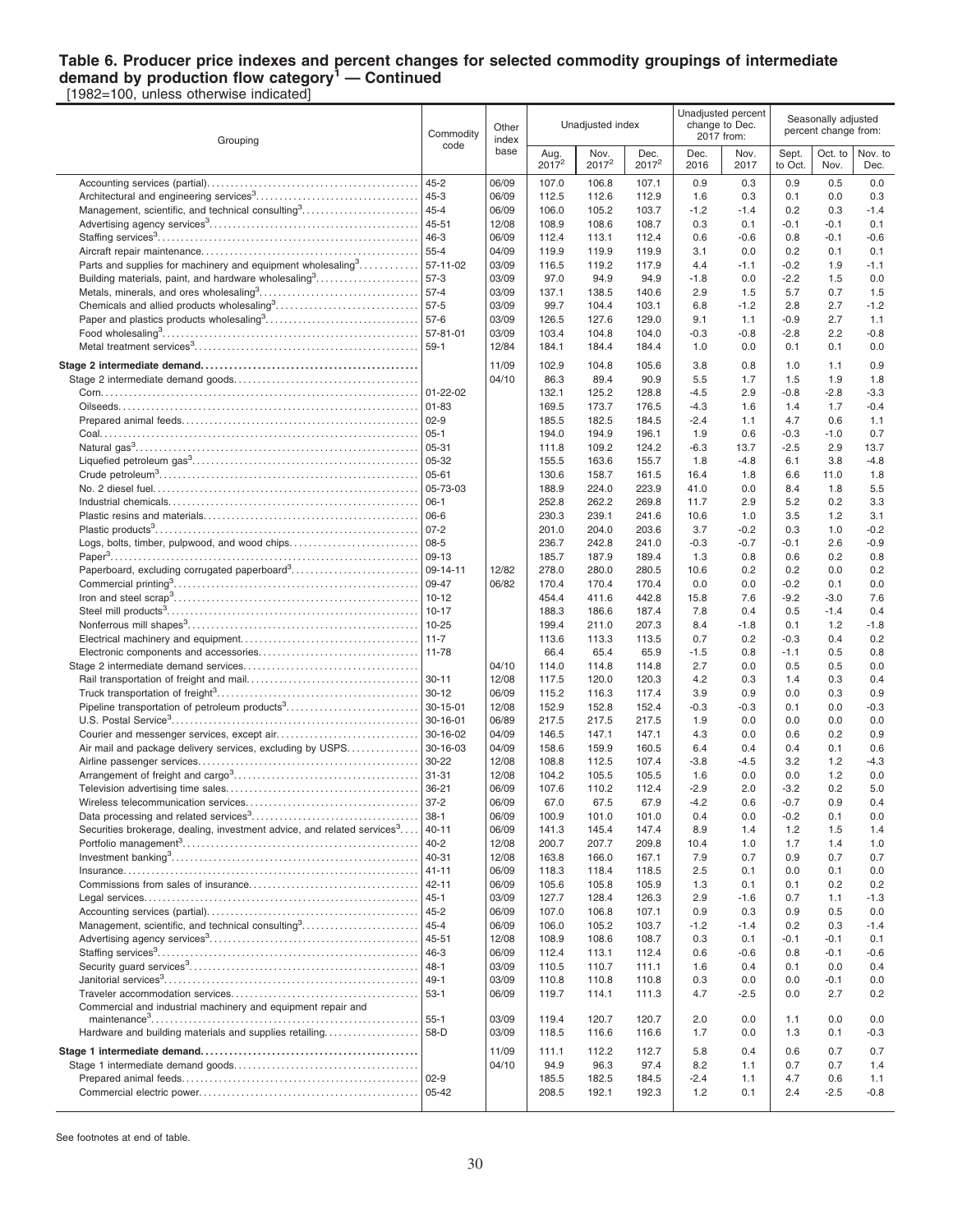#### **Table 6. Producer price indexes and percent changes for selected commodity groupings of intermediate demand by production flow category<sup>1</sup> — Continued** [1982=100, unless otherwise indicated]

Grouping Commodity code **Other** index base Unadjusted index Unadjusted percent change to Dec. 2017 from: Seasonally adjusted percent change from: Aug. 2017 **Nov.** 2017<sup>2</sup> Dec 2017<sup>2</sup> Dec. 2016 Nov. 2017 **Sept.** to Oct Oct. to Nov. Nov. to Dec. Industrial electric power. . . . . . . . . . . . . . . . . . . . . . . . . . . . . . . . . . . . . . . . . . . . . . . . . . 05-43 251.2 235.1 237.1 12.0 0.9 3.0 -1.1 -0.5 Commercial natural gas. . . . . . . . . . . . . . . . . . . . . . . . . . . . . . . . . . . . . . . . . . . . . . . . . . 05-52 12/90 187.3 190.4 194.1 5.2 1.9 -0.5 1.2 0.9 Industrial natural gas. . . . . . . . . . . . . . . . . . . . . . . . . . . . . . . . . . . . . . . . . . . . . . . . . . . . 05-53 12/90 156.6 158.7 162.5 3.8 2.4 -0.7 -0.2 0.6 Gasoline. . . . . . . . . . . . . . . . . . . . . . . . . . . . . . . . . . . . . . . . . . . . . . . . . . . . . . . . . . . . . . . . 05-71 169.3 186.0 181.1 16.7 -2.6 -4.6 15.8 -3.9 No. 2 diesel fuel. . . . . . . . . . . . . . . . . . . . . . . . . . . . . . . . . . . . . . . . . . . . . . . . . . . . . . . . . 05-73-03 188.9 224.0 223.9 41.0 0.0 8.4 1.8 5.5 Industrial chemicals. . . . . . . . . . . . . . . . . . . . . . . . . . . . . . . . . . . . . . . . . . . . . . . . . . . . . 06-1 252.8 262.2 269.8 11.7 2.9 5.2 0.2 3.3 Prepared paint<sup>3</sup> . . . . . . . . . . . . . . . . . . . . . . . . . . . . . . . . . . . . . . . . . . . . . . . . . . . . . . . . . 06-21 275.6 277.6 277.1 2.1 -0.2 -0.1 0.6 -0.2 Plastic construction products. . . . . . . . . . . . . . . . . . . . . . . . . . . . . . . . . . . . . . . . . . . . . 07-21 218.2 227.4 222.4 4.7 -2.2 1.5 2.7 -2.0 Wastepaper<sup>3</sup> . . . . . . . . . . . . . . . . . . . . . . . . . . . . . . . . . . . . . . . . . . . . . . . . . . . . . . . . . . . . 09-12 447.3 341.5 351.6 -5.3 3.0 -28.8 14.9 3.0 Paper<sup>3</sup> . . . . . . . . . . . . . . . . . . . . . . . . . . . . . . . . . . . . . . . . . . . . . . . . . . . . . . . . . . . . . . . . . . 09-13 185.7 187.9 189.4 1.3 0.8 0.6 0.2 0.8 Converted paper and paperboard products<sup>3</sup> . . . . . . . . . . . . . . . . . . . . . . . . . . . . . . 09-15 234.9 234.8 234.3 1.3 -0.2 -0.3 -0.2 -0.2 Iron and steel scrap<sup>3</sup> . . . . . . . . . . . . . . . . . . . . . . . . . . . . . . . . . . . . . . . . . . . . . . . . . . . . 10-12 454.4 411.6 442.8 15.8 7.6 -9.2 -3.0 7.6 Steel mill products<sup>3</sup> . . . . . . . . . . . . . . . . . . . . . . . . . . . . . . . . . . . . . . . . . . . . . . . . . . . . . . 10-17 188.3 186.6 187.4 7.8 0.4 0.5 -1.4 0.4 Primary nonferrous metals<sup>3</sup> . . . . . . . . . . . . . . . . . . . . . . . . . . . . . . . . . . . . . . . . . . . . . . 10-22 191.4 194.0 190.4 8.9 -1.9 -1.5 -1.2 -1.9 Nonferrous scrap. . . . . . . . . . . . . . . . . . . . . . . . . . . . . . . . . . . . . . . . . . . . . . . . . . . . . . . . 10-23 342.1 361.9 359.8 16.1 -0.6 -1.1 2.7 -1.0 Nonferrous wire and cable<sup>3</sup> . . . . . . . . . . . . . . . . . . . . . . . . . . . . . . . . . . . . . . . . . . . . . . 10-26 237.7 245.4 245.3 6.2 0.0 1.2 0.6 0.0 Fabricated structural metal products. . . . . . . . . . . . . . . . . . . . . . . . . . . . . . . . . . . . . . 10-7 219.3 220.7 220.8 2.7 0.0 0.0 0.5 0.0 General purpose machinery and equipment. . . . . . . . . . . . . . . . . . . . . . . . . . . . . . 11-4 231.9 233.0 233.2 2.0 0.1 0.5 0.1 0.1 Construction sand, gravel, and crushed stone. . . . . . . . . . . . . . . . . . . . . . . . . . . . 13-21 325.1 325.0 325.3 4.3 0.1 0.4 0.1 0.2 Stage 1 intermediate demand services. . . . . . . . . . . . . . . . . . . . . . . . . . . . . . . . . . . . . 04/10 117.0 117.5 116.9 2.7 -0.5 0.5 0.8 -0.4 Truck transportation of freight<sup>3</sup> . . . . . . . . . . . . . . . . . . . . . . . . . . . . . . . . . . . . . . . . . . . 30-12 06/09 115.2 116.3 117.4 3.9 0.9 0.0 0.3 0.9 Airline passenger services. . . . . . . . . . . . . . . . . . . . . . . . . . . . . . . . . . . . . . . . . . . . . . . 30-22 12/08 108.8 112.5 107.4 -3.8 -4.5 3.2 1.2 -4.3 Advertising space sales in periodicals, newspapers, directories, and mailing lists. . . . . . . . . . . . . . . . . . . . . . . . . . . . . . . . . . . . . . . . . . . . . . . . . . . . . . . . . . . 36-1 06/09 104.1 105.5 105.0 -1.0 -0.5 -0.8 1.5 -0.7 Business wired telecommunication services<sup>3</sup> . . . . . . . . . . . . . . . . . . . . . . . . . . . . . . 37-12 06/09 95.6 101.4 101.6 6.1 0.2 0.2 5.7 0.2 Wireless telecommunication services. . . . . . . . . . . . . . . . . . . . . . . . . . . . . . . . . . . . . 37-2 06/09 67.0 67.5 67.9 -4.2 0.6 -0.7 0.9 0.4 Bundled wired telecommunications access services<sup>3</sup>...................| 37-5 | 12/11 | 102.9 101.3 102.4 | -2.6 1.1 | 1.5 -3.1 1.1 Business loans (partial)<sup>3</sup> . . . . . . . . . . . . . . . . . . . . . . . . . . . . . . . . . . . . . . . . . . . . . . . . . 39-11 04/09 212.3 204.0 190.7 3.0 -6.5 -2.5 2.6 -6.5 Deposit services (partial)<sup>3</sup> . . . . . . . . . . . . . . . . . . . . . . . . . . . . . . . . . . . . . . . . . . . . . . . . 39-2 04/09 59.9 61.1 63.4 2.8 3.8 -0.3 -1.0 3.8 Securities brokerage, dealing, investment advice, and related services $3 \ldots$ ....|40-11 |06/09 | 141.3 145.4 147.4 | 8.9 1.4 | 1.2 1.5 1.4 Portfolio management<sup>3</sup> . . . . . . . . . . . . . . . . . . . . . . . . . . . . . . . . . . . . . . . . . . . . . . . . . . 40-2 12/08 200.7 207.7 209.8 10.4 1.0 1.7 1.4 1.0 Investment banking<sup>3</sup> . . . . . . . . . . . . . . . . . . . . . . . . . . . . . . . . . . . . . . . . . . . . . . . . . . . . . 40-3 12/08 163.8 166.0 167.1 7.9 0.7 0.9 0.7 0.7 Insurance. . . . . . . . . . . . . . . . . . . . . . . . . . . . . . . . . . . . . . . . . . . . . . . . . . . . . . . . . . . . . . . 41-11 06/09 118.3 118.4 118.5 2.5 0.1 0.0 0.1 0.0 Nonresidential real estate rents<sup>3</sup> . . . . . . . . . . . . . . . . . . . . . . . . . . . . . . . . . . . . . . . . . 43-11 06/09 112.5 113.9 113.9 1.5 0.0 0.7 -0.3 0.0 Architectural and engineering services<sup>3</sup> . . . . . . . . . . . . . . . . . . . . . . . . . . . . . . . . . . . 45-3 06/09 112.5 112.6 112.9 1.6 0.3 0.1 0.0 0.3 Management consulting services<sup>3</sup> . . . . . . . . . . . . . . . . . . . . . . . . . . . . . . . . . . . . . . . . 45-41 06/09 106.0 105.2 103.7 -1.2 -1.4 0.2 0.3 -1.4 Waste collection. . . . . . . . . . . . . . . . . . . . . . . . . . . . . . . . . . . . . . . . . . . . . . . . . . . . . . . . . 50-1 12/08 122.1 123.9 123.9 4.0 0.0 0.5 0.3 0.5 Traveler accommodation services. . . . . . . . . . . . . . . . . . . . . . . . . . . . . . . . . . . . . . . . 53-11 06/09 119.7 114.1 111.3 4.7 -2.5 0.0 2.7 0.2 Commercial and industrial machinery and equipment repair and maintenance<sup>3</sup> . . . . . . . . . . . . . . . . . . . . . . . . . . . . . . . . . . . . . . . . . . . . . . . . . . . . . . . . . 55-1 03/09 119.4 120.7 120.7 2.0 0.0 1.1 0.0 0.0 Machinery and equipment parts and supplies wholesaling<sup>3</sup>..............|57-11-02 | 03/09 | 116.5 119.2 117.9 | 4.4 -1.1 | -0.2 1.9 -1.1 Building materials, paint, and hardware wholesaling<sup>3</sup> . . . . . . . . . . . . . . . . . . . . . . 57-3 03/09 97.0 94.9 94.9 -1.8 0.0 -2.2 1.5 0.0 Metals, minerals, and ores wholesaling<sup>3</sup> . . . . . . . . . . . . . . . . . . . . . . . . . . . . . . . . . . 57-4 03/09 137.1 138.5 140.6 2.9 1.5 5.7 0.7 1.5 Chemicals and allied products wholesaling<sup>3</sup>...............................| 57-5  $\qquad$  | 03/09 | 99.7 104.4 103.1 | 6.8 -1.2 | 2.8 2.7 -1.2 Paper and plastics products wholesaling<sup>3</sup> . . . . . . . . . . . . . . . . . . . . . . . . . . . . . . . . . 57-6 03/09 126.5 127.6 129.0 9.1 1.1 -0.9 2.7 1.1 Hardware and building materials and supplies retailing. . . . . . . . . . . . . . . . . . . . 58-D 03/09 118.5 116.6 116.6 1.7 0.0 1.3 0.1 -0.3 Mining services<sup>3</sup> . . . . . . . . . . . . . . . . . . . . . . . . . . . . . . . . . . . . . . . . . . . . . . . . . . . . . . . . . 60-1 06/85 229.8 230.5 231.7 4.1 0.5 0.8 -0.1 0.5

<sup>1</sup> Further information about the Final Demand-Intermediate Demand Aggregation system is available online at https://www.bls.gov/ppi/fdidaggregation.htm

<sup>2</sup> The indexes for August 2017 have been recalculated to incorporate late reports and corrections by respondents. All indexes are subject to revision 4 months after original publication. <sup>3</sup> Not seasonally adjusted.

″-″ Data not available.

NOTE: The term ″(partial)″ denotes incomplete coverage of the index category.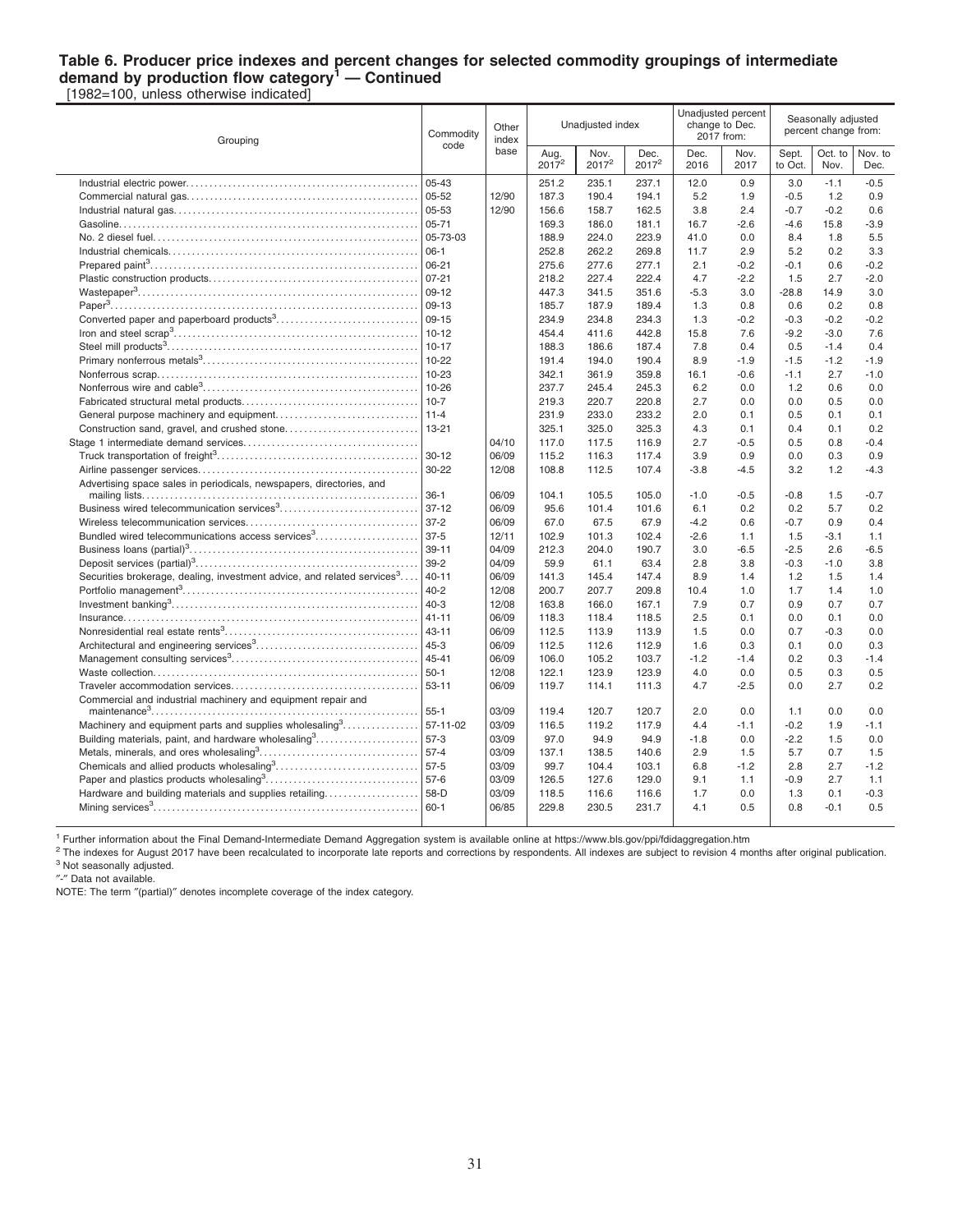#### **Table 7. Producer price indexes for selected final demand and intermediate demand categories, seasonally adjusted**

[Nov 2009=100, unless otherwise indicated]

|                                                                              |                | Index <sup>1</sup> |                |                |                |                |                |  |  |  |
|------------------------------------------------------------------------------|----------------|--------------------|----------------|----------------|----------------|----------------|----------------|--|--|--|
| Grouping                                                                     | index<br>base  | <b>July 2017</b>   | Aug. 2017      | Sept. 2017     | Oct. 2017      | Nov. 2017      | Dec. 2017      |  |  |  |
|                                                                              |                | 112.7              | 113.1          | 113.4          | 113.9          | 114.4          | 114.3          |  |  |  |
|                                                                              |                | 110.3              | 111.0          | 111.7          | 112.0          | 113.1          | 113.1          |  |  |  |
|                                                                              |                | 117.2              | 116.6          | 116.0          | 116.6          | 116.9          | 116.1          |  |  |  |
|                                                                              |                | 95.0               | 98.1           | 101.6          | 101.6          | 106.3          | 106.3          |  |  |  |
|                                                                              |                | 113.0              | 113.3          | 113.5          | 113.8          | 114.1          | 114.3          |  |  |  |
|                                                                              |                | 113.6              | 113.8          | 114.0          | 114.6          | 114.8          | 114.6          |  |  |  |
|                                                                              |                | 114.8              | 115.3          | 115.4          | 116.7          | 116.3          | 115.6          |  |  |  |
| Final demand transportation and warehousing services                         |                | 115.0              | 115.2          | 116.2          | 117.1          | 117.8          | 117.3          |  |  |  |
| Final demand services less trade, transportation, and warehousing            |                | 113.0              | 113.0          | 113.2          | 113.3          | 113.8          | 113.9          |  |  |  |
| Intermediate demand by commodity type                                        |                |                    |                |                |                |                |                |  |  |  |
|                                                                              | 00/82          | 189.5              | 190.4          | 191.3          | 193.2          | 194.2          | 195.2          |  |  |  |
|                                                                              | 00/82          | 179.0              | 179.5          | 179.3          | 181.4          | 181.9          | 183.1          |  |  |  |
|                                                                              | 00/82          | 234.4              | 235.5          | 236.1          | 237.2          | 238.8          | 238.4          |  |  |  |
| Processed fuels and lubricants for intermediate demand                       | 00/82          | 166.0              | 168.0          | 173.1          | 176.3          | 179.2          | 180.7          |  |  |  |
|                                                                              | 00/82          | 228.0              | 227.7          | 228.6          | 227.3          | 228.7          | 228.5          |  |  |  |
|                                                                              | 00/82          | 192.8              | 193.3          | 193.0          | 193.9          | 194.2          | 194.6          |  |  |  |
|                                                                              | 00/82          | 190.2              | 188.0          | 187.0          | 187.0          | 193.0          | 197.0          |  |  |  |
|                                                                              | 00/82          | 172.9              | 164.9          | 160.5          | 161.2          | 165.5          | 166.4          |  |  |  |
|                                                                              | 00/82          | 223.2              | 228.6          | 232.8          | 233.3          | 243.8          | 247.6          |  |  |  |
|                                                                              | 00/82          | 139.0              | 137.4          | 135.5          | 133.0          | 134.4          | 144.7          |  |  |  |
|                                                                              |                | 115.0              | 115.5<br>115.9 | 115.3<br>115.2 | 115.6          | 116.4          | 116.3<br>117.0 |  |  |  |
| Transportation and warehousing services for intermediate demand              |                | 115.4<br>120.2     | 120.4          | 120.9          | 115.8<br>121.5 | 117.0<br>122.1 | 122.1          |  |  |  |
| Services less trade, transportation, and warehousing for intermediate demand |                | 113.9              | 114.4          | 114.2          | 114.4          | 115.1          | 115.0          |  |  |  |
| Intermediate demand by production flow                                       |                |                    |                |                |                |                |                |  |  |  |
|                                                                              |                | 112.9              | 113.2          | 113.2          | 113.8          | 114.5          | 114.3          |  |  |  |
|                                                                              |                | 110.1              | 110.0          | 110.0          | 110.4          | 111.0          | 110.9          |  |  |  |
|                                                                              |                | 115.3              | 115.7          | 115.5          | 116.1          | 116.7          | 116.3          |  |  |  |
|                                                                              |                | 111.0              | 111.9          | 112.5          | 113.2          | 114.2          | 114.4          |  |  |  |
|                                                                              |                | 111.4              | 111.7          | 111.8          | 112.3          | 113.9          | 114.5          |  |  |  |
|                                                                              |                | 115.6              | 114.6          | 113.3          | 114.2          | 115.6          | 116.6          |  |  |  |
|                                                                              |                | 108.6              | 110.0          | 111.2          | 111.3          | 113.1          | 113.2          |  |  |  |
|                                                                              |                | 98.7               | 100.6          | 103.4          | 106.8          | 108.3          | 110.4          |  |  |  |
|                                                                              |                | 102.6              | 102.8          | 103.0          | 104.0          | 105.1          | 106.0          |  |  |  |
|                                                                              |                | 92.6               | 92.9           | 93.4           | 94.8           | 96.7           | 98.3           |  |  |  |
|                                                                              |                | 112.4              | 112.4          | 112.5          | 113.0          | 113.5          | 113.7          |  |  |  |
|                                                                              |                | 109.8              | 110.7          | 111.0          | 111.7          | 112.5          | 113.3          |  |  |  |
|                                                                              |                | 105.8              | 106.9          | 107.0          | 107.7          | 108.5          | 110.0          |  |  |  |
|                                                                              |                | 113.6              | 114.4          | 114.9          | 115.7          | 116.5          | 116.5          |  |  |  |
|                                                                              |                | 111.7              | 112.7          | 113.0          | 113.6          | 114.6          | 114.8          |  |  |  |
| Special groupings                                                            |                |                    |                |                |                |                |                |  |  |  |
|                                                                              | 04/10          | 112.4              | 112.6          | 112.8          | 113.2          | 113.5          | 113.4          |  |  |  |
|                                                                              | 04/10          | 110.8              | 111.2          | 111.6          | 112.1          | 112.6          | 112.6          |  |  |  |
|                                                                              | 04/10          | 112.4              | 112.6          | 112.7          | 113.2          | 113.4          | 113.3          |  |  |  |
|                                                                              | 01/10          | 112.3              | 112.6          | 113.0          | 113.4          | 114.0          | 113.8          |  |  |  |
|                                                                              | 04/10          | 108.3              | 108.7          | 109.0          | 109.5          | 109.9          | 110.2          |  |  |  |
| Total private capital investment (goods, services, and construction).        | 04/10<br>04/10 | 107.1              | 107.5          | 108.1          | 108.7<br>112.1 | 109.1          | 109.5          |  |  |  |
|                                                                              | 00/82          | 111.1<br>196.3     | 111.6<br>197.5 | 111.8<br>198.8 | 199.1          | 111.9<br>201.8 | 112.0<br>201.2 |  |  |  |
|                                                                              |                |                    |                |                |                |                |                |  |  |  |
|                                                                              | 00/82          | 189.5              | 190.5          | 191.6          | 193.6          | 194.7          | 195.7          |  |  |  |
|                                                                              | 00/82          | 191.1              | 190.5          | 188.5          | 190.0          | 190.6          | 190.4          |  |  |  |
|                                                                              | 00/82          | 166.8              | 168.8          | 173.9          | 177.1          | 180.1          | 181.5          |  |  |  |
|                                                                              | 00/82          | 192.7              | 193.4          | 193.5          | 195.1          | 195.7          | 196.6          |  |  |  |
|                                                                              | 00/82          | 193.9              | 197.2          | 199.0          | 198.4          | 205.9          | 212.9          |  |  |  |
|                                                                              | 00/82          | 142.8              | 144.7          | 145.3          | 148.4          | 156.6          | 163.9          |  |  |  |
|                                                                              | 00/82          | 325.8              | 330.1          | 334.8          | 322.5          | 325.0          | 329.4          |  |  |  |
| Total goods inputs to stage 4 intermediate demand                            | 04/10          | 107.7              | 108.0          | 108.2          | 108.8          | 109.3          | 109.3          |  |  |  |
| Total services inputs to stage 4 intermediate demand                         | 04/10          | 114.6              | 115.1          | 114.9          | 115.3          | 116.2          | 115.9          |  |  |  |
|                                                                              | 04/10          | 101.6              | 101.8          | 102.1          | 102.8          | 105.0          | 106.0          |  |  |  |
| Total services inputs to stage 3 intermediate demand                         | 04/10          | 113.2              | 113.5          | 113.4          | 113.7          | 114.5          | 114.5          |  |  |  |
| Total goods inputs to stage 2 intermediate demand                            | 04/10          | 85.9               | 86.2           | 86.7           | 88.0           | 89.7           | 91.3           |  |  |  |
| Total services inputs to stage 2 intermediate demand                         | 04/10          | 113.9              | 113.9          | 113.9          | 114.5          | 115.1          | 115.1          |  |  |  |
|                                                                              | 04/10          | 93.4               | 94.5           | 95.2           | 95.9           | 96.6           | 98.0           |  |  |  |
| Total services inputs to stage 1 intermediate demand                         | 04/10          | 116.2              | 116.7          | 116.3          | 116.9          | 117.8          | 117.3          |  |  |  |

<sup>1</sup> All seasonally adjusted indexes are subject to change up to 5 years after original publication due to the recalculation of seasonal factors each January. The indexes for August 2017<br>have been recalculated to incorporat